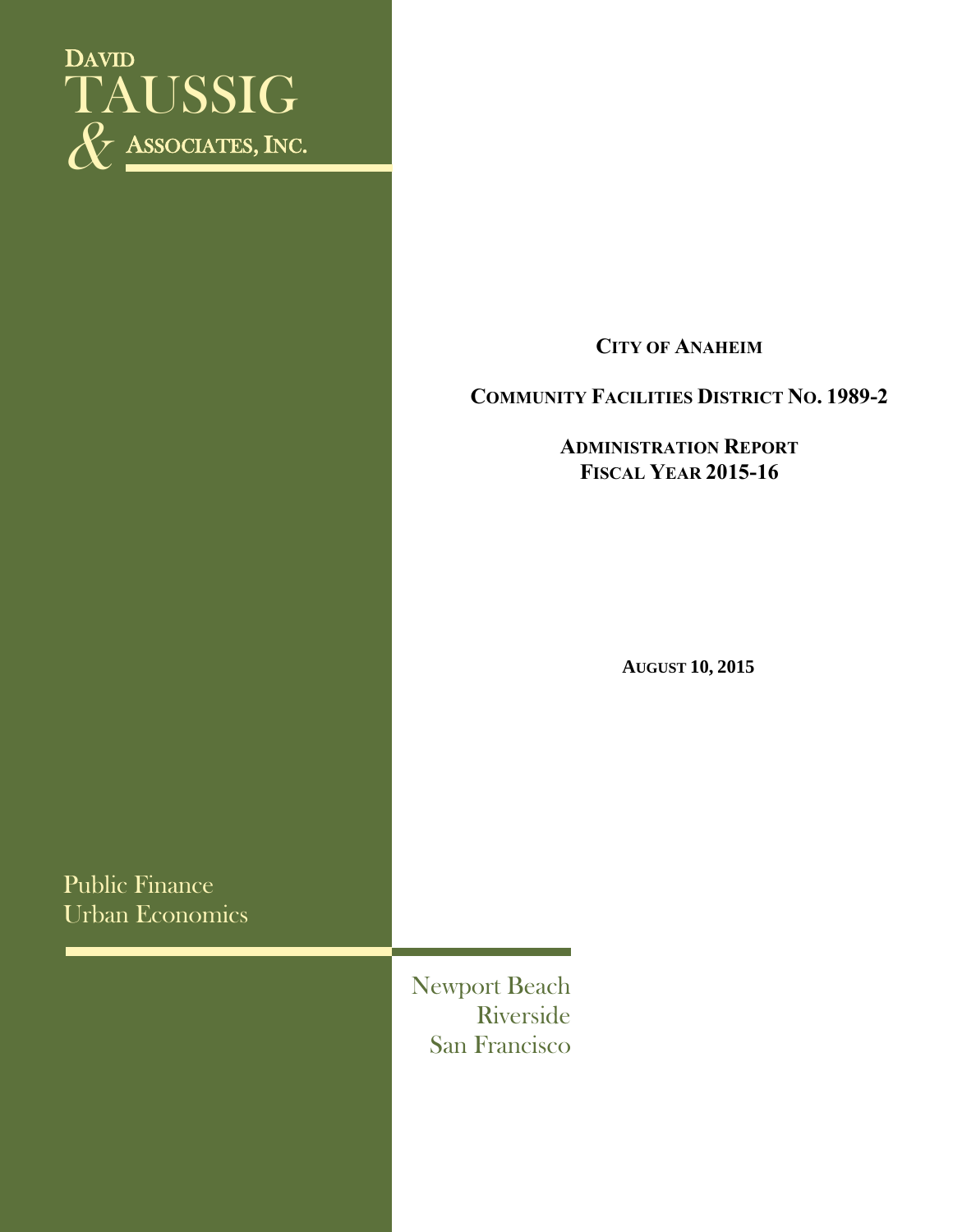## **CITY OF ANAHEIM**

## **COMMUNITY FACILITIES DISTRICT NO. 1989-2**

## **ADMINISTRATION REPORT FISCAL YEAR 2015-16**

**Prepared for**

**CITY OF ANAHEIM** 200 South Anaheim Boulevard Anaheim, California 92805

### **Prepared by**

**DAVID TAUSSIG & ASSOCIATES, INC.** 5000 Birch Street, Suite 6000 Newport Beach, CA 92660 (949) 955-1500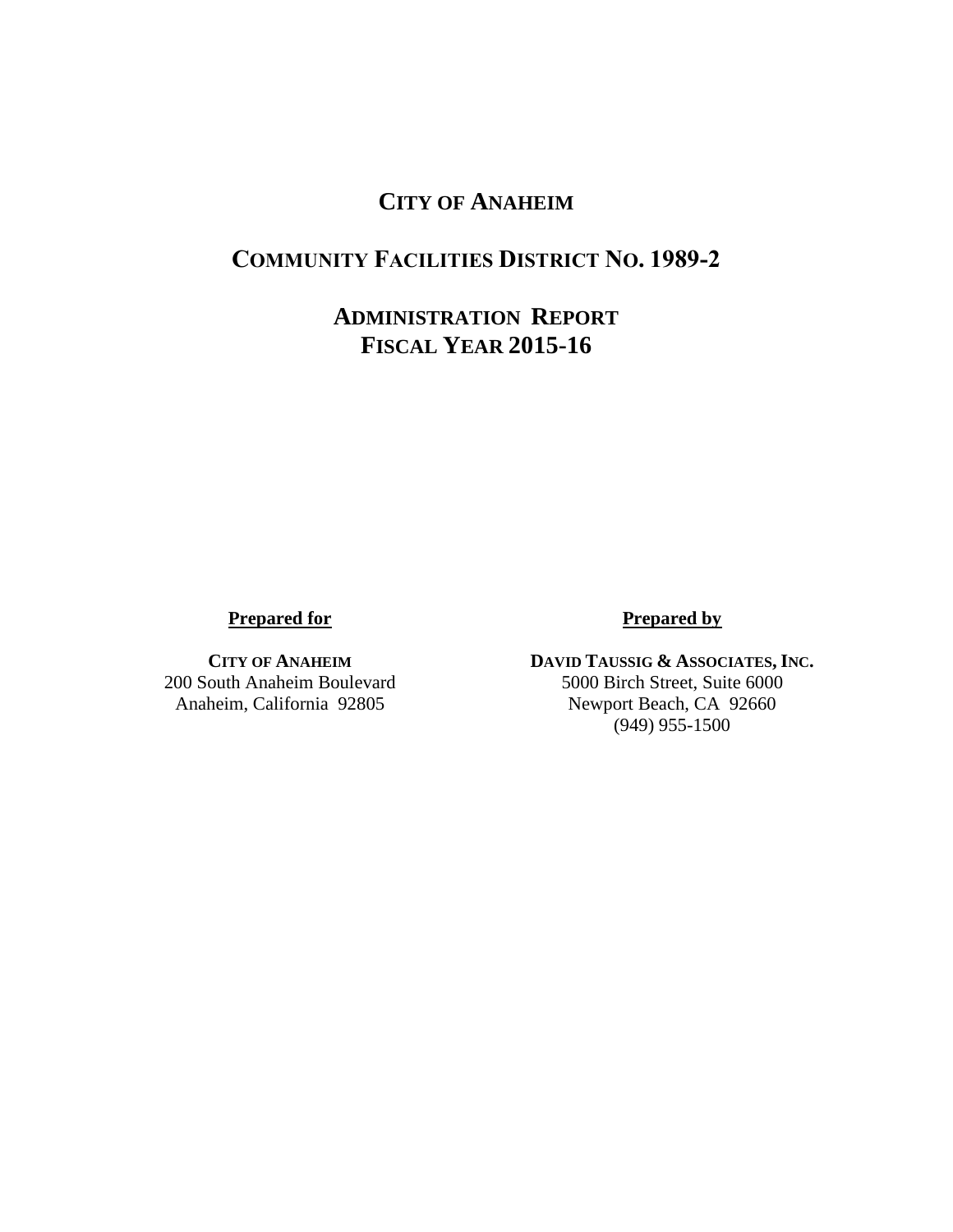

# **Table of Contents**

#### **Section** Page

| I.   |  |  |  |
|------|--|--|--|
|      |  |  |  |
|      |  |  |  |
|      |  |  |  |
|      |  |  |  |
| П.   |  |  |  |
| III. |  |  |  |
|      |  |  |  |
| IV.  |  |  |  |
|      |  |  |  |
|      |  |  |  |

**EXHIBIT A - Boundary Map** 

**EXHIBIT B** – Rate and Method of Apportionment of the Special Tax

EXHIBIT C - Special Tax Roll, Fiscal Year 2015-16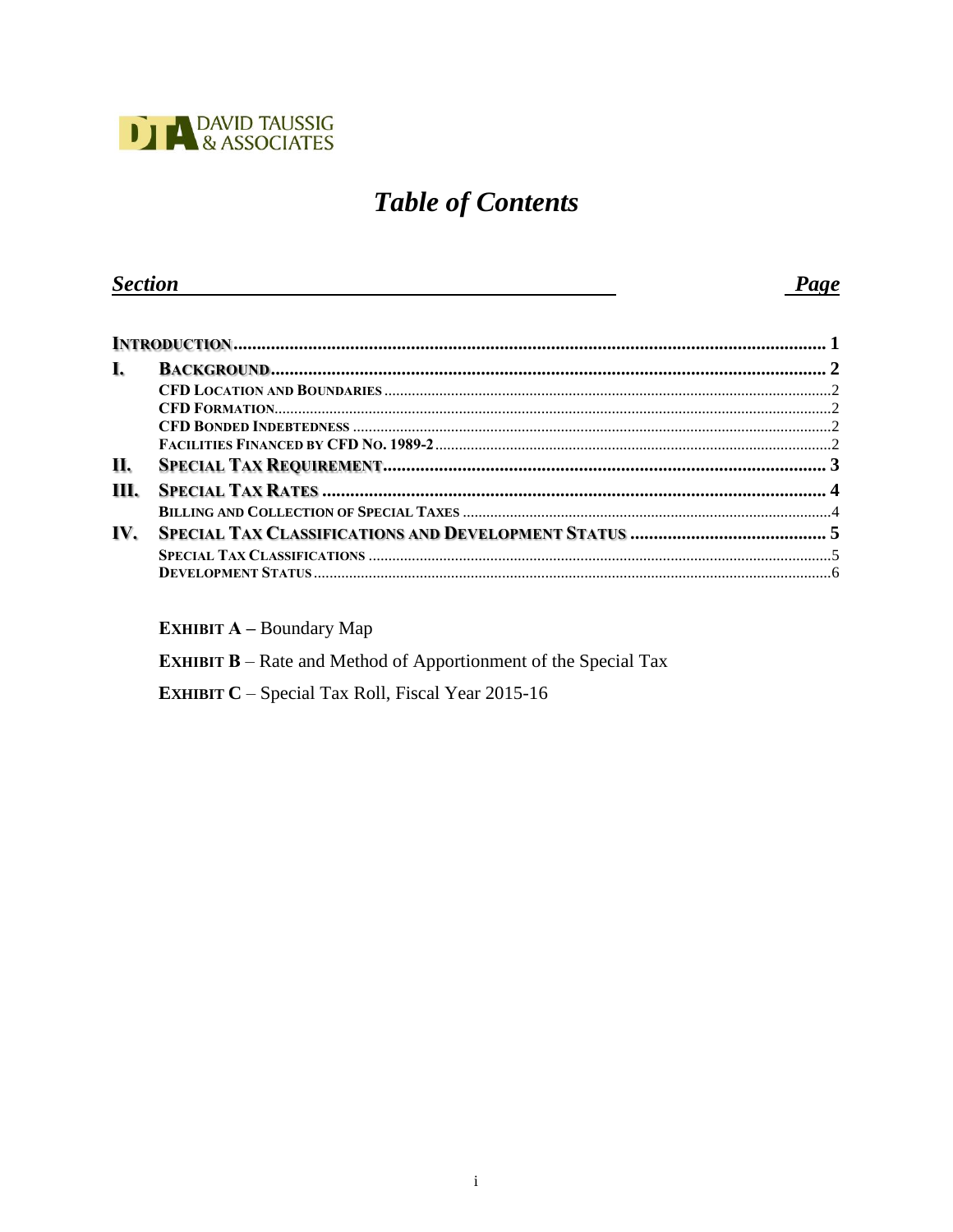

### **INTRODUCTION**

This report provides an analysis of the financial and administrative obligations of Community Facilities District No. 1989-2 ("CFD No. 1989-2") of the City of Anaheim (the "City") resulting from the sale of \$10,560,000 in special tax bonds in June 1989 (the "1989 Bonds"). CFD No. 1989-2 is a legally constituted governmental entity established under the Mello-Roos Community Facilities Act of 1982 (the "Act"), as amended. The Act provides a method for the financing of certain public capital facilities and services. The 1989 bonds, which were refunded in 1995, were issued for purposes of acquiring, designing and constructing certain roadway and police substation facilities necessitated by development within the community facilities district. The bonded indebtedness of CFD No. 1989-2 is both secured and repaid through the annual levy and collection of special taxes from all property subject to the special tax. In calculating the special tax liability for Fiscal Year ("FY") 2015-16, this report examines the current and prior fiscal years' financial obligations as well as development status within the district.

This report is organized into the following sections:

- Section I Background
- Section II Special Tax Requirement
- Section III Special Tax Rates
- Section IV Special Tax Classifications and Development Update
- Section  $V$  Delinquent Special Taxes
- Section VI Funds and Accounts
- Section VII Disclosure Reports and Notices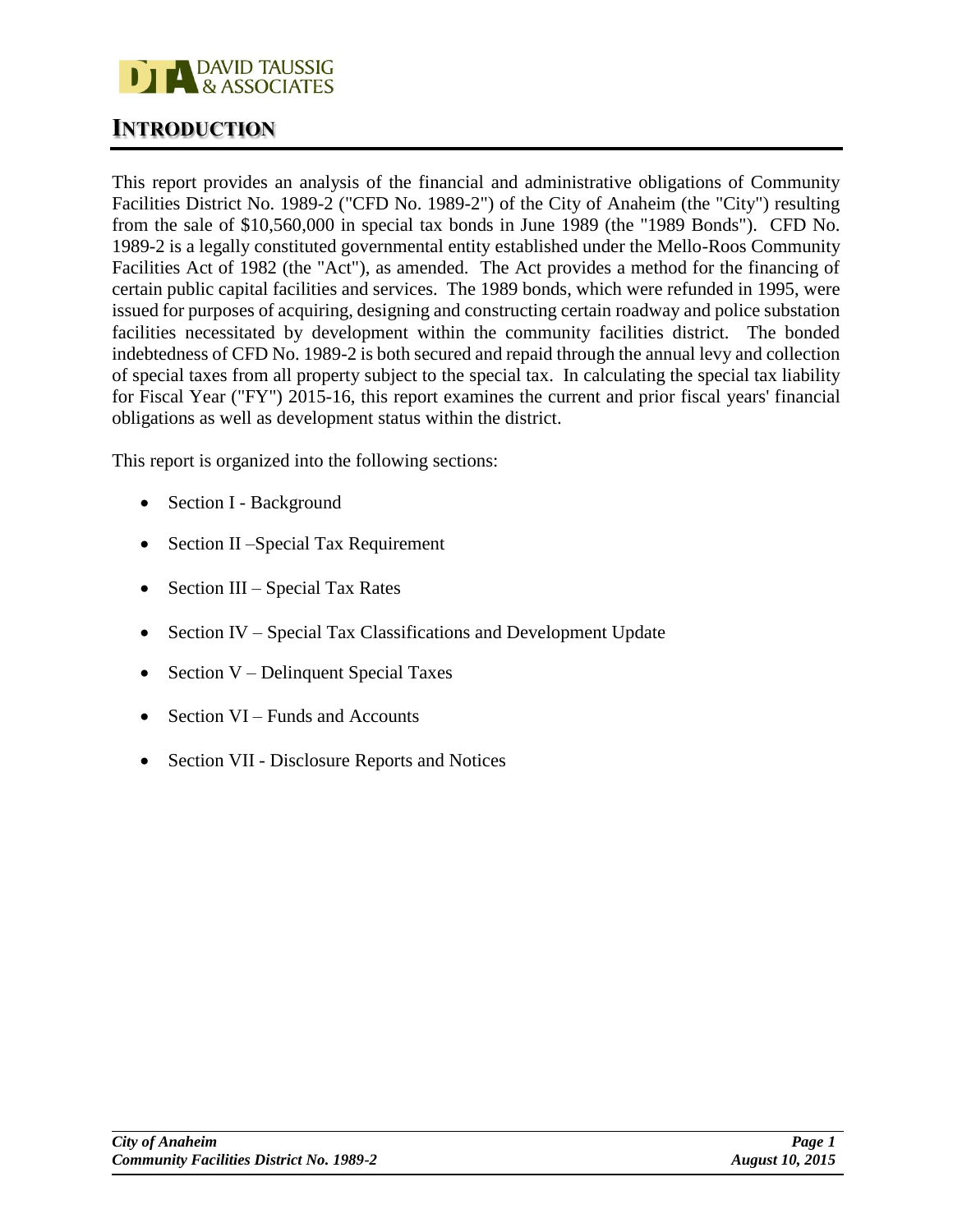

### **I. BACKGROUND**

### **CFD LOCATION AND BOUNDARIES**

CFD No. 1989-2 (commonly known as "The Highlands") encompasses approximately 798 acres located in the eastern portion of the City of Anaheim, in the Weir Canyon Area, just south of State Route 91. A copy of the boundary map is included in Exhibit A.

### **CFD FORMATION**

On December 20, 1988 the City Council of the City of Anaheim (the "City") acting on behalf of CFD No. 1989-2 adopted a resolution of intention to establish the CFD, authorize the levy of special taxes, and incur bond indebtedness in an amount not to exceed \$17,500,000. A public hearing was held on February 21, 1989 and immediately thereafter an election conducted in which the qualified electors voted to authorize the issuance of up to \$12,475,000 in bonds and approved the levy of special taxes.

### **CFD BONDED INDEBTEDNESS**

Special tax bonds in the amount of \$10,560,000 were issued in June 1989 (the "1989 Bonds"). In March 1995, the 1989 Bonds were refunded in connection with the issuance of \$17,420,000 in Local Agency Revenue Bonds (the "1995 Authority Bonds") by the Anaheim Public Financing Authority (the "Authority"). A portion of the proceeds from the sale of the 1995 Authority Bonds were used to purchase district refunding bonds referred to herein as the "1995 Local Obligation Bonds for CFD No. 89-2." The principal amount of the 1995 Local Obligation Bonds for CFD No. 1989-2 was \$9,595,884. In May 2004, the 1995 Authority Bonds and the 1995 Local Obligation Bonds for CFD No. 1989-2 were refunded in connection with the issuance of \$11,210,00 in Local Agency Revenue Bonds (the "2004 Authority Bonds") issued by the Authority. As was the case with the initial Authority refunding structure, a portion of the proceeds from the sale of the 2004 Authority Bonds were used to purchase district refunding bonds which are known as the "2004 Local Obligation Bonds for CFD No. 1989-2." The original principal amount of the 2004 Local Obligation Bonds for CFD No. 1989-2 was \$6,990,000. The final payment of the 2004 Local Obligation Bonds for CFD No. 1989-2 was made on September 2, 2014.

### **FACILITIES FINANCED BY CFD NO. 1989-2**

A general description of the facilities authorized to be funded by CFD No. 1989-2 is listed below.

- Serrano Avenue Road Improvements;
- Improvements to Imperial Highway;
- Deer Canyon Park and Storm Drain Improvements;
- Contribution to police station (site and facilities) located on Santa Ana Canyon Road; and
- Contribution to library site located on Santa Ana Canyon Road.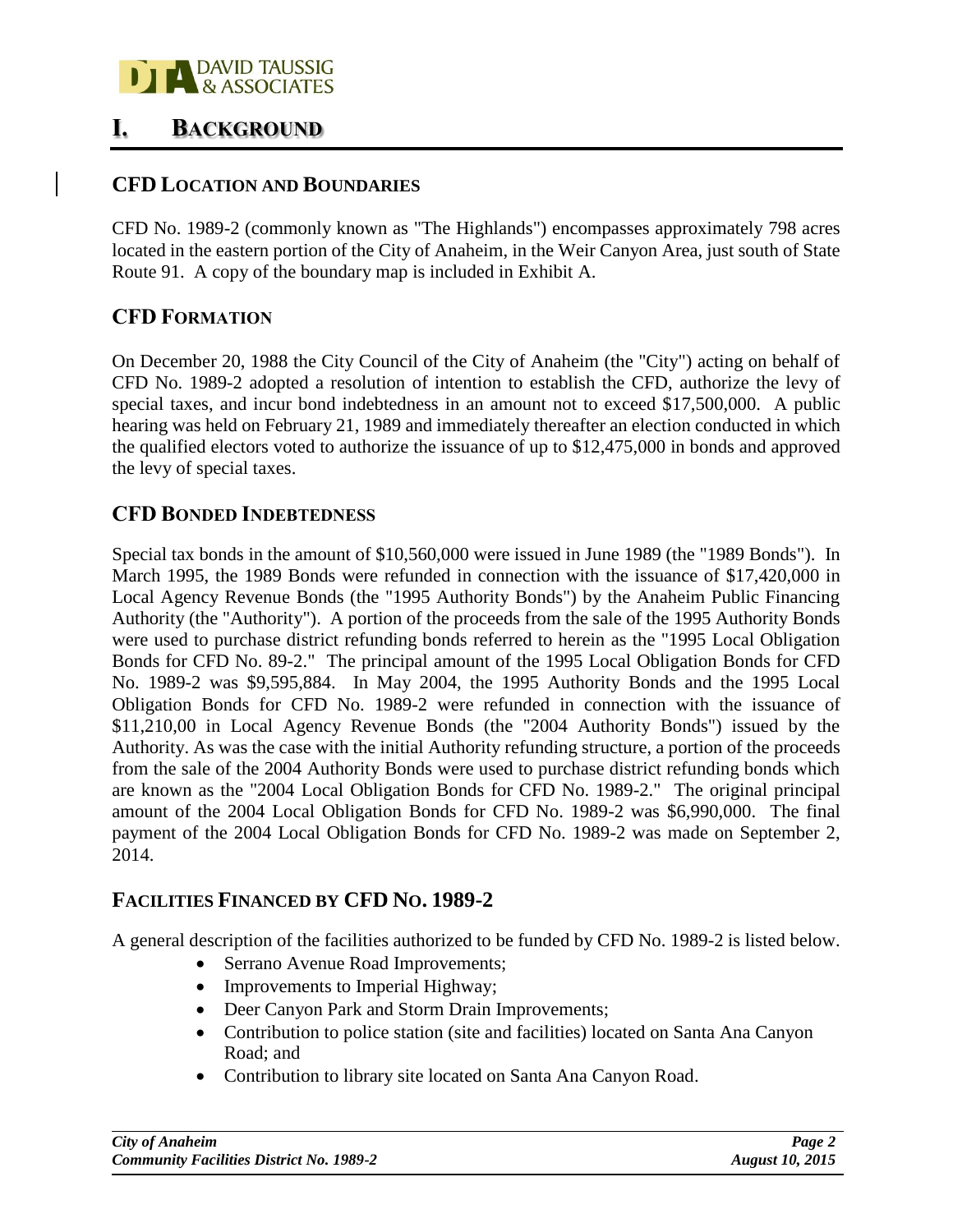

### **II. SPECIAL TAX REQUIREMENT**

The FY 2015-16 special tax requirement for CFD No. 1989-2 is equal to \$0. As shown in Table II-1 below, the remaining funds from the CFD No. 1989-2 Special Tax Fund, less anticipated administrative expenses, a total of \$103,363 is available to be refunded to property owners.

| <b>TABLE II-1</b>                                            |               |
|--------------------------------------------------------------|---------------|
| City of Anaheim CFD No. 1989-2<br><b>Fiscal Year 2015-16</b> |               |
| <b>Special Tax Requirement</b>                               |               |
| Fund Balances as of June 30, 2015                            |               |
| Special Tax Fund                                             | \$<br>109,113 |
| Estimated Fiscal Year 2014-15 Surplus/(Draw on Reserve Fund) | \$<br>109,113 |
| Budgeted Fiscal Year 2015-16 Expenditures                    |               |
| <b>Administrative Expenses</b>                               | \$<br>(5,750) |
| Fiscal Year 2015-16 Sources of Funds                         |               |
| <b>Fiscal Year 2015-16 Special Tax Requirement</b>           | 103,363       |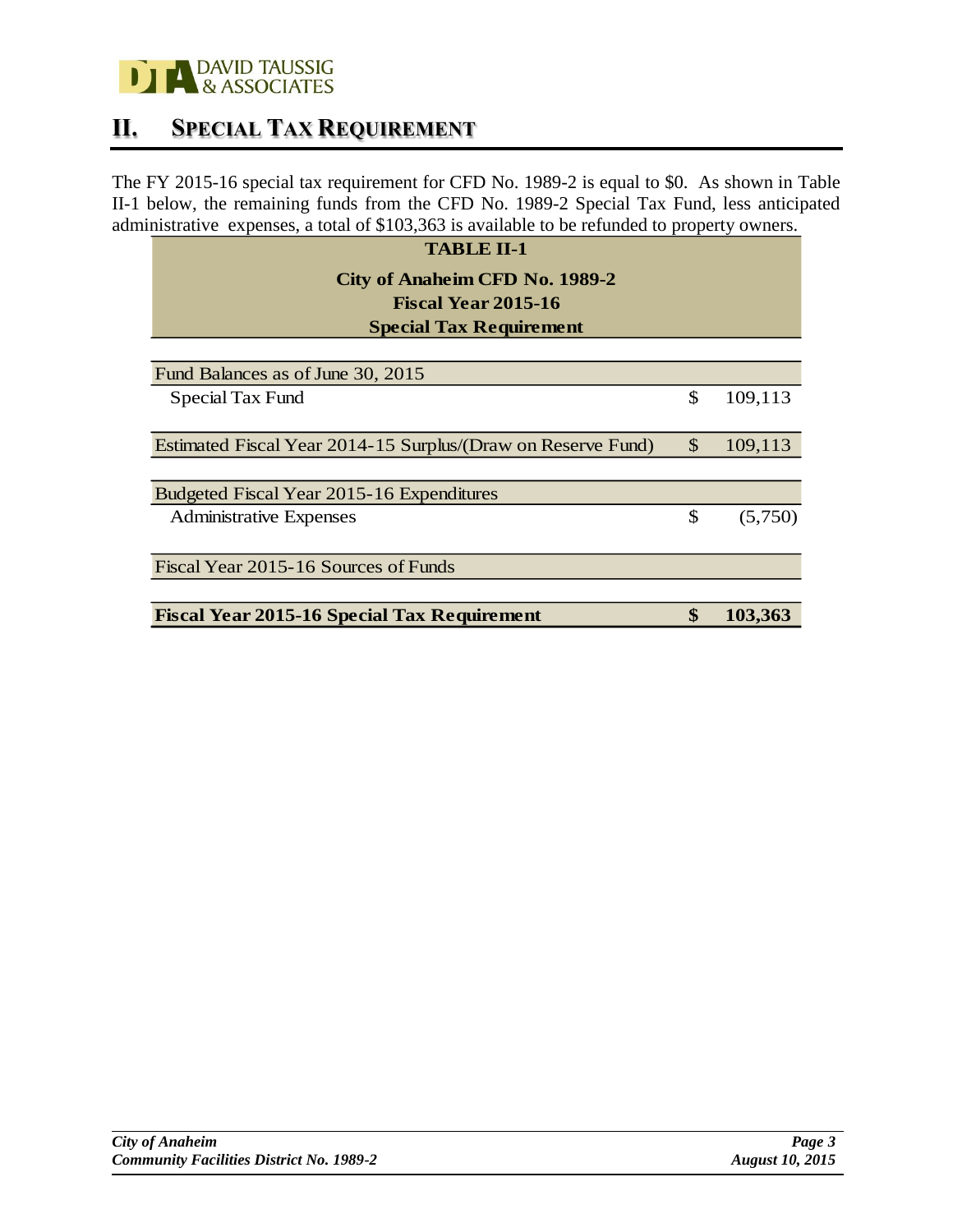### **DAVID TAUSSIG** & ASSOCIATES

## **III. SPECIAL TAX RATES**

The Rate and Method of Apportionment of Special Tax (the "RMA") contains the special tax apportionment methodology. A copy of the RMA is included in Exhibit B. The RMA apportions the special tax requirement in four steps as follows:

- First, the special tax is levied against each parcel of Developed Property<sup>1</sup> up to 87% of the applicable special tax rate set forth in Table 1 of the RMA and up to \$503 per acre of Undeveloped Property<sup>2</sup>. If the resulting special taxes are less than the special tax requirement, the second step is applied.
- Second, the special tax on each parcel of Undeveloped Property is increased from the amount calculated pursuant to the first step up to \$3,400 per acre. Again, if the resulting special taxes are less than the special tax requirement, the third step is applied.
- Third, the special tax on Developed Property is increased from the amounts calculated pursuant to the first step up to 100% of the applicable Table 1 rates.
- Fourth, if still additional special taxes are needed, the special tax on each parcel of Developed Property is increased from the amount calculated pursuant to the third step up to the Base Maximum Special Tax.

The FY 2015-16 special tax levy credit was apportioned using the same methodology employed to apportion the special tax requirement as described above. The special tax levy credit amounts are shown in Table III-1 on the following page. The Special Tax Roll, which lists the actual special tax levy credit for each parcel, is shown in Exhibit C.

### **BILLING AND COLLECTION OF SPECIAL TAXES**

The CFD No. 89-1 special tax levy credit will be given as a negative assessment, along with regular property taxes, by the Treasurer Tax Collector of the County of Orange. In accordance with the Act, the special taxes are submitted to the Auditor-Controller of the County of Orange in August each year. As required by the County of Orange, the submittal package includes a certified copy of the resolution authorizing the credit of the special taxes along with the list of special tax levy credits by Assessor's Parcel Number in the specified electronic format. The County of Orange has assigned District Code 051 - Tax Code R8 to CFD No. 1989-2.

<sup>2</sup> Undeveloped Property includes all taxable property which is not classified as Developed Property.

 $\overline{a}$ 

<sup>&</sup>lt;sup>1</sup> Developed Property is defined as any parcel for which a building permit has been issued as of March 1 of the fiscal year preceding the fiscal year for which the special tax is being levied.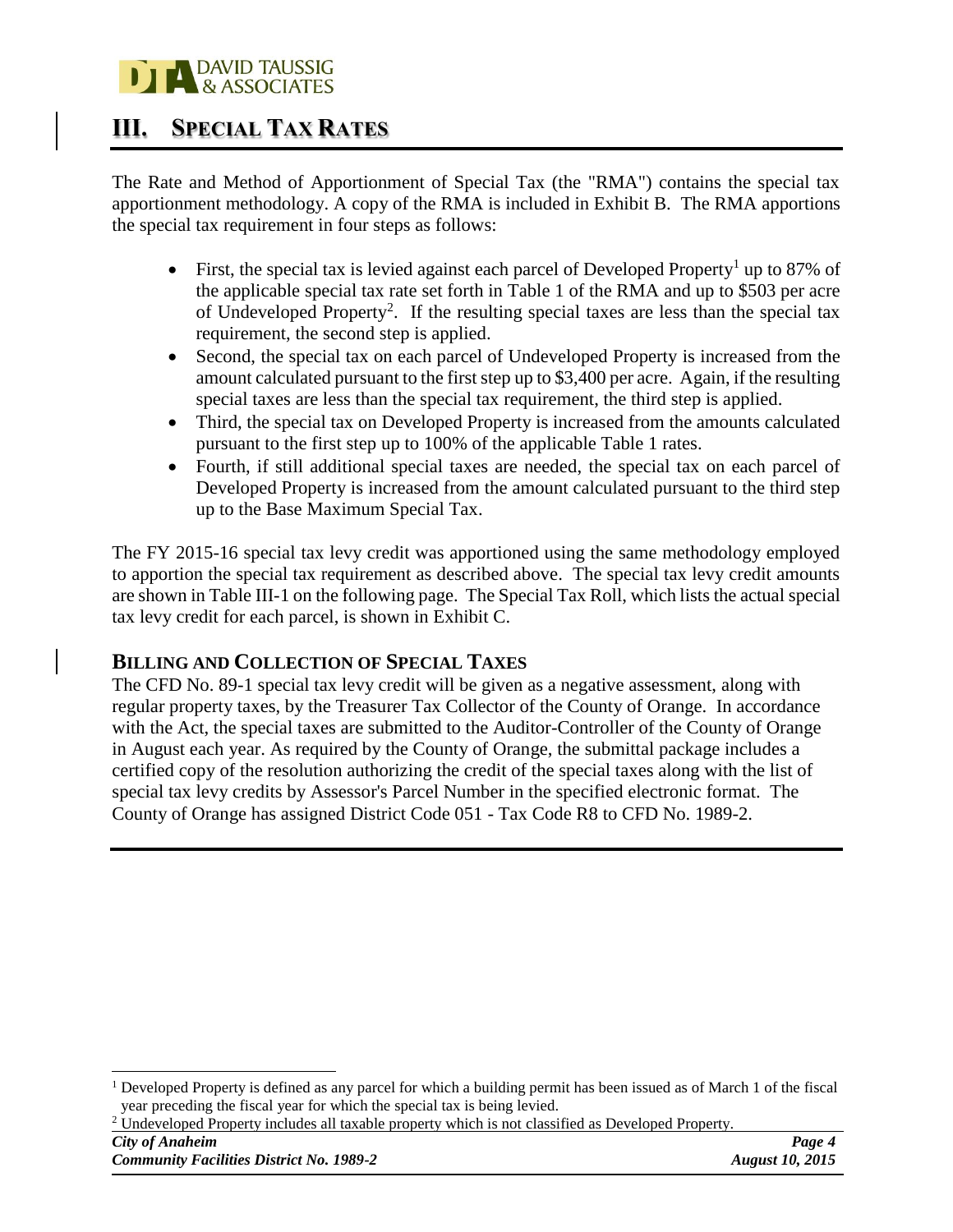

### **TABLE III-1 TABLE III-2**

### **City of Anaheim CFD No. 1989-2 City of Anaheim CFD No. 1989-2 Special Tax Rates**

|                           |                                              |    | FY 2014-15         |
|---------------------------|----------------------------------------------|----|--------------------|
| <b>Tax Class Land Use</b> |                                              |    | <b>Special Tax</b> |
|                           | Single Family Detached $(>2,700 \text{ SF})$ | \$ | (71.84)            |
| 2                         | Single Family Detached (2,250 - 2,700 SF)    | \$ | (69.10)            |
| 3                         | Single Family Detached $(< 2,250$ SF)        | \$ | (55.24)            |
| 4                         | Condominiums                                 | \$ | (33.14)            |
| 5                         | Apartments                                   | \$ |                    |
| 6                         | Commercial/Industrial                        | S  |                    |
|                           | Religious                                    | S  |                    |
|                           |                                              |    |                    |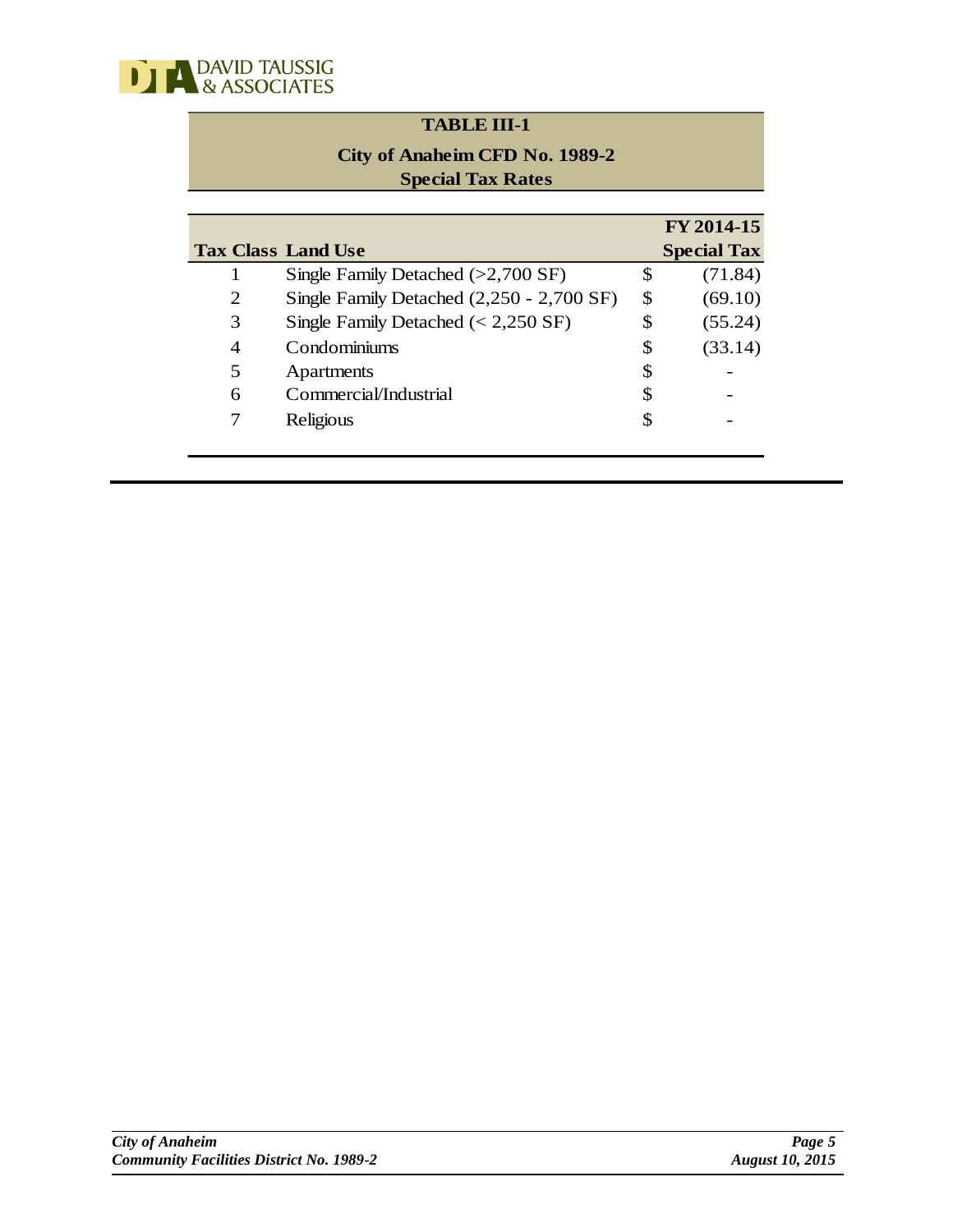

## **IV. SPECIAL TAX CLASSIFICATIONS AND DEVELOPMENT STATUS**

### **SPECIAL TAX CLASSIFICATIONS**

The RMA establishes seven Developed Property special tax classifications based on land use type and building square footage in the case of single family residential homes. The Developed Property classifications are shown in Table IV-1 below.

### **TABLE IV-1 TABLE IV-2**

### **City of Anaheim CFD No. 1989-2 City of Anaheim CFD No. 1989-2**

### **Developed Property Classifications**

|                  |                               | <b>Building</b>       |
|------------------|-------------------------------|-----------------------|
| <b>Tax Class</b> | <b>Designation</b>            | <b>Square Footage</b> |
| 1                | <b>Single Family Detached</b> | $>$ 2,700 SF          |
| $\overline{2}$   | <b>Single Family Detached</b> | $2,250 - 2,700$ SF    |
| 3                | <b>Single Family Detached</b> | $<$ 2,250 SF          |
| $\overline{4}$   | Condominiums                  | N/A                   |
| 5                | Apartments                    | N/A                   |
| 6                | Commercial/Industrial         | N/A                   |
|                  | Religious                     | N/A                   |

As footnoted previously, Developed Property includes all parcels for which a building permit was issued as of the March 1 preceding the fiscal year for which the special tax is being levied. Hence, all property in CFD No. 1989-2 for which building permits were issued prior to March 1, 2015 will be classified as Developed Property in FY 2015-16. All remaining property that is subject to the special tax, if any, will be classified as Undeveloped Property.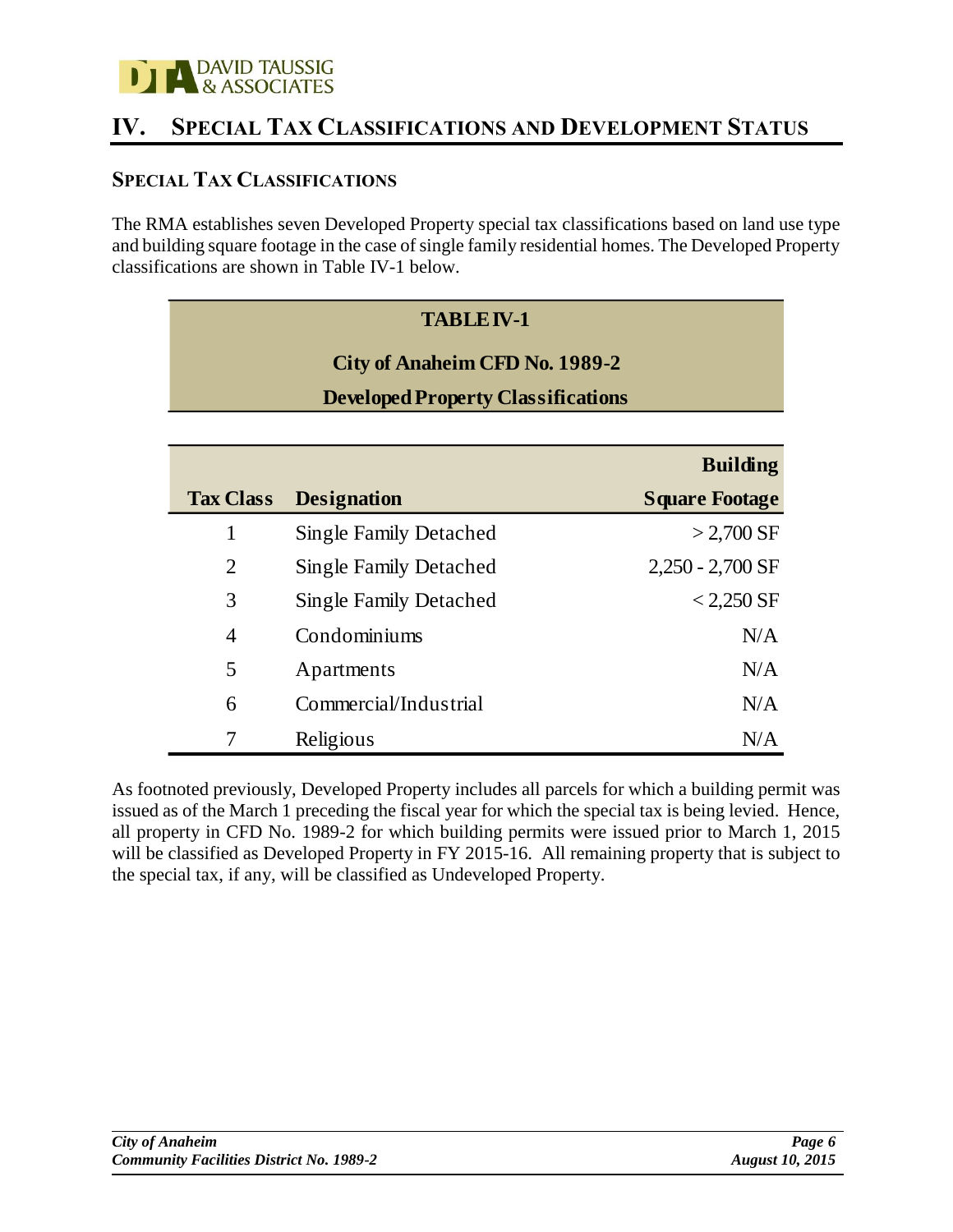

### **DEVELOPMENT STATUS**

CFD No. 1989-2 is "built-out." In other words, all of the land has been subdivided and is in its final configuration and a building permit has been issued for each parcel that is subject to the special tax. As shown in Table IV-2 below, CFD No. 1989-2 includes a total of 2,167 residential dwelling units.

|                                                                        | <b>TABLE IV-2</b>             |                       |               |  |  |  |
|------------------------------------------------------------------------|-------------------------------|-----------------------|---------------|--|--|--|
| City of Anaheim CFD No. 1989-2<br><b>Cumulative Developed Property</b> |                               |                       |               |  |  |  |
|                                                                        |                               | <b>Building</b>       | FY 2015-16    |  |  |  |
|                                                                        | <b>Tax Class Land Use</b>     | <b>Square Footage</b> | (Units/Acres) |  |  |  |
|                                                                        | <b>Single Family Detached</b> | $> 2,700 \text{ SF}$  | 332           |  |  |  |
| 2                                                                      | <b>Single Family Detached</b> | $2,250 - 2,700$ SF    | 267           |  |  |  |
| 3                                                                      | <b>Single Family Detached</b> | $< 2,250$ SF          | 411           |  |  |  |
| $\overline{4}$                                                         | Condominiums                  | N/A                   | 1,157         |  |  |  |
| 5                                                                      | Apartments                    | N/A                   | 0             |  |  |  |
| 6                                                                      | Commercial/Industrial         | N/A                   | 0             |  |  |  |
|                                                                        | Religious                     | N/A                   |               |  |  |  |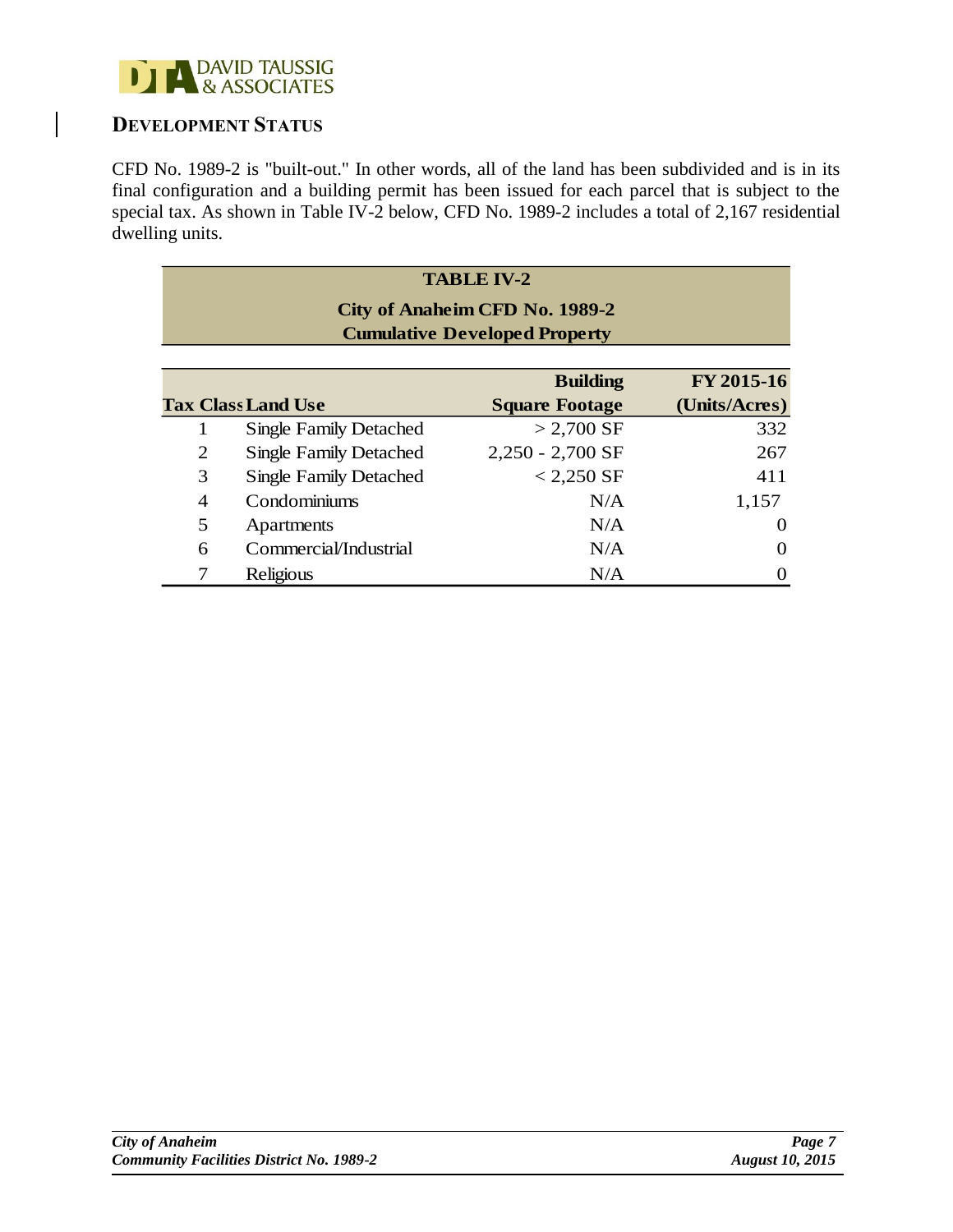**EXHIBIT A**

## **CITY OF ANAHEIM COMMUNITY FACILITIES DISTRICT NO. 1989-2**

# *Boundary Map*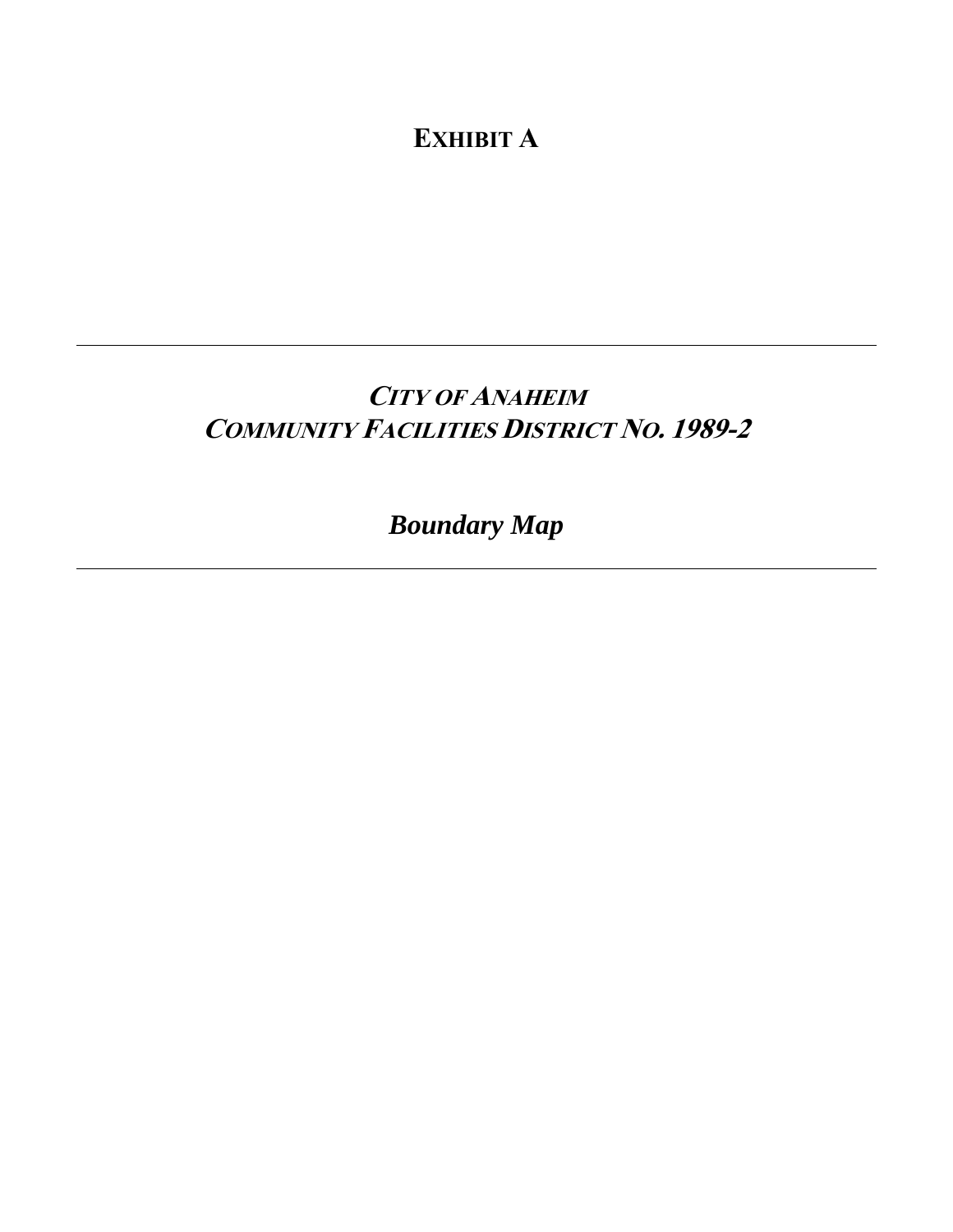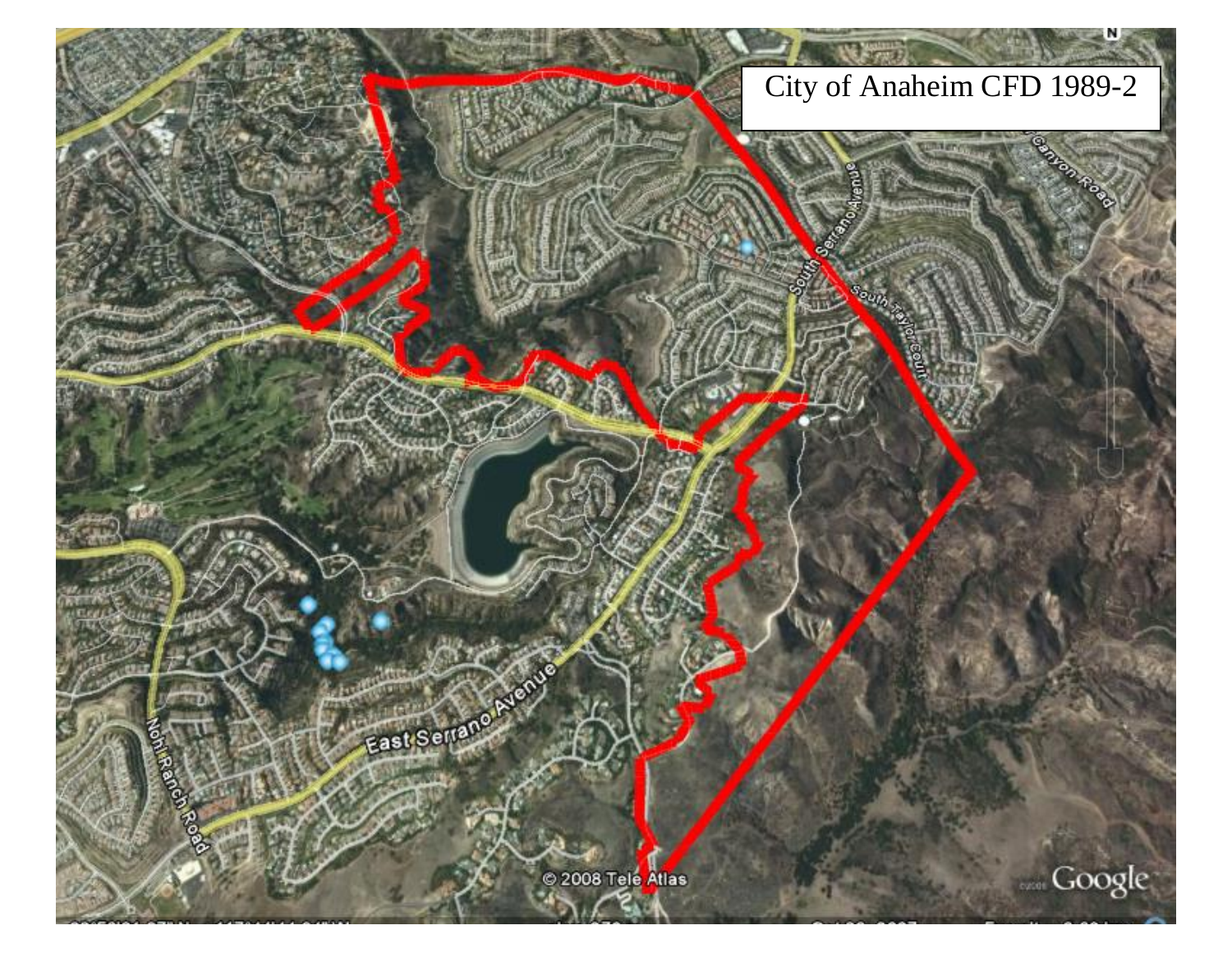**EXHIBIT B**

## **CITY OF ANAHEIM COMMUNITY FACILITIES DISTRICT NO. 1989-2**

*Rate and Method of Apportionment of Special Tax*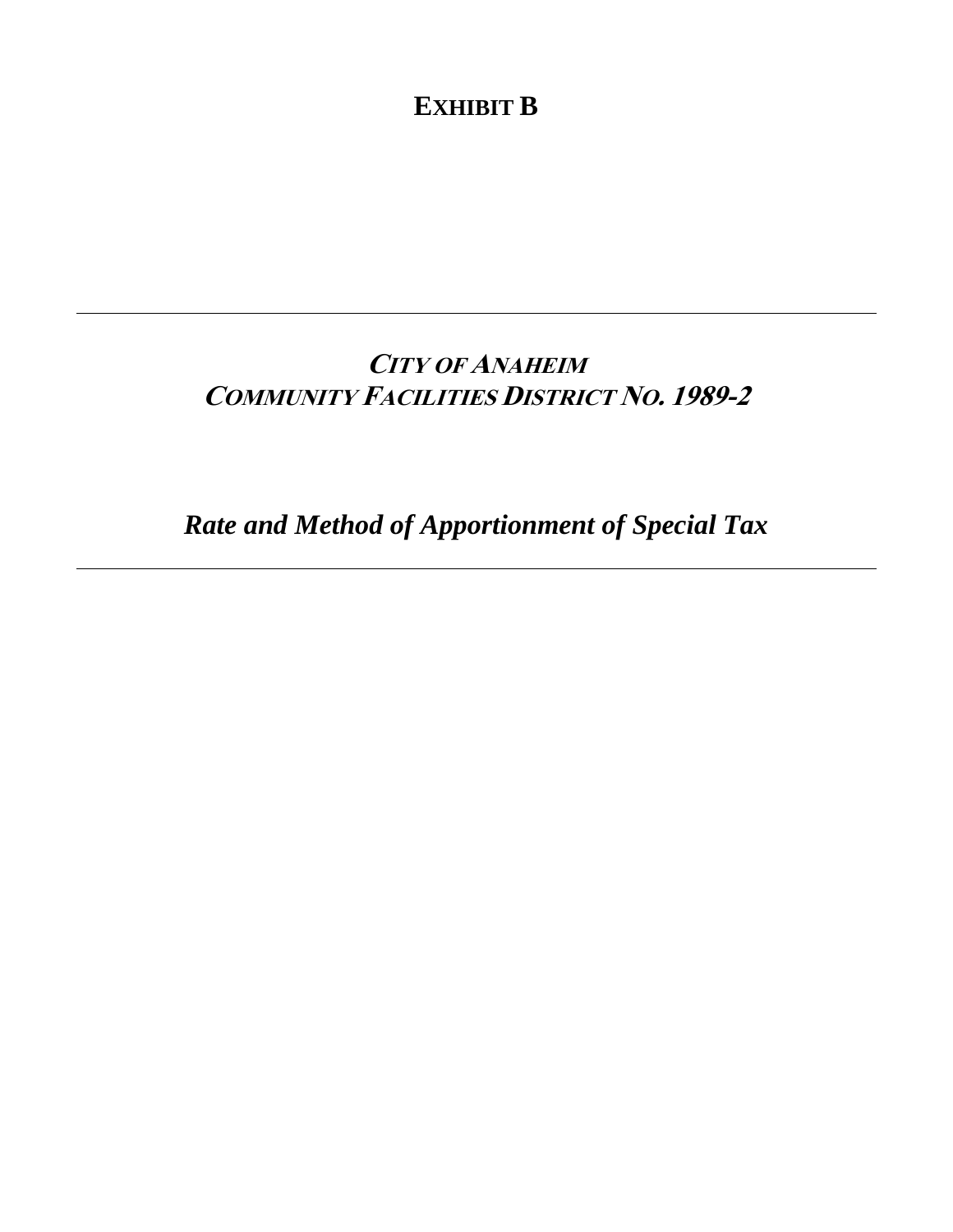### APPENDIX C

### CITY OF ANAHEIM RATE AND METHOD OF APPORTIONMENT OF SPECIAL TAX

A Special Tax applicable to each Assessor's Parcel in Community Facilities District No. 1989-2 (The Highlands) (herein "CFD No. 1989-2") shall be levied and collected according to the tax liability determined by the City Council of the City of Anaheim acting in its capacity as the legislative body of CFD No. 1989-2 (herein the "Board") through the application of the appropriate amount or rate for "Developed Property" or "Undeveloped Property," as described<br>below. All of the property in CFD No. 1989-2, unless exempted by law or by<br>the provisions of Section E below, shall be taxed for the purposes, to the extent and in the manner herein provided.

#### A. Definitions

多少的

 $\zeta(\zeta)$ 

悫

The terms hereinafter set forth have the following meanings:

"Apartment" means a building or buildings comprised of residential units available for rental by the general public.

"Base Maximum Special Tax" means an amount equal to \$.07 per square foot of lot applicable to each Developed Property.

definition "Condominium" means a unit meeting the statutory o f a condominium contained in Civil Code Section 1351.

"Developed Property" means all Assessor's Parcels in CFD No. 1989-2 for which a foundation building permit was issued as of March 1 of the preceding Fiscal Year.

"Fiscal Year" means the period starting on July 1 and ending the following June 30.

"Maximum Special Tax" means the maximum Special Tax, determined in accordance with Section C, that can be levied by the Board in any Fiscal Year for each class of Developed Property and for Undeveloped Property, as applicable.

"Religious Property" is all property that is currently exempt from ad valorem property taxes because it is owned and/or operated by a religious organization.

"Taxable Property" is all of the area within the boundaries of CFD 1989-2 which is not exempt from the Special Tax pursuant to law or Section E below.

"Undeveloped Property" means all Taxable Property in CFD No. 1989-2 not classified as Developed Property.

 $C - 1$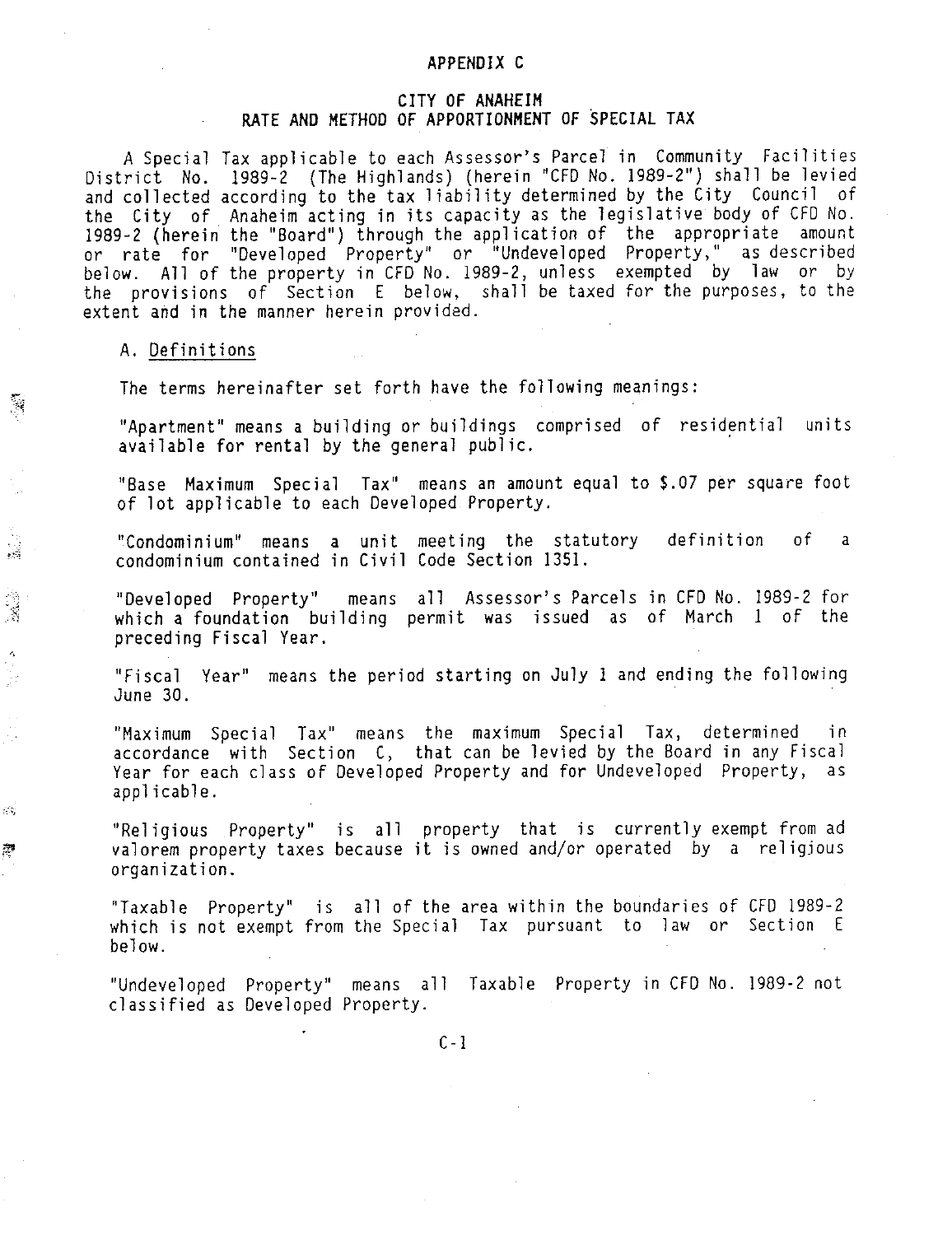### B. Assignment to Land Use Class.

On July 1 of each year, all Taxable Property within CFD No. 1989-2 shall be categorized either as a Developed Property or an Undeveloped Property and<br>shall be subject to tax in accordance with the rate and method of apportionment determined pursuant to Sections C and D below.

For purposes of determining the applicable Maximum Special Tax pursuant to Section C, Developed Property shall be assigned to one of the classes designated in Table 1 below. Developed Property consisting of single-family detached residential development shall be assigned to Classes l through 3 based upon the square footage of the improvements to be constructed on an Assessor's Parcel as set forth in the most recent building permit issued for<br>such property. The square footage of a structure assigned to Classes 1 through 3 shall be calculated by measuring the internal living space of each unit located within the Assessor's Parcel, exclusive of garages or other structures which are not used as living spaces. Property shall be assigned to Classes 4 and 5 based upon whether it is a condominium or apartment development. Commercial and industrial property shall be assigned to Class<br>6. The square footage of a commercial or industrial building assigned to Class 6 shall be computed from the gross square footage for the building as reflected in the building plans upon which the building permit was issued.

C. Maximum Special Tax Rate.

1. Developed Property

The Maximum Special Tax for an Assessor's Parcel classified as Developed Property in Classes 1 through 7 shall be greater of (i) the amount derived by multiplying the square footage of such Assessor's Parcel times the Base Maximum Special Tax or (ii) the amount determined by reference to Table 1. For purposes of this Section C, the acreage or square footage of an Assessor's Parcel shall be determined by reference to the most current parcel map or other subdivision tract map.

Ş

e in

 $\frac{1}{2}$  ,  $\frac{1}{2}$ 

2. Undeveloped Property.

The Maximum Special Tax for Undeveloped Property shall be \$3,400 per acre.

 $C - 2$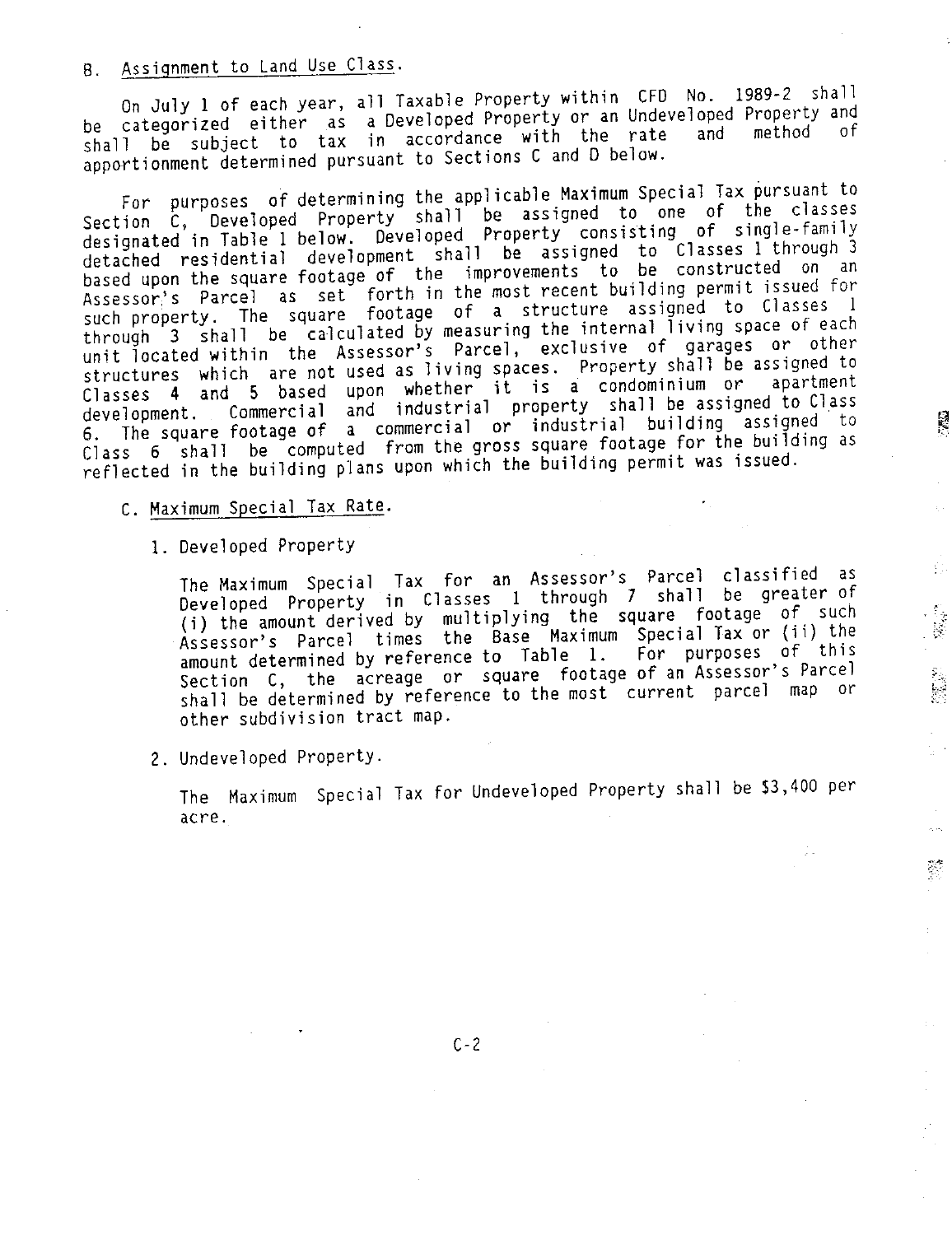### Maximum Special Taxes on Property in Community Facilities District No. 1989-2 Per Unit (Residential) and Per Acre (Commercial/Industrial and Religious)

Table 1

| Class          | Land Use                  | Square Footage | Annual Special<br>Tax Rates | Total Maximum<br>Taxes Paid Over<br>Expected Term<br>Of Bond Issue<br>$(25 \text{ Years})$ |
|----------------|---------------------------|----------------|-----------------------------|--------------------------------------------------------------------------------------------|
| 1              | Single Family<br>Detached | > 2,700        | $$1,181$ per unit*          | \$29,525 per unit                                                                          |
| $\overline{c}$ | Single Family<br>Detached | 2,250 to 2,700 | $$1,136$ per unit*          | \$28,400 per unit                                                                          |
| 3              | Single Family<br>Detached | < 2,250        | \$<br>908 per unit*         | \$22,700 per unit                                                                          |
| 4              | Condominiums              |                | $$545 per unit*$            | $$13,625$ per unit                                                                         |
| 5              | Apartments                |                | $$364$ per unit*            | $$9,125$ per unit                                                                          |
| 6              | Commercial/<br>Industrial |                | $$3,479$ per acre           | \$86,975 per acre                                                                          |
| 7              | Religious<br>Property     |                | $$1,800$ per acre           | \$45,000 per acre                                                                          |

 $\begin{array}{c} \mathbf{y} \\ \mathbf{y} \end{array}$ 

 $\frac{1}{2}$ 

电子管

ξÇ

\* Taxes may exceed these levels if the base maximum special tax alternative is used (\$0.07 per square foot of lot space). This would only apply to Classes 1 - 3 if the lot size is larger than usual for that category of land The base maximum tax will be applied if the lot is larger than 16,871 use. square feet in Class 1, larger than 16,229 square feet in Class 2, or larger than 12,971 square feet in Class 3. The base maximum special tax would also apply to Classes 4 and 5 if they are built at densities less than 5.6 units per net acre for Class 4 and 8.4 units per net acre for Class 5.

#### Method of Apportionment of the Special Tax to Developed Property and D. Undeveloped Property.

Starting in Fiscal Year 1990-91 and for each following Fiscal Year, the Board shall determine the amount of money to be collected from Taxable Property in CFD No. 1989-2 in that Fiscal Year. Such amount shall include the sums necessary to pay for current debt service on indebtedness of CFD No. 1989-2, to create or replenish reserve funds determined necessary by<br>CFD No. 1989-2, and to pay the annual cost of services, administrative expenses and construction expenses to be paid from Special Tax proceeds. - The Board shall levy the Special Tax as follows until the amount of the levy equals the amount to be collected: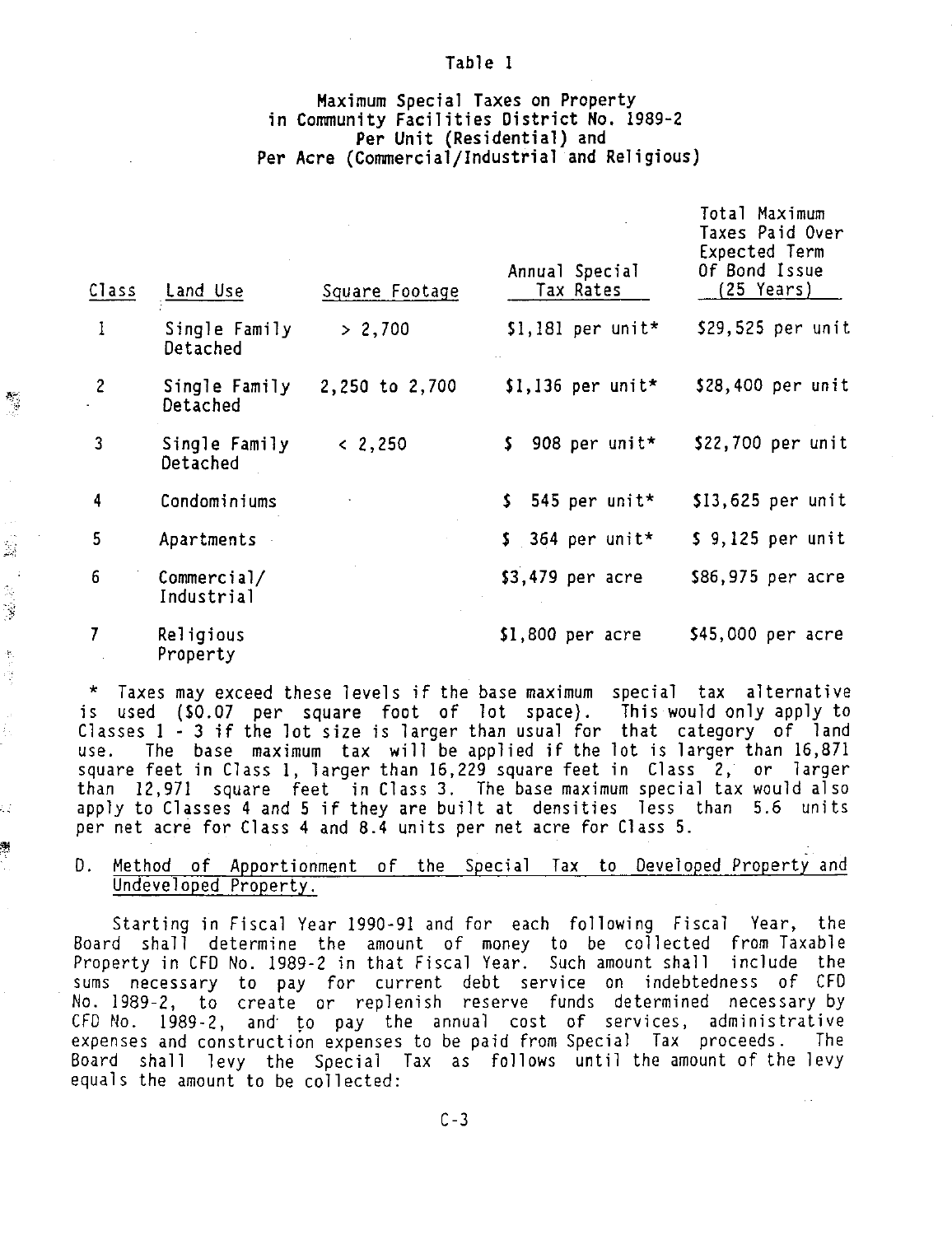First: The Special Tax shall be levied on Developed Property and Undeveloped Property (other than those excluded in Section E below) in equal percentages up to the following rates: (1) for Developed Property, 87% of the applicable rate for each class for such Fiscal Year, determined by reference to Table 1, and (2) for Undeveloped Property, \$503 per acre;

Second: If additional monies are needed after the first step has been completed, the Special Tax shall be levied proportionately on each parcel of Undeveloped Property (excluding exempt property as outlined in Section E below) up to \$3,400 per acre;

If additional monies are needed after the first two steps have been completed, then the levy of the Special Tax on Developed Property shall be increased in equal percentages above the rates levied pursuant to the first steps above, up to 100% of the applicable rate for each class for such Fiscal Year, determined by reference to Table 1;

If additional monies are needed after the first three steps have been completed, then the levy of the Special Tax on each Assessor's Parcel of Developed Property (excluding exempt property as outlined in Section E below) whose maximum Special Tax is determined through the application of the Base<br>Maximum Special Tax shall be increased up to the Maximum Special Tax for each such Assessor's Parcel by increasing the applicable rate for each class for such Fiscal Year determined by reference to Table 1 in equal percentages above the rates levied pursuant to step three above.

#### E. Limitations.

The Board shall not impose any Special Tax on any acres of land owned, conveyed or irrevocably offered for dedication to a public agency on property owned by a homeowner's association or on land which is a public right of way or which is an unmanned utility easement making impractical its utilization for other than the purpose set forth in the easement.

1. 大家 (1)

ķ.

### F. Manner of Collection

The special taxes for CFD 1989-2 will be collected in the same manner and at the same time as ordinary ad valorem property taxes, and the special tax will be subject to the same penalties and procedures, sale, and lien priority in case of delinquency as is provided for ad valorem taxes.

 $C - 4$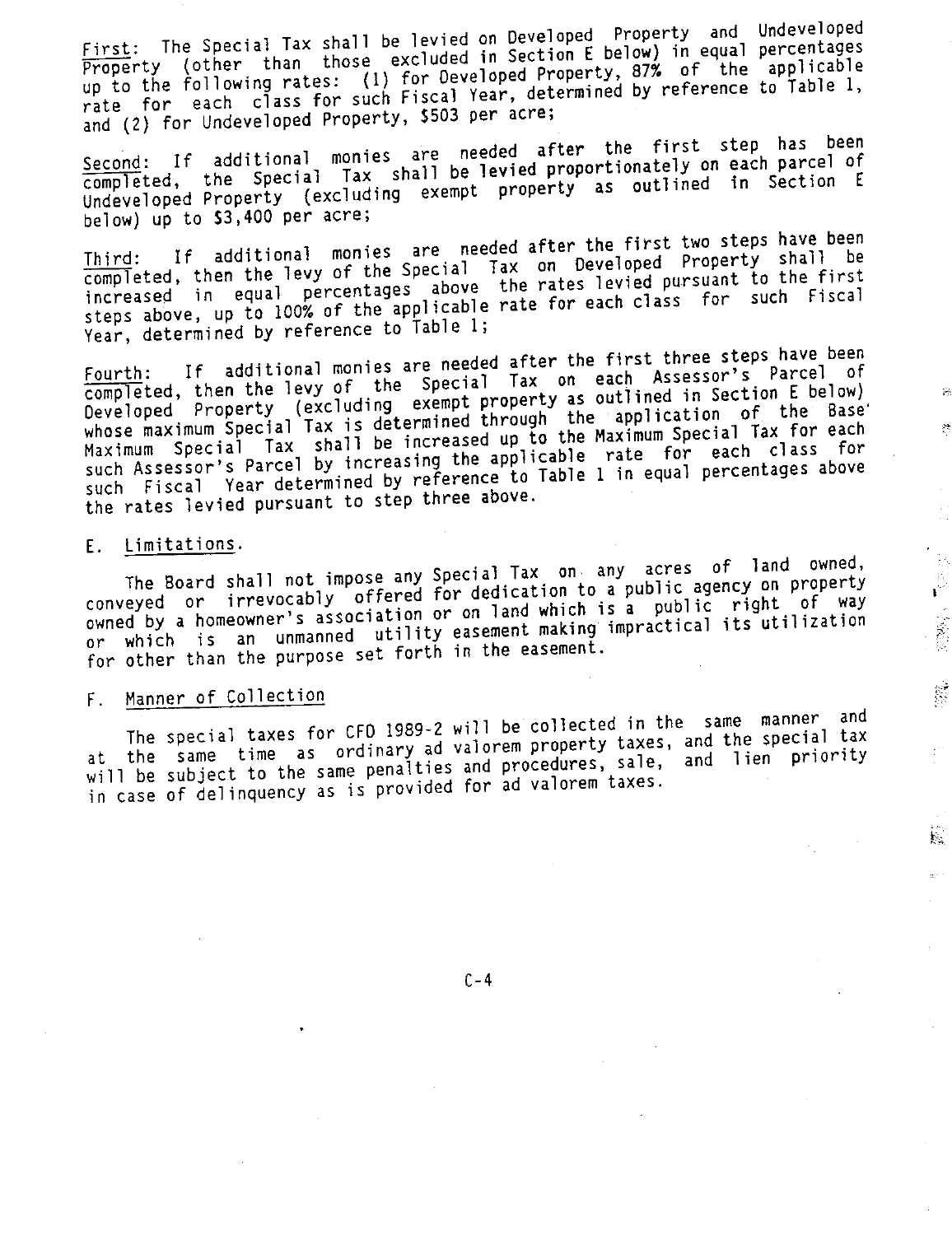**EXHIBIT C**

## **CITY OF ANAHEIM COMMUNITY FACILITIES DISTRICT NO. 1989-2**

*Special Tax Roll Fiscal Year 2015-16*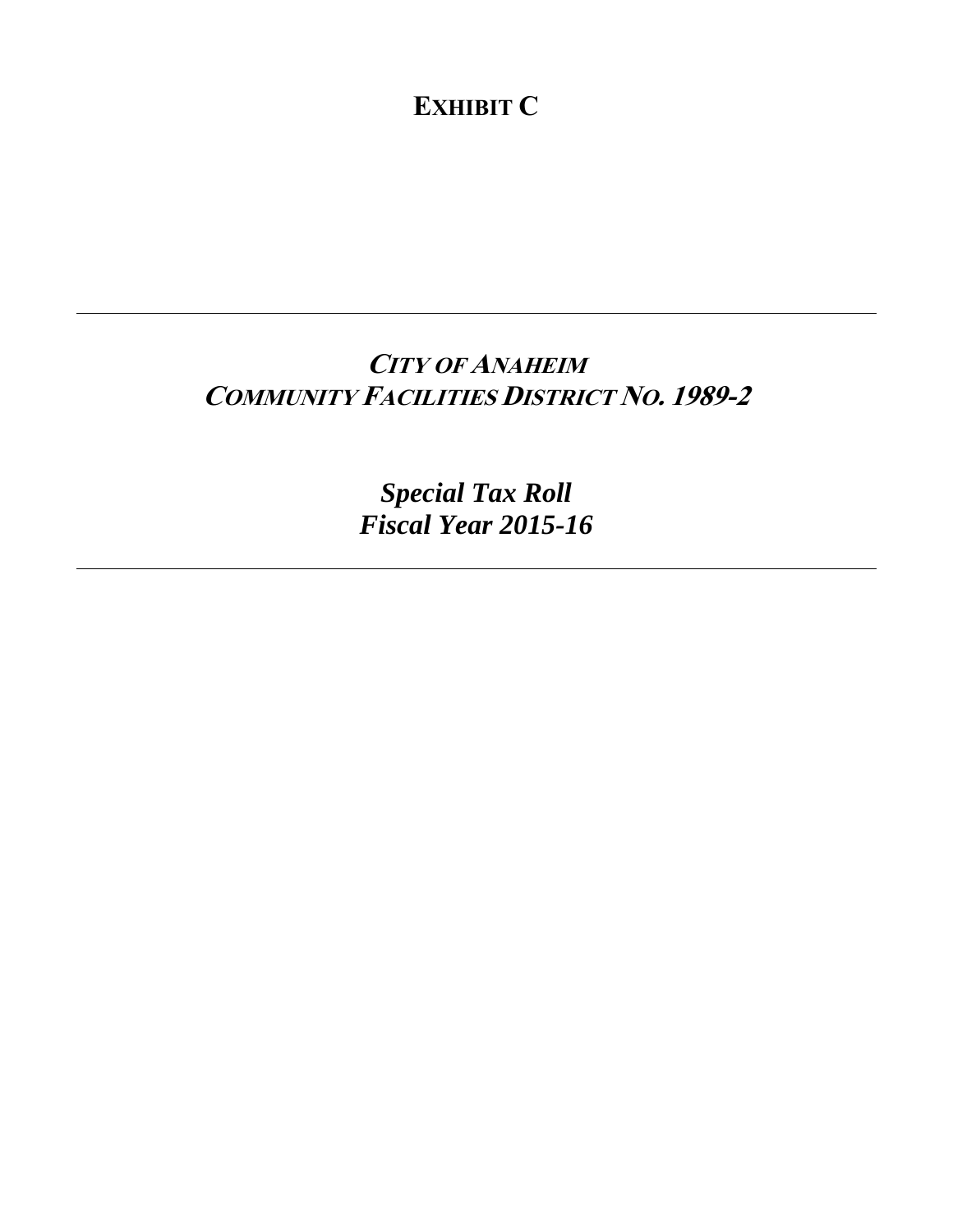| <b>Assessor's Parcel Number</b> | FY 2015-16 Special Tax Levy Credit |
|---------------------------------|------------------------------------|
| 354-411-01                      | $- $71.82$                         |
| 354-411-02                      | $- $71.82$                         |
| 354-411-03                      | $- $71.82$                         |
| 354-411-04                      | $- $71.82$                         |
| 354-411-05                      | $-571.82$                          |
| 354-411-06                      | $- $71.82$                         |
| 354-411-07                      | $- $71.82$                         |
| 354-411-08                      | $- $71.82$                         |
| 354-411-09                      | $- $71.82$                         |
| 354-411-10                      | $- $71.82$                         |
| 354-411-11                      | $- $71.82$                         |
| 354-411-12                      | $- $71.82$                         |
| 354-411-13                      | $- $71.82$                         |
| 354-411-14                      | $- $71.82$                         |
| 354-411-15                      | $- $71.82$                         |
| 354-411-16                      | $- $71.82$                         |
| 354-411-17                      | $- $71.82$                         |
| 354-411-18                      | $- $71.82$                         |
| 354-411-19                      |                                    |
| 354-411-20                      | $- $71.82$                         |
|                                 | $- $71.82$                         |
| 354-411-21                      | $- $71.82$                         |
| 354-411-22                      | $- $71.82$                         |
| 354-411-23                      | $- $71.82$                         |
| 354-411-24                      | $- $71.82$                         |
| 354-411-25                      | $- $71.82$                         |
| 354-411-26                      | $- $71.82$                         |
| 354-411-27                      | $- $71.82$                         |
| 354-411-28                      | $- $71.82$                         |
| 354-411-29                      | $- $71.82$                         |
| 354-411-30                      | $- $71.82$                         |
| 354-411-31                      | $- $71.82$                         |
| 354-411-32                      | $- $71.82$                         |
| 354-411-33                      | $- $71.82$                         |
| 354-411-34                      | $- $71.82$                         |
| 354-411-35                      | $- $71.82$                         |
| 354-411-36                      | $- $71.82$                         |
| 354-411-37                      | $- $71.82$                         |
| 354-421-01                      | $- $71.82$                         |
| 354-421-02                      | $- $71.82$                         |
| 354-421-03                      | $- $71.82$                         |
| 354-421-04                      | $-571.82$                          |
| 354-421-05                      | $- $71.82$                         |
| 354-421-06                      | $- $71.82$                         |
| 354-421-07                      | $- $71.82$                         |
| 354-421-08                      | $-$71.82$                          |
| 354-421-09                      | $- $71.82$                         |
| 354-421-10                      | $- $71.82$                         |
| 354-421-11                      | $- $71.82$                         |
| 354-421-12                      | $- $71.82$                         |
| 354-421-13                      | $- $71.82$                         |
| 354-421-14                      | $- $71.82$                         |
| 354-421-15                      | $- $71.82$                         |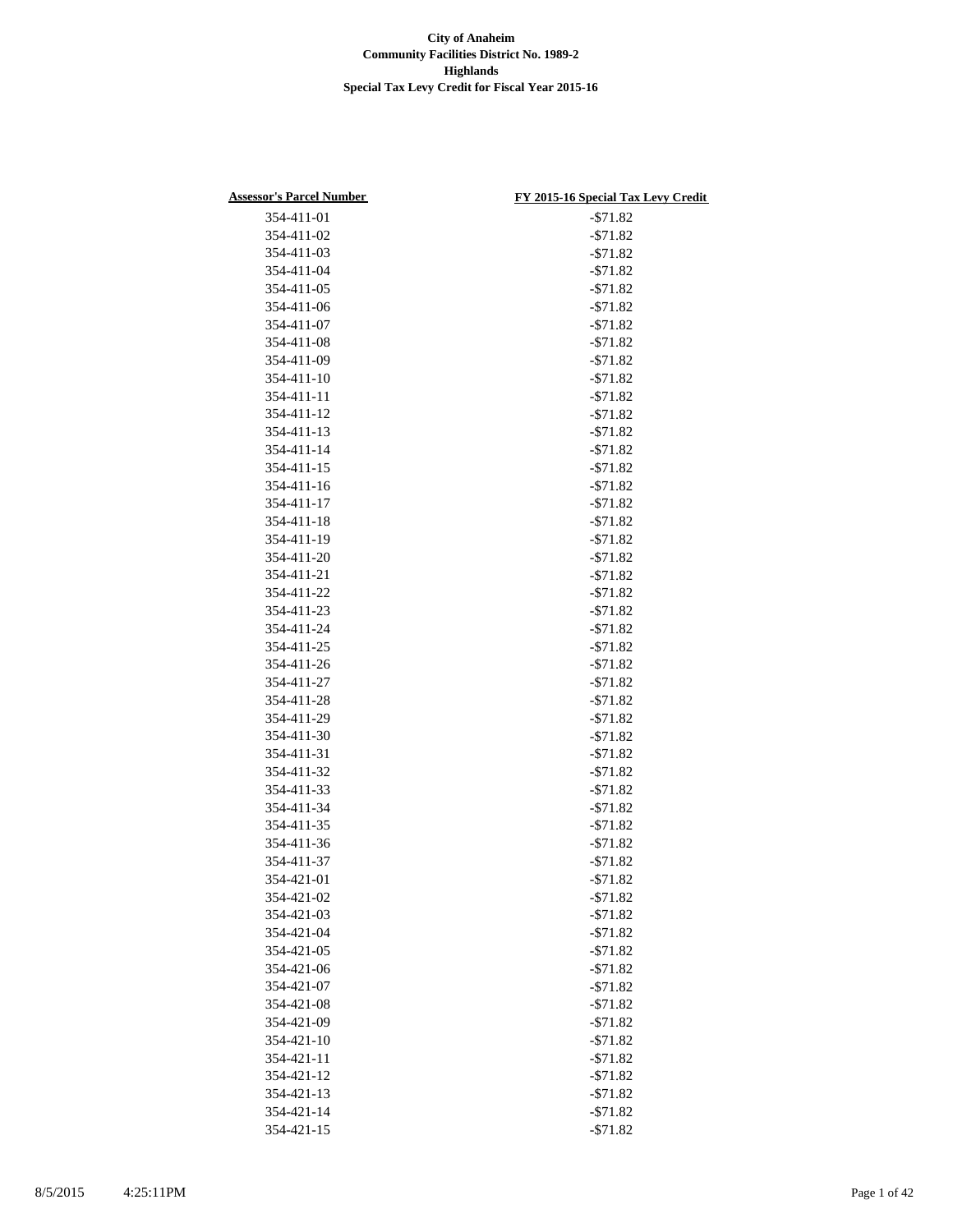| <b>Assessor's Parcel Number</b> | FY 2015-16 Special Tax Levy Credit |
|---------------------------------|------------------------------------|
| 354-421-16                      | $- $71.82$                         |
| 354-421-17                      | $- $71.82$                         |
| 354-421-18                      | $- $71.82$                         |
| 354-421-19                      | $-571.82$                          |
| 354-421-20                      | $- $71.82$                         |
| 354-421-22                      | $- $71.82$                         |
| 354-421-23                      | $- $71.82$                         |
| 354-421-24                      | $- $71.82$                         |
| 354-421-25                      | $- $71.82$                         |
| 354-421-26                      | $- $71.82$                         |
| 354-421-27                      | $- $71.82$                         |
| 354-421-28                      | $- $71.82$                         |
| 354-421-29                      | $- $71.82$                         |
| 354-421-30                      | $- $71.82$                         |
| 354-421-31                      | $- $71.82$                         |
| 354-421-32                      | $-571.82$                          |
| 354-421-33                      | $- $71.82$                         |
| 354-421-34                      | $- $71.82$                         |
| 354-421-35                      | $- $71.82$                         |
| 354-421-36                      | $-$71.82$                          |
| 354-421-37                      | $- $71.82$                         |
| 354-421-38                      | $- $71.82$                         |
| 354-421-39                      | $- $71.82$                         |
| 354-421-40                      | $- $71.82$                         |
|                                 |                                    |
| 354-421-41                      | $- $71.82$                         |
| 354-421-42                      | $- $71.82$                         |
| 354-421-43                      | $- $71.82$                         |
| 354-421-44<br>354-421-45        | $-571.82$                          |
| 354-421-46                      | $- $71.82$<br>$- $71.82$           |
|                                 |                                    |
| 354-421-47<br>354-421-48        | $- $71.82$                         |
|                                 | $- $71.82$                         |
| 354-421-49                      | $-$71.82$                          |
| 354-421-50                      | $- $71.82$                         |
| 354-421-51                      | $- $71.82$                         |
| 354-421-52                      | $- $71.82$                         |
| 354-431-01                      | $- $71.82$                         |
| 354-431-02                      | $- $71.82$                         |
| 354-431-03                      | $- $71.82$                         |
| 354-431-04                      | $- $71.82$                         |
| 354-431-05                      | $- $71.82$                         |
| 354-431-06                      | $-$71.82$                          |
| 354-431-07                      | $- $71.82$                         |
| 354-431-09                      | $- $71.82$                         |
| 354-431-10                      | $- $71.82$                         |
| 354-431-11                      | $-$71.82$                          |
| 354-431-12                      | $- $71.82$                         |
| 354-431-13                      | $- $71.82$                         |
| 354-431-14                      | $- $71.82$                         |
| 354-431-15                      | $- $71.82$                         |
| 354-431-16                      | $- $71.82$                         |
| 354-431-17                      | $- $71.82$                         |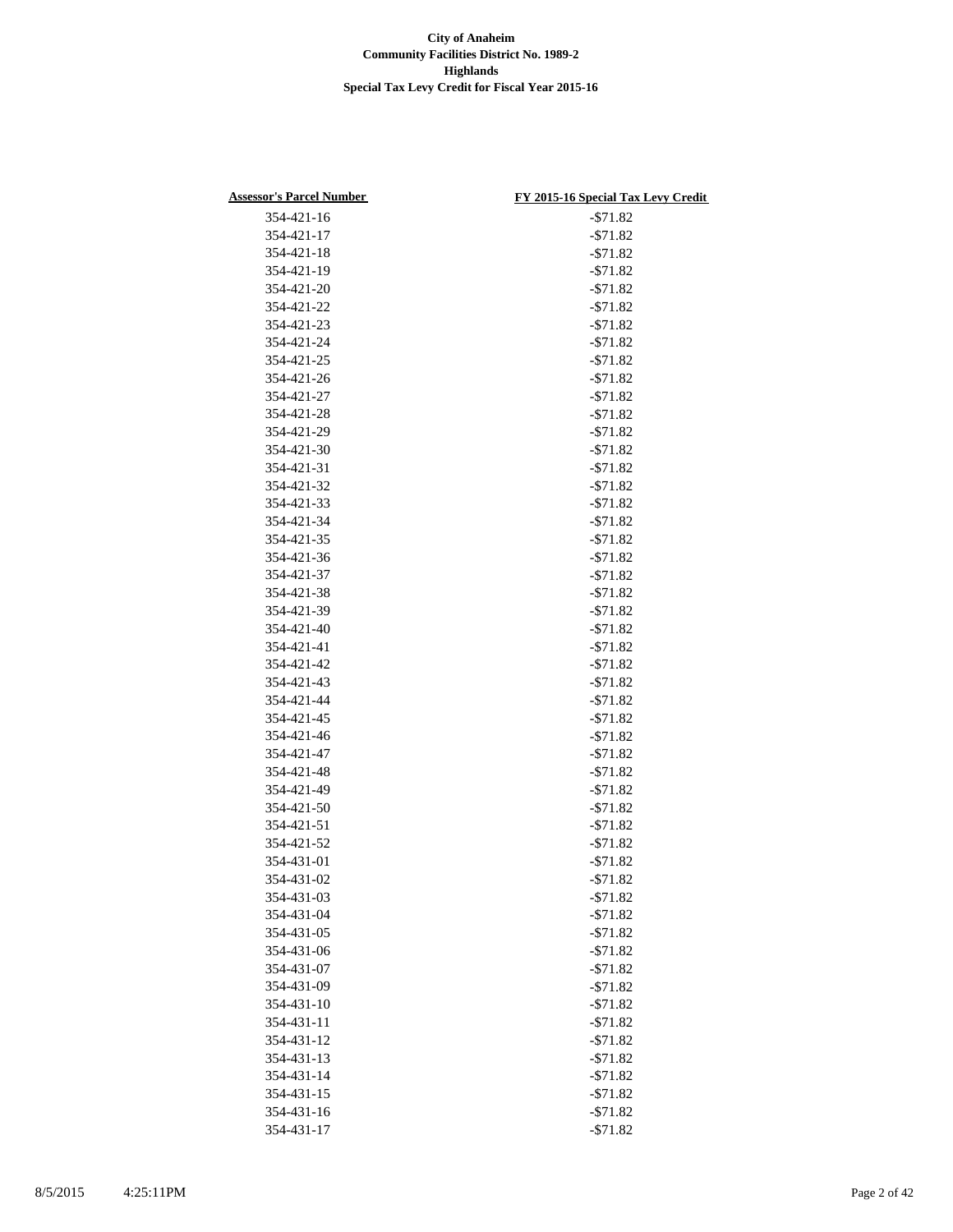| <b>Assessor's Parcel Number</b> | FY 2015-16 Special Tax Levy Credit |
|---------------------------------|------------------------------------|
| 354-431-18                      | $- $71.82$                         |
| 354-431-19                      | $- $71.82$                         |
| 354-431-20                      | $- $71.82$                         |
| 354-431-21                      | $- $71.82$                         |
| 354-431-22                      | $-571.82$                          |
| 354-431-23                      | $- $71.82$                         |
| 354-431-24                      | $- $71.82$                         |
| 354-431-25                      | $-$71.82$                          |
| 354-431-26                      | $-$71.82$                          |
| 354-431-27                      | $- $71.82$                         |
| 354-431-28                      | $- $71.82$                         |
| 354-431-29                      | $- $71.82$                         |
| 354-431-30                      | $- $71.82$                         |
| 354-431-31                      | $- $71.82$                         |
| 354-431-34                      | $- $71.82$                         |
| 354-431-35                      | $- $71.82$                         |
| 354-431-36                      | $- $71.82$                         |
| 354-431-37                      | $- $71.82$                         |
| 354-431-38                      | $- $71.82$                         |
|                                 | $-$71.82$                          |
| 354-431-39                      |                                    |
| 354-431-40                      | $- $71.82$                         |
| 354-431-41                      | $- $71.82$                         |
| 354-431-42                      | $- $71.82$                         |
| 354-431-43                      | $- $71.82$                         |
| 354-431-44                      | $- $71.82$                         |
| 354-431-45                      | $- $71.82$                         |
| 354-431-46                      | $- $71.82$                         |
| 354-431-47                      | $- $71.82$                         |
| 354-431-48                      | $- $71.82$                         |
| 354-431-49                      | $- $71.82$                         |
| 354-431-50                      | $- $71.82$                         |
| 354-431-51                      | $- $71.82$                         |
| 354-481-01                      | $-$ \$55.24                        |
| 354-481-02                      | $-$ \$55.24                        |
| 354-481-03                      | $-$ \$55.24                        |
| 354-481-04                      | $-$ \$55.24                        |
| 354-481-05                      | $-$ \$55.24                        |
| 354-481-06                      | $-$ \$55.24                        |
| 354-481-07                      | $-$ \$55.24                        |
| 354-481-08                      | $-$ \$55.24                        |
| 354-481-09                      | $-$ \$55.24                        |
| 354-481-10                      | $-$ \$55.24                        |
| 354-481-11                      | $-$ \$55.24                        |
| 354-481-12                      | $-$ \$55.24                        |
| 354-481-13                      | $-$ \$55.24                        |
| 354-481-14                      | $-$ \$55.24                        |
| 354-481-15                      | $-$ \$55.24                        |
| 354-481-16                      | $-$ \$55.24                        |
| 354-481-17                      | $-$ \$55.24                        |
| 354-481-18                      | $-$ \$55.24                        |
| 354-481-19                      | $-$ \$55.24                        |
| 354-481-20                      | $-$ \$55.24                        |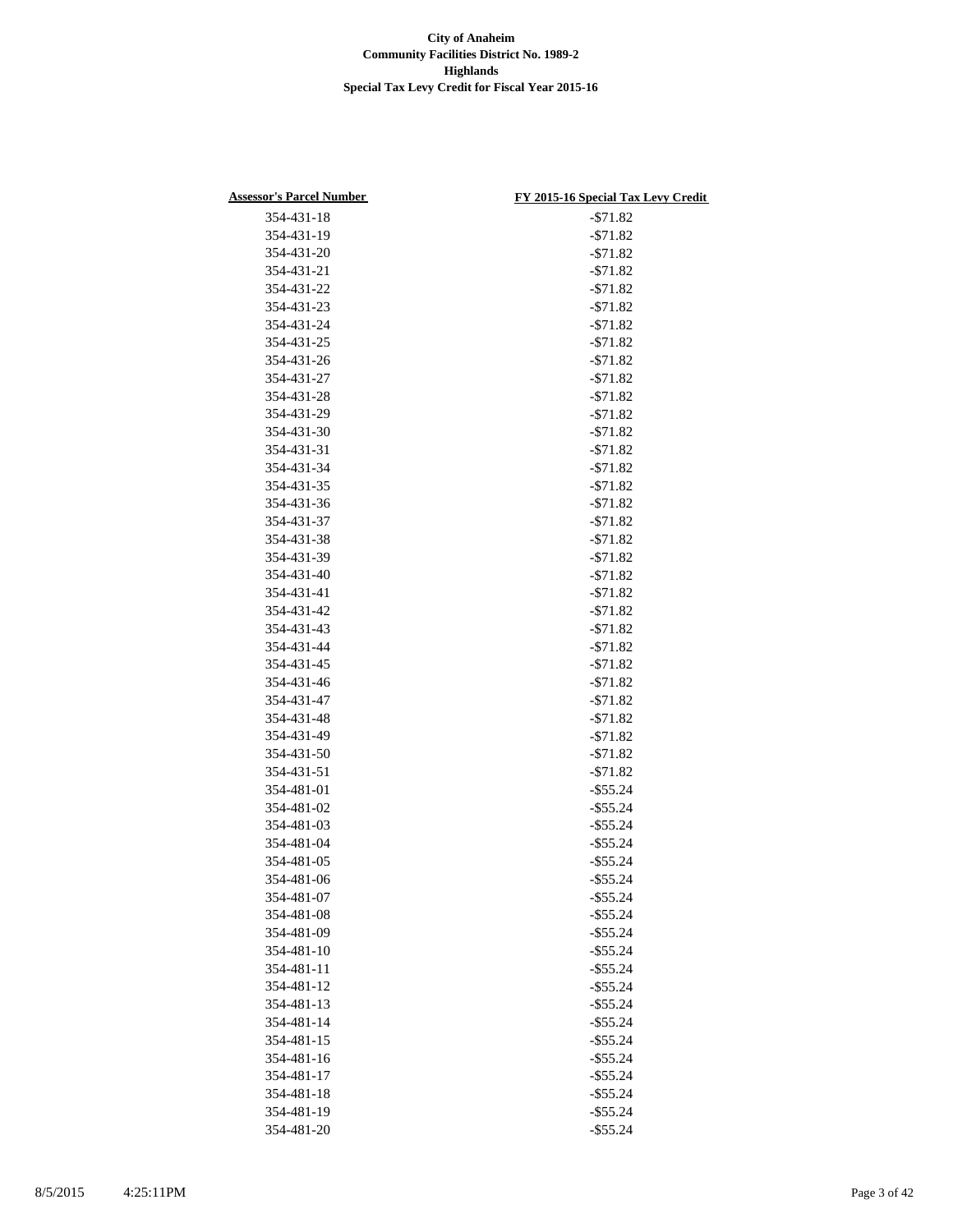| <b>Assessor's Parcel Number</b> | FY 2015-16 Special Tax Levy Credit |
|---------------------------------|------------------------------------|
| 354-481-21                      | $-$ \$55.24                        |
| 354-481-22                      | $-$ \$55.24                        |
| 354-481-23                      | $-$ \$55.24                        |
| 354-481-24                      | $-$ \$55.24                        |
| 354-481-25                      | $-$ \$55.24                        |
| 354-481-26                      | $-$ \$55.24                        |
| 354-481-28                      | $-$ \$55.24                        |
| 354-481-29                      | $-$ \$55.24                        |
| 354-481-30                      | $-$ \$55.24                        |
| 354-481-31                      | $-$ \$55.24                        |
| 354-481-32                      | $-$ \$55.24                        |
| 354-482-01                      | $-$ \$55.24                        |
| 354-482-02                      | $-$ \$55.24                        |
| 354-482-03                      | $-$ \$55.24                        |
| 354-482-04                      | $-$ \$55.24                        |
| 354-482-05                      | $-$ \$55.24                        |
| 354-482-06                      | $-$ \$55.24                        |
| 354-482-07                      | $-$ \$55.24                        |
|                                 | $-$ \$55.24                        |
| 354-482-08                      | $-$ \$55.24                        |
| 354-482-09                      |                                    |
| 354-482-10                      | $-$ \$55.24                        |
| 354-491-01                      | $-$ \$55.24                        |
| 354-491-02                      | $-$ \$55.24                        |
| 354-491-03                      | $-$ \$55.24                        |
| 354-491-04                      | $-$ \$55.24                        |
| 354-491-05                      | $-$ \$55.24                        |
| 354-491-06                      | $-$ \$55.24                        |
| 354-491-07                      | $-$ \$55.24                        |
| 354-491-08                      | $-$ \$55.24                        |
| 354-491-09                      | $-$ \$55.24                        |
| 354-491-10                      | $-$ \$55.24                        |
| 354-491-11                      | $-$ \$55.24                        |
| 354-491-12                      | $-$ \$55.24                        |
| 354-491-13                      | $-$ \$55.24                        |
| 354-491-14                      | $-$ \$55.24                        |
| 354-491-15                      | $-$ \$55.24                        |
| 354-491-16                      | $-$ \$55.24                        |
| 354-492-01                      | $-$ \$55.24                        |
| 354-492-02                      | $-$ \$55.24                        |
| 354-492-03                      | $-$ \$55.24                        |
| 354-492-04                      | $-$ \$55.24                        |
| 354-492-05                      | $-$ \$55.24                        |
| 354-492-06                      | $-$ \$55.24                        |
| 354-492-07                      | $-$ \$55.24                        |
| 354-492-08                      | $-$ \$55.24                        |
| 354-492-09                      | $-$ \$55.24                        |
| 354-492-10                      | $-$ \$55.24                        |
| 354-493-01                      | $-$ \$55.24                        |
| 354-493-02                      | $-$ \$55.24                        |
| 354-493-03                      | $-$ \$55.24                        |
| 354-493-04                      | $-$ \$55.24                        |
| 354-493-05                      | $-$ \$55.24                        |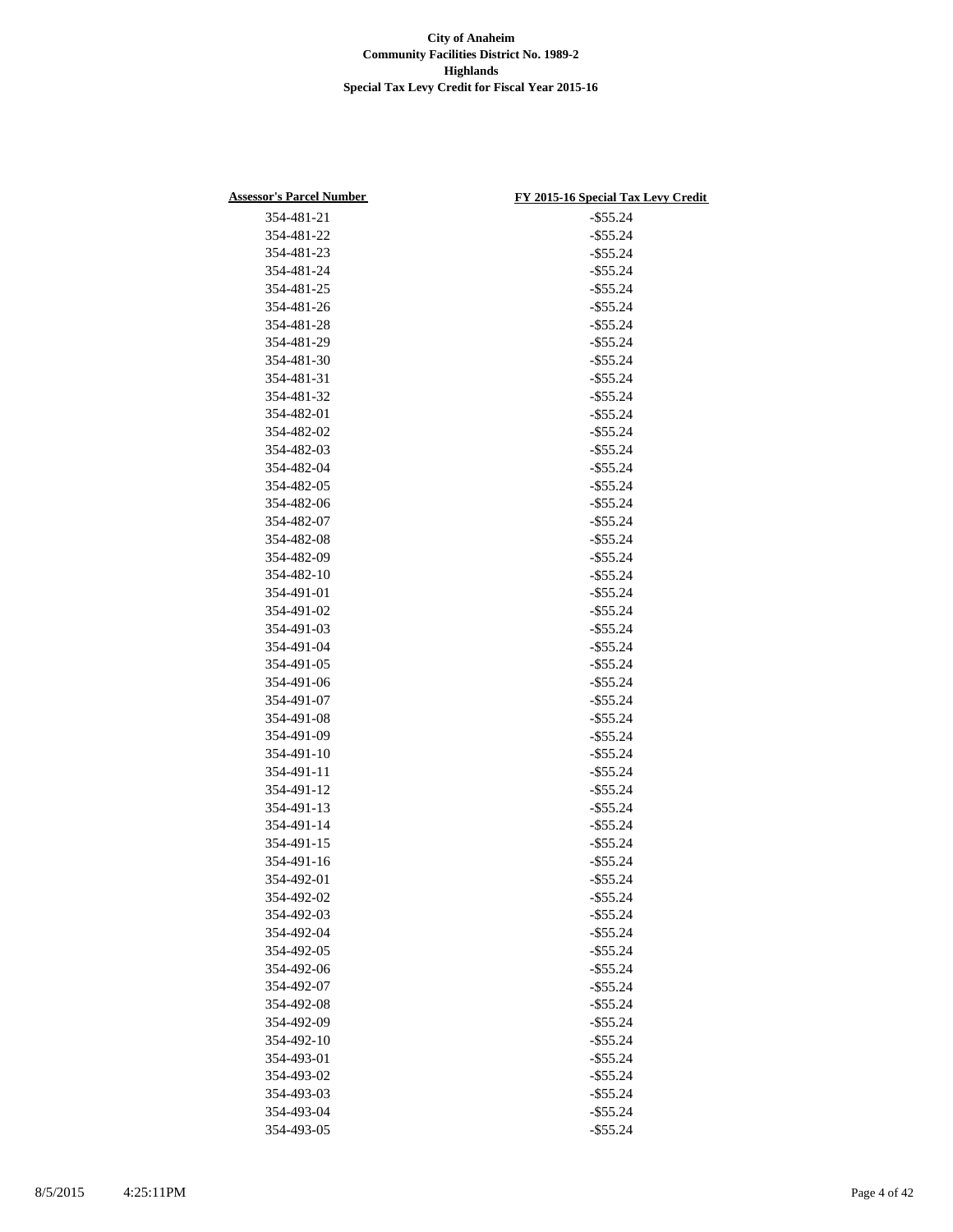| <b>Assessor's Parcel Number</b> | FY 2015-16 Special Tax Levy Credit |
|---------------------------------|------------------------------------|
| 354-493-06                      | $-$ \$55.24                        |
| 354-493-07                      | $-$ \$55.24                        |
| 354-494-01                      | $-$ \$69.10                        |
| 354-494-02                      | $- $71.82$                         |
| 354-494-03                      | $-$ \$69.10                        |
| 354-494-04                      | $- $71.82$                         |
| 354-494-05                      | $-$ \$69.10                        |
| 354-494-06                      | $-$ \$69.10                        |
| 354-494-07                      | $-$ \$69.10                        |
| 354-494-08                      | $- $71.82$                         |
| 354-501-01                      | $-$ \$55.24                        |
| 354-501-02                      | $- $71.82$                         |
| 354-501-03                      | $-$ \$69.10                        |
| 354-501-04                      | $- $71.82$                         |
| 354-501-05                      | $-$ \$69.10                        |
| 354-501-06                      | $-$ \$69.10                        |
| 354-501-07                      | $- $71.82$                         |
| 354-501-08                      | $-$ \$69.10                        |
| 354-501-09                      | $- $71.82$                         |
| 354-501-10                      | $-$ \$69.10                        |
| 354-501-11                      | $-$ \$69.10                        |
| 354-501-12                      | $- $71.82$                         |
| 354-501-13                      | $-$ \$55.24                        |
| 354-501-14                      | $-$ \$69.10                        |
| 354-501-15                      | $-$ \$69.10                        |
| 354-501-16                      | $- $71.82$                         |
| 354-502-01                      | $-$ \$55.24                        |
| 354-502-02                      | $-$ \$69.10                        |
| 354-502-03                      | $- $71.82$                         |
| 354-502-04                      | $-$ \$69.10                        |
| 354-502-05                      | $-$ \$69.10                        |
| 354-502-06                      | $-$ \$55.24                        |
| 354-502-07                      | $- $71.82$                         |
| 354-502-08                      | $-$ \$69.10                        |
| 354-502-09                      | $-$ \$69.10                        |
| 354-502-10                      | $- $71.82$                         |
| 354-502-11                      | $-$ \$69.10                        |
| 354-502-12                      | $-$ \$55.24                        |
| 354-502-13                      | $- $71.82$                         |
| 354-502-14                      | $-$ \$69.10                        |
| 354-502-15                      | $-$ \$55.24                        |
| 354-502-16                      | $- $71.82$                         |
| 354-502-17                      | $-$ \$69.10                        |
| 354-502-18                      | $- $71.82$                         |
| 354-502-19                      | $-$ \$69.10                        |
| 354-502-20                      | $-$ \$69.10                        |
| 354-502-21                      | $- $71.82$                         |
| 354-502-22                      | $-$ \$69.10                        |
| 354-502-23                      | $-$ \$69.10                        |
| 354-502-24                      | $- $71.82$                         |
| 354-502-25                      | $-$ \$69.10                        |
| 354-503-01                      | $-$ \$55.24                        |
|                                 |                                    |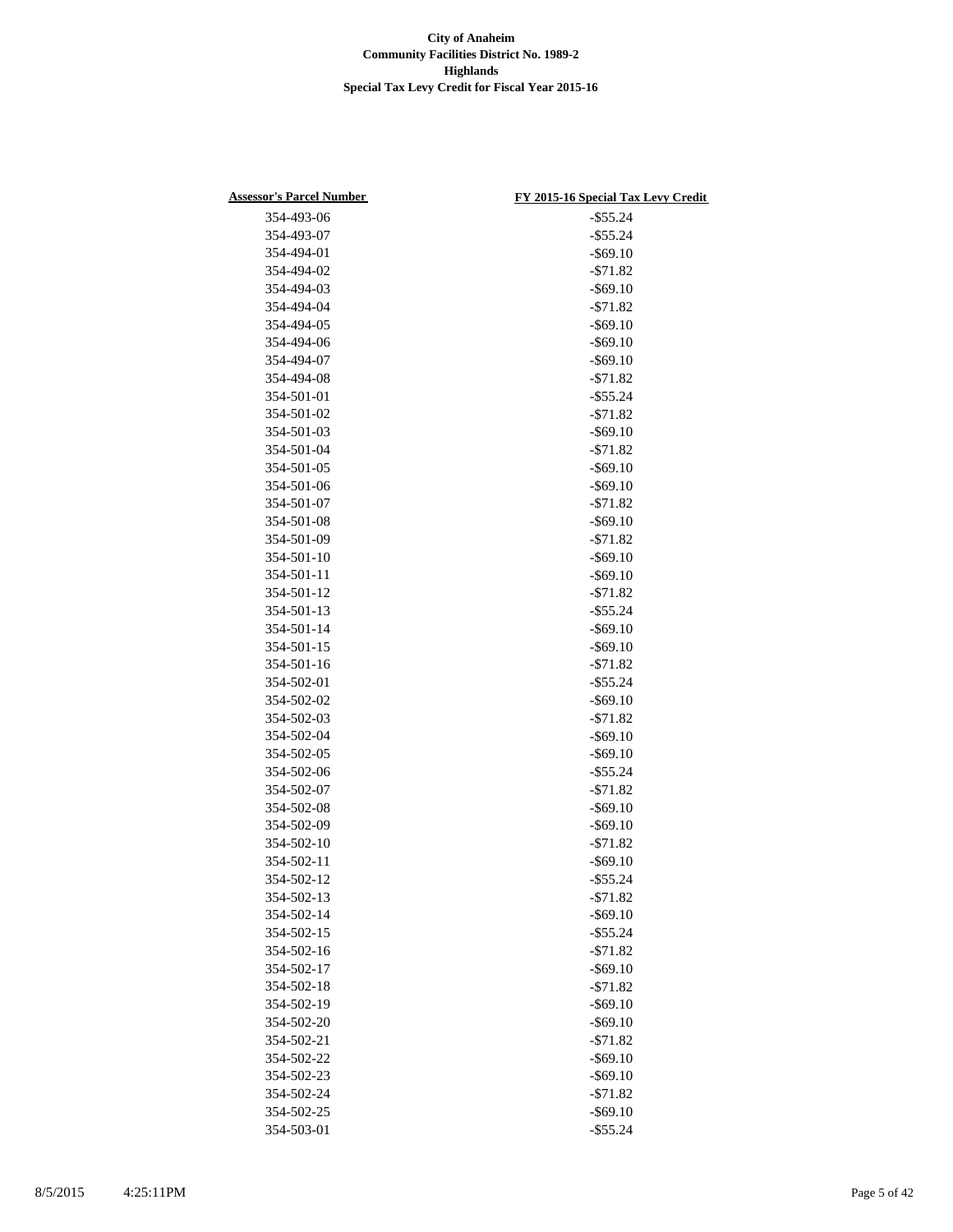| <b>Assessor's Parcel Number</b> | FY 2015-16 Special Tax Levy Credit |
|---------------------------------|------------------------------------|
| 354-503-02                      | $-$ \$55.24                        |
| 354-503-03                      | $-$ \$55.24                        |
| 354-503-04                      | $-$ \$55.24                        |
| 354-503-05                      | $-$ \$55.24                        |
| 354-503-06                      | $-$ \$55.24                        |
| 354-503-07                      | $-$ \$55.24                        |
| 354-503-08                      | $-$ \$55.24                        |
| 354-503-09                      | $-$ \$55.24                        |
| 354-503-10                      | $-$ \$69.10                        |
| 354-503-11                      | $-$ \$69.10                        |
| 354-503-12                      | $- $71.82$                         |
| 354-503-13                      | $-$ \$55.24                        |
| 354-503-14                      | $-$ \$55.24                        |
| 354-503-15                      | $-$ \$55.24                        |
| 354-503-16                      | $-$ \$55.24                        |
| 354-503-17                      | $-$ \$55.24                        |
| 354-503-18                      | $-$ \$55.24                        |
| 354-511-01                      | $- $71.82$                         |
| 354-511-02                      | $-$ \$69.10                        |
| 354-511-03                      | $- $71.82$                         |
| 354-511-04                      | $- $71.82$                         |
| 354-511-05                      | $-$ \$69.10                        |
| 354-511-06                      | $-$ \$69.10                        |
| 354-511-07                      | $- $71.82$                         |
| 354-511-08                      | $- $71.82$                         |
| 354-511-09                      | $-$ \$69.10                        |
| 354-511-10                      | $- $71.82$                         |
| 354-511-11                      | $-$ \$69.10                        |
| 354-511-12                      | $- $71.82$                         |
| 354-511-13                      | $-$ \$55.24                        |
| 354-511-14                      | $-$ \$55.24                        |
| 354-511-15                      | $-$ \$69.10                        |
| 354-511-16                      | $- $71.82$                         |
| 354-511-17                      | $-$ \$55.24                        |
| 354-511-18                      | $-$ \$69.10                        |
| 354-511-19                      | $- $71.82$                         |
| 354-511-20                      | $-$ \$69.10                        |
| 354-511-21                      | $-$ \$55.24                        |
| 354-511-22                      | $- $71.82$                         |
| 354-511-23                      | $-$ \$69.10                        |
| 354-511-24                      | $- $71.82$                         |
| 354-511-25                      | $-$ \$69.10                        |
| 354-511-26                      | $- $71.82$                         |
| 354-511-27                      | $-$ \$69.10                        |
| 354-511-28                      | $- $71.82$                         |
| 354-511-29                      | $-$ \$69.10                        |
| 354-511-30                      | $-$ \$69.10                        |
| 354-511-31                      | $-$ \$55.24                        |
| 354-512-01                      | $- $71.82$                         |
| 354-512-02                      | $-$ \$69.10                        |
| 354-512-03                      | $- $71.82$                         |
| 354-512-04                      | $-$ \$69.10                        |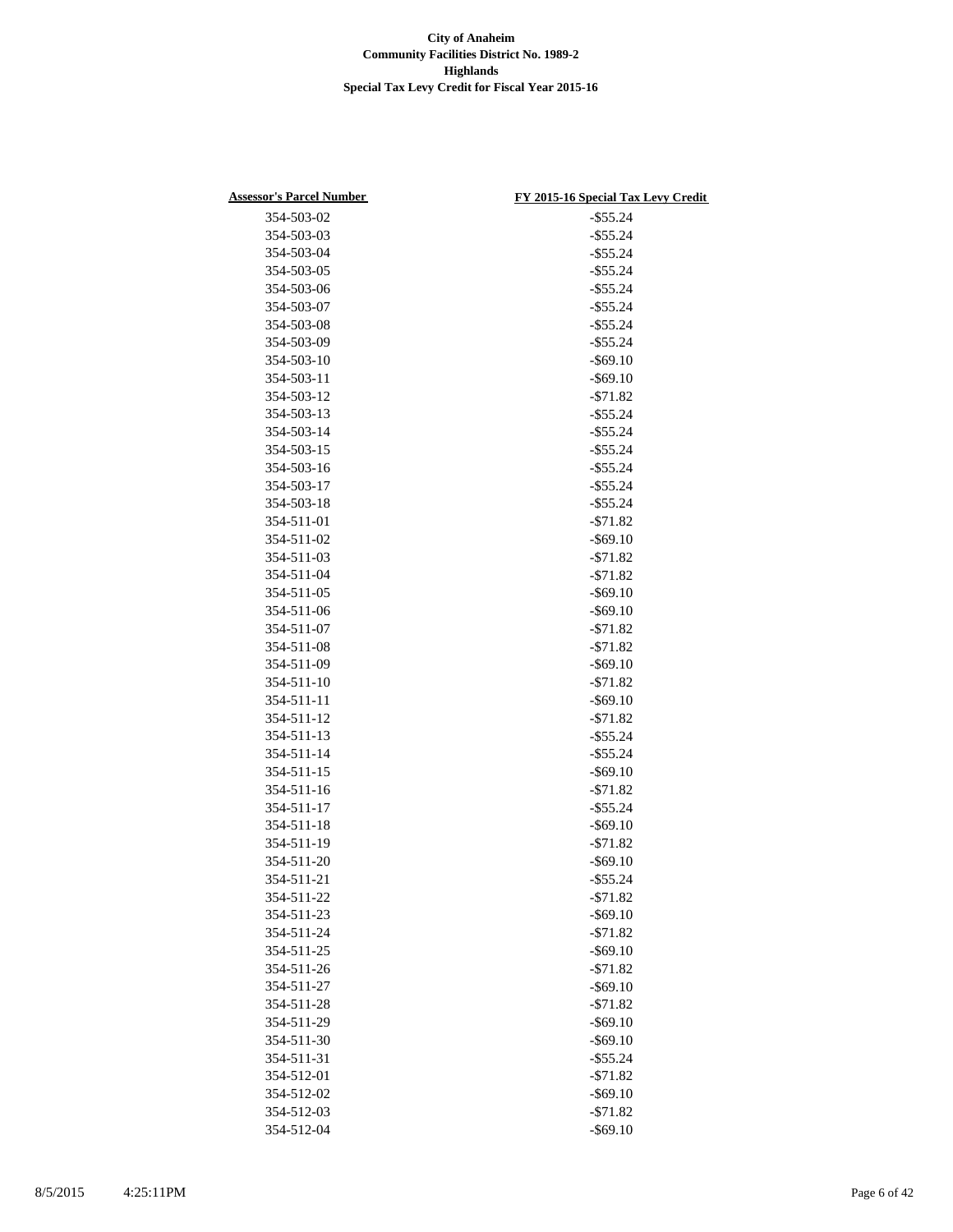| <b>Assessor's Parcel Number</b> | FY 2015-16 Special Tax Levy Credit |
|---------------------------------|------------------------------------|
| 354-512-05                      | $- $71.82$                         |
| 354-512-06                      | $-$ \$69.10                        |
| 354-512-07                      | $- $71.82$                         |
| 354-512-08                      | $-$ \$69.10                        |
| 354-512-09                      | $-571.82$                          |
| 354-581-01                      | $-$ \$55.24                        |
| 354-581-02                      | $-$ \$55.24                        |
| 354-581-03                      | $-$ \$55.24                        |
| 354-581-04                      | $-$ \$55.24                        |
| 354-581-05                      | $-$ \$55.24                        |
| 354-581-06                      | $-$ \$55.24                        |
| 354-581-07                      | $-$ \$55.24                        |
| 354-581-08                      | $-$ \$55.24                        |
| 354-581-09                      | $-$ \$55.24                        |
| 354-581-10                      | $-$ \$55.24                        |
| 354-581-11                      | $-$ \$55.24                        |
| 354-581-12                      | $-$ \$55.24                        |
| 354-581-13                      | $-$ \$55.24                        |
| 354-581-14                      | $-$ \$55.24                        |
| 354-581-15                      | $-$ \$55.24                        |
| 354-581-16                      | $-$ \$55.24                        |
| 354-581-17                      | $-$ \$55.24                        |
| 354-581-18                      | $-$ \$55.24                        |
| 354-581-19                      | $-$ \$55.24                        |
| 354-581-20                      | $-$ \$55.24                        |
| 354-581-21                      | $-$ \$55.24                        |
| 354-581-22                      | $-$ \$55.24                        |
| 354-581-23                      | $-$ \$55.24                        |
| 354-581-24                      | $-$ \$55.24                        |
| 354-581-25                      | $-$ \$55.24                        |
| 354-581-26                      | $-$ \$55.24                        |
| 354-581-27                      | $-$ \$55.24                        |
| 354-581-28                      | $-$ \$55.24                        |
| 354-581-29                      | $-$ \$55.24                        |
| 354-581-30                      | $-$ \$55.24                        |
| 354-581-31                      | $-$ \$55.24                        |
| 354-581-32                      | $-$ \$55.24                        |
| 354-581-33                      | $-$ \$55.24                        |
| 354-581-34                      | $-$ \$55.24                        |
| 354-581-35                      | $-$ \$55.24                        |
| 354-581-36                      | $-$ \$55.24                        |
| 354-581-37                      | $-$ \$55.24                        |
| 354-581-38                      | $-$ \$55.24                        |
| 354-581-39                      | $-$ \$55.24                        |
|                                 | $-$ \$55.24                        |
| 354-581-40                      |                                    |
| 354-581-41<br>354-581-42        | $-$ \$55.24<br>$-$ \$55.24         |
|                                 |                                    |
| 354-581-43                      | $-$ \$55.24                        |
| 354-581-44                      | $-$ \$55.24                        |
| 354-581-45                      | $-$ \$55.24                        |
| 354-581-46                      | $-$ \$55.24                        |
| 354-581-47                      | $-$ \$55.24                        |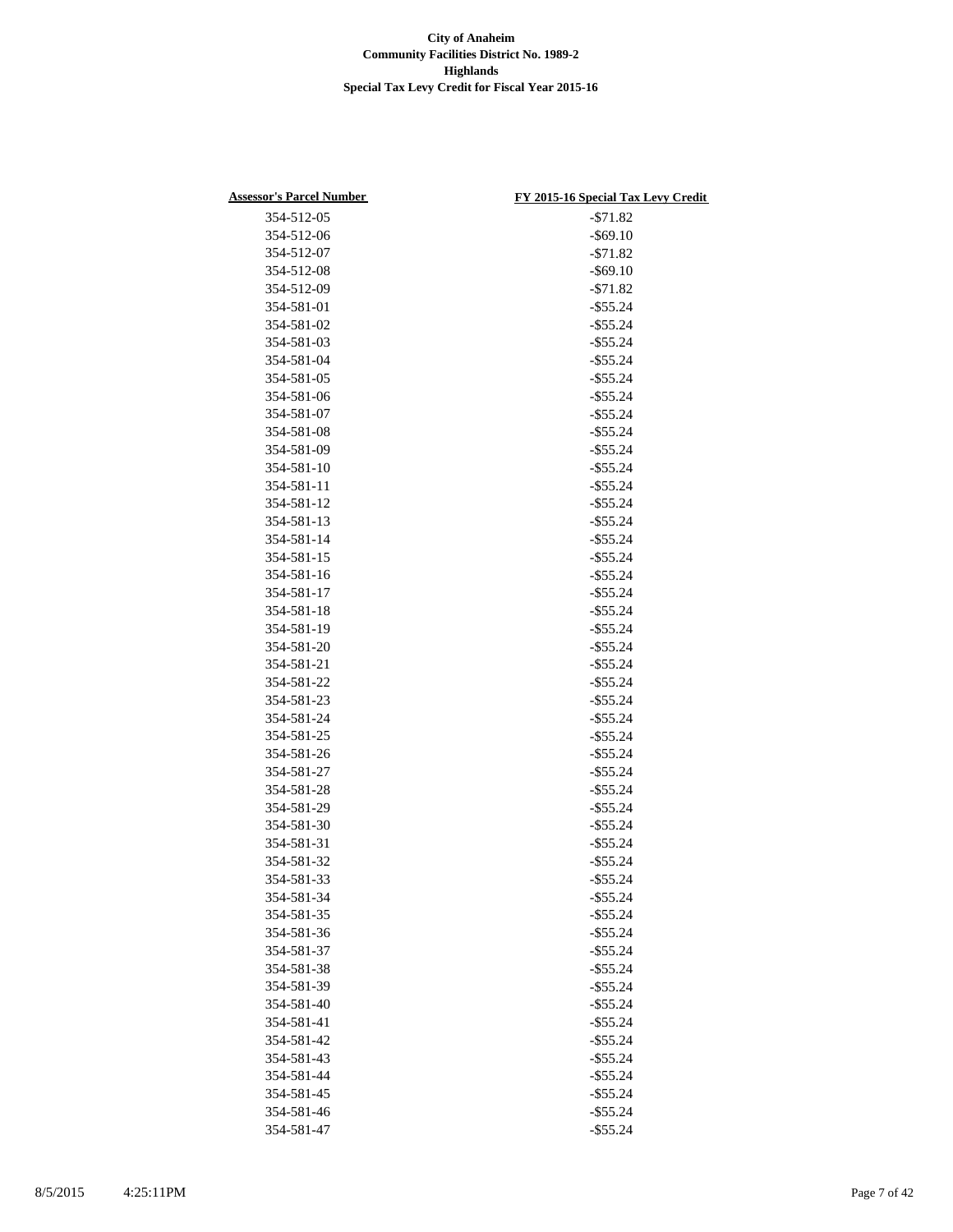| <b>Assessor's Parcel Number</b> | FY 2015-16 Special Tax Levy Credit |
|---------------------------------|------------------------------------|
| 354-581-48                      | $-$ \$55.24                        |
| 354-581-49                      | $-$ \$55.24                        |
| 354-581-50                      | $-$ \$55.24                        |
| 356-501-02                      | $- $71.82$                         |
| 356-501-03                      | $- $71.82$                         |
| 356-501-05                      | $- $71.82$                         |
| 356-501-06                      | $- $71.82$                         |
| 356-501-07                      | $-$71.82$                          |
| 356-501-08                      | $- $71.82$                         |
| 356-501-09                      | $- $71.82$                         |
| 356-501-11                      | $- $71.82$                         |
| 356-501-12                      | $- $71.82$                         |
| 356-501-13                      | $- $71.82$                         |
| 356-501-14                      | $- $71.82$                         |
| 356-501-15                      | $- $71.82$                         |
| 356-501-16                      | $- $71.82$                         |
| 356-501-17                      | $- $71.82$                         |
| 356-501-20                      | $- $71.82$                         |
| 356-501-21                      | $- $71.82$                         |
| 356-501-22                      | $- $71.82$                         |
| 356-501-23                      |                                    |
| 356-501-24                      | $- $71.82$                         |
|                                 | $- $71.82$                         |
| 356-511-01                      | $- $71.82$                         |
| 356-511-02                      | $- $71.82$                         |
| 356-511-03                      | $- $71.82$                         |
| 356-511-04                      | $- $71.82$                         |
| 356-511-05                      | $- $71.82$                         |
| 356-511-06                      | $- $71.82$                         |
| 356-511-07                      | $- $71.82$                         |
| 356-511-08                      | $- $71.82$                         |
| 356-511-09                      | $- $71.82$                         |
| 356-511-10                      | $- $71.82$                         |
| 356-511-11                      | $- $71.82$                         |
| 356-511-12                      | $- $71.82$                         |
| 356-511-13                      | $- $71.82$                         |
| 356-511-14                      | $- $71.82$                         |
| 356-511-15                      | $- $71.82$                         |
| 356-511-16                      | $-571.82$                          |
| 356-511-17                      | $- $71.82$                         |
| 356-511-19                      | $- $71.82$                         |
| 356-511-20                      | $- $71.82$                         |
| 356-511-21                      | $- $71.82$                         |
| 356-511-22                      | $- $71.82$                         |
| 356-511-23                      | $- $71.82$                         |
| 356-511-24                      | $- $71.82$                         |
| 356-511-25                      | $- $71.82$                         |
| 356-511-26                      | $- $71.82$                         |
| 356-511-27                      | $- $71.82$                         |
| 356-511-28                      | $- $71.82$                         |
| 356-511-29                      | $- $71.82$                         |
| 356-511-30                      | $- $71.82$                         |
| 356-511-31                      | $- $71.82$                         |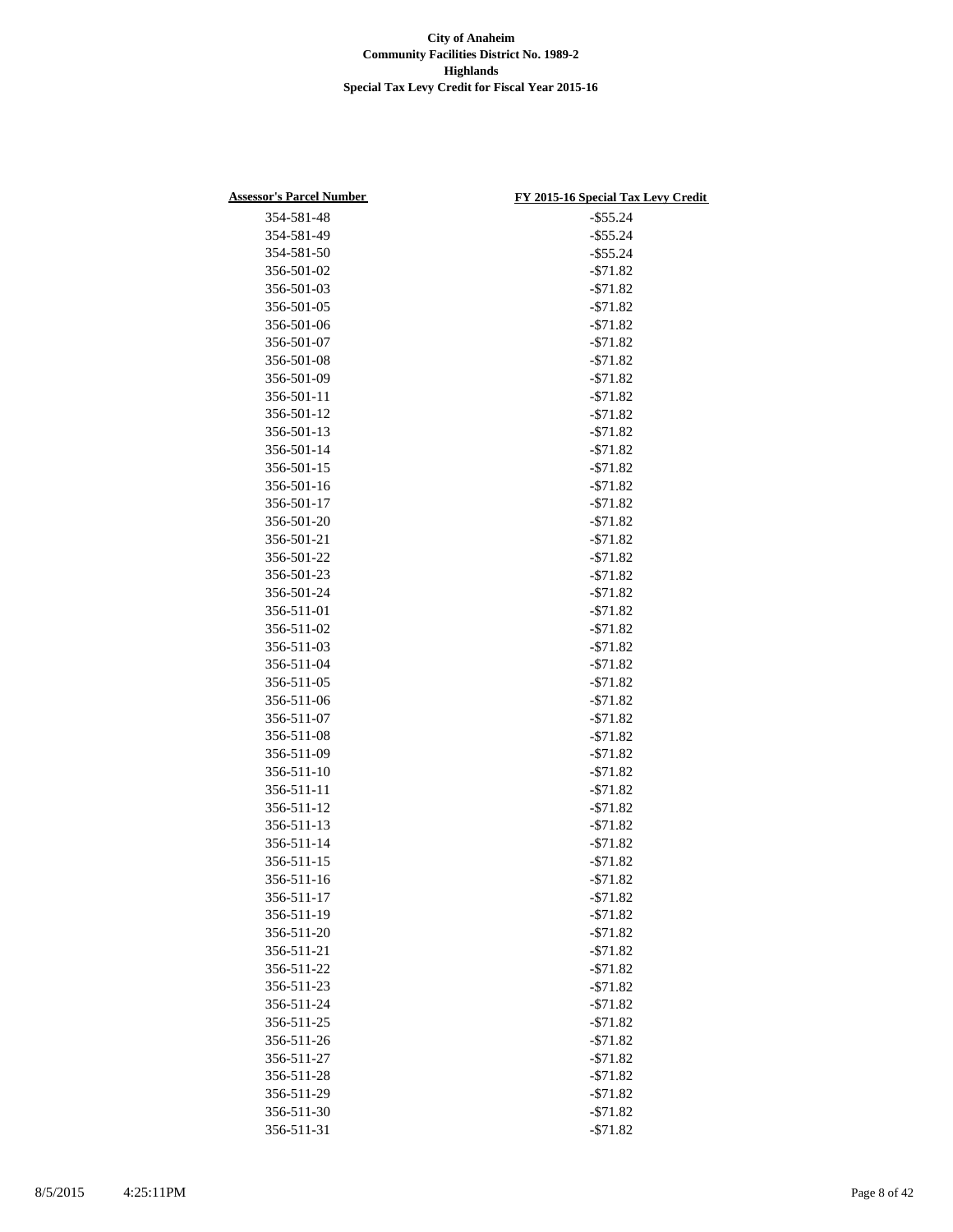| <b>Assessor's Parcel Number</b> | FY 2015-16 Special Tax Levy Credit |
|---------------------------------|------------------------------------|
| 356-511-33                      | $- $71.82$                         |
| 356-511-34                      | $- $71.82$                         |
| 356-511-35                      | $- $71.82$                         |
| 356-511-36                      | $- $71.82$                         |
| 356-511-37                      | $- $71.82$                         |
| 356-511-38                      | $- $71.82$                         |
| 356-511-39                      | $- $71.82$                         |
| 356-511-40                      | $-$71.82$                          |
| 356-511-41                      | $-$71.82$                          |
| 356-511-42                      | $- $71.82$                         |
| 356-511-43                      | $- $71.82$                         |
| 356-511-44                      | $- $71.82$                         |
| 356-511-45                      | $- $71.82$                         |
| 356-511-46                      | $- $71.82$                         |
| 356-511-47                      | $- $71.82$                         |
| 356-521-04                      | $- $71.82$                         |
| 356-521-05                      | $- $71.82$                         |
| 356-521-06                      | $- $71.82$                         |
| 356-521-07                      | $- $71.82$                         |
| 356-521-08                      | $- $71.82$                         |
|                                 | $-$71.82$                          |
| 356-521-09                      |                                    |
| 356-542-01                      | $-$ \$69.10                        |
| 356-542-02                      | $-$ \$71.82                        |
| 356-542-03                      | $-$ \$69.10                        |
| 356-542-04                      | $-571.82$                          |
| 356-542-05                      | $-$ \$69.10                        |
| 356-542-06                      | $-$ \$69.10                        |
| 356-542-07                      | $-$ \$69.10                        |
| 356-542-08                      | $- $71.82$                         |
| 356-542-09                      | $-$ \$69.10                        |
| 356-542-10                      | $- $71.82$                         |
| 356-542-11                      | $-$ \$69.10                        |
| 356-542-12                      | $- $71.82$                         |
| 356-542-13                      | $-$ \$69.10                        |
| 356-542-14                      | $-$ \$71.82                        |
| 356-542-15                      | $-$ \$69.10                        |
| 356-542-16                      | $-$ \$69.10                        |
| 356-542-17                      | $-571.82$                          |
| 356-542-18                      | $-$ \$69.10                        |
| 356-542-19                      | $-$ \$69.10                        |
| 356-542-20                      | $- $71.82$                         |
| 356-542-21                      | $-$ \$69.10                        |
| 356-542-22                      | $-$ \$69.10                        |
| 356-542-23                      | $- $71.82$                         |
| 356-542-24                      | $-$ \$69.10                        |
| 356-542-25                      | $- $71.82$                         |
| 356-542-26                      | $-$ \$69.10                        |
| 356-542-27                      | $-$ \$69.10                        |
| 356-542-28                      | $-$ \$69.10                        |
| 356-542-29                      | $- $71.82$                         |
| 356-542-30                      | $-$ \$69.10                        |
| 356-542-31                      | $- $71.82$                         |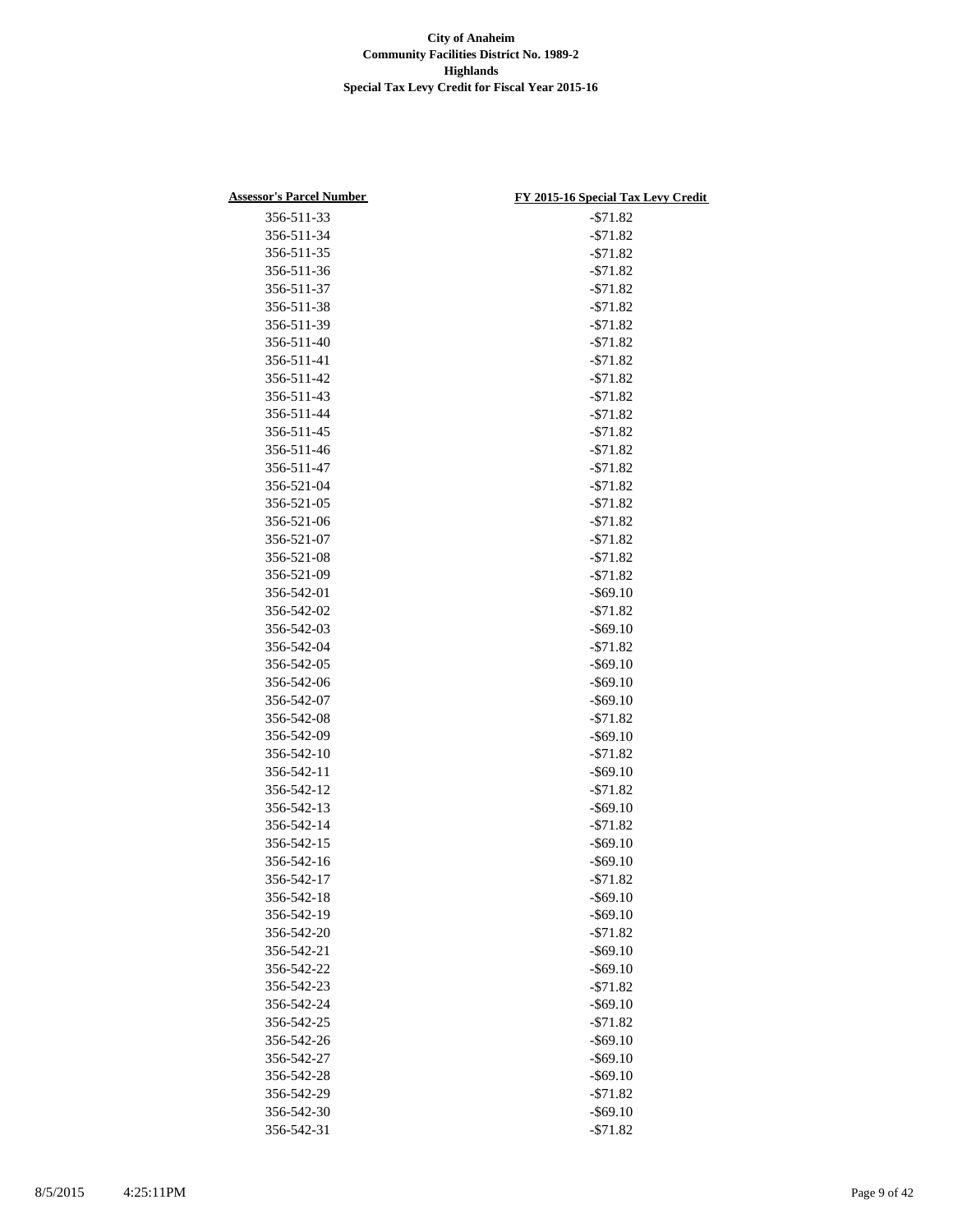| <b>Assessor's Parcel Number</b> | FY 2015-16 Special Tax Levy Credit |
|---------------------------------|------------------------------------|
| 356-542-32                      | $-$ \$69.10                        |
| 356-542-33                      | $-$ \$69.10                        |
| 356-542-34                      | $- $71.82$                         |
| 356-542-35                      | $-$ \$69.10                        |
| 356-542-36                      | $-$ \$69.10                        |
| 356-542-37                      | $-$ \$69.10                        |
| 356-542-38                      | $- $71.82$                         |
| 356-542-39                      | $-$ \$69.10                        |
| 356-542-40                      | $-$ \$69.10                        |
| 356-542-41                      | $- $71.82$                         |
| 356-542-42                      | $-$ \$69.10                        |
| 356-542-43                      | $-$ \$69.10                        |
| 356-542-44                      | $- $71.82$                         |
| 356-542-45                      | $-$ \$69.10                        |
| 356-542-46                      | $-$ \$69.10                        |
| 356-543-01                      | $- $71.82$                         |
| 356-543-02                      | $- $71.82$                         |
| 356-543-03                      | $-$ \$69.10                        |
| 356-543-04                      | $-$ \$69.10                        |
| 356-543-05                      | $- $71.82$                         |
|                                 |                                    |
| 356-543-06                      | $- $71.82$                         |
| 356-543-07                      | $-$ \$69.10                        |
| 356-543-08                      | $-$ \$69.10                        |
| 356-543-09                      | $- $71.82$                         |
| 356-543-10                      | $-$ \$69.10                        |
| 356-543-11                      | $-$ \$69.10                        |
| 356-543-12                      | $-$ \$69.10                        |
| 356-543-13                      | $-$ \$69.10                        |
| 356-543-14                      | $- $71.82$                         |
| 356-543-15                      | $-$ \$69.10                        |
| 356-543-16                      | $- $71.82$                         |
| 356-543-17                      | $-$ \$69.10                        |
| 356-543-18                      | $-$ \$69.10                        |
| 356-543-19                      | $-571.82$                          |
| 356-543-20                      | $-$ \$69.10                        |
| 356-543-21                      | $-$ \$69.10                        |
| 356-543-22                      | $-$ \$69.10                        |
| 356-543-23                      | $- $71.82$                         |
| 356-543-24                      | $-$ \$69.10                        |
| 356-543-25                      | $-$ \$69.10                        |
| 356-543-26                      | $-$ \$69.10                        |
| 356-543-27                      | $-$ \$69.10                        |
| 356-543-28                      | $-$ \$69.10                        |
| 356-543-29                      | $- $71.82$                         |
| 356-543-30                      | $- $71.82$                         |
| 356-543-31                      | $-$ \$69.10                        |
| 356-543-32                      | $- $71.82$                         |
| 356-543-33                      | $-$ \$69.10                        |
| 356-543-34                      | $-$ \$69.10                        |
| 356-543-35                      | $- $71.82$                         |
| 356-543-36                      | $- $71.82$                         |
| 356-543-37                      | $-$ \$69.10                        |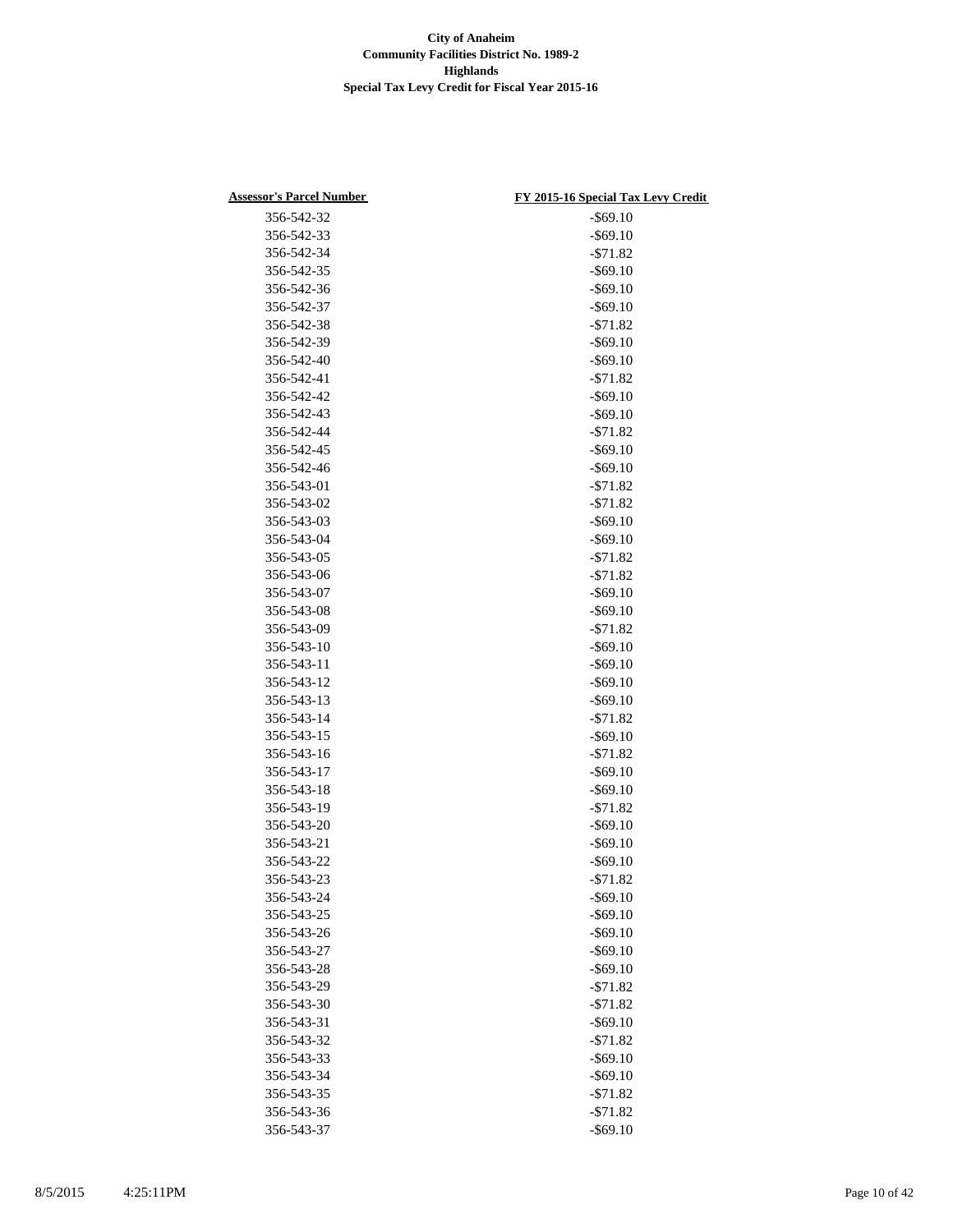| <b>Assessor's Parcel Number</b> | FY 2015-16 Special Tax Levy Credit |
|---------------------------------|------------------------------------|
| 356-543-38                      | $- $71.82$                         |
| 356-543-39                      | $-$ \$69.10                        |
| 356-543-40                      | $- $71.82$                         |
| 356-543-41                      | $-$ \$69.10                        |
| 356-543-42                      | $-571.82$                          |
| 356-543-43                      | $-$ \$69.10                        |
| 356-543-44                      | $-$ \$69.10                        |
| 356-543-45                      | $- $71.82$                         |
| 356-544-01                      | $- $71.82$                         |
| 356-544-02                      | $- $71.82$                         |
| 356-544-03                      | $-$ \$69.10                        |
| 356-544-04                      | $-$ \$69.10                        |
| 356-544-05                      | $-$ \$69.10                        |
| 356-544-06                      | $- $71.82$                         |
| 356-544-07                      | $-$ \$69.10                        |
| 356-544-08                      | $- $71.82$                         |
| 356-544-09                      | $-$ \$69.10                        |
| 356-544-10                      | $- $71.82$                         |
| 356-544-11                      | $-$ \$69.10                        |
| 356-544-12                      | $-$ \$69.10                        |
| 356-544-13                      | $- $71.82$                         |
| 356-544-15                      | $-$ \$69.10                        |
| 356-544-16                      | $-$ \$69.10                        |
| 356-544-17                      | $-$ \$69.10                        |
| 356-544-18                      | $- $71.82$                         |
| 356-544-19                      | $-$ \$69.10                        |
| 356-544-20                      | $- $71.82$                         |
| 356-544-21                      | $-$ \$69.10                        |
| 356-544-22                      | $-$ \$69.10                        |
| 356-544-23                      | $- $71.82$                         |
| 356-544-24                      | $-$ \$69.10                        |
| 356-544-25                      | $-$ \$69.10                        |
| 356-544-26                      | $- $71.82$                         |
| 356-544-27                      | $-$ \$69.10                        |
| 356-544-28                      | $- $71.82$                         |
| 356-552-01                      | $-$ \$55.24                        |
| 356-552-02                      | $-$ \$55.24                        |
| 356-552-03                      | $-$ \$55.24                        |
| 356-552-04                      | $-$ \$55.24                        |
| 356-552-05                      | $-$ \$55.24                        |
| 356-552-06                      | $-$ \$55.24                        |
| 356-552-07                      | $-$ \$55.24                        |
| 356-552-08                      | $-$ \$55.24                        |
| 356-552-09                      | $-$ \$55.24                        |
| 356-552-10                      | $-$ \$55.24                        |
| 356-552-11                      | $-$ \$55.24                        |
| 356-552-12                      | $-$ \$55.24                        |
| 356-552-13                      | $-$ \$55.24                        |
| 356-552-14                      | $-$ \$55.24                        |
| 356-552-15                      | $-$ \$55.24                        |
| 356-552-16                      | $-$ \$55.24                        |
| 356-552-17                      | $-$ \$55.24                        |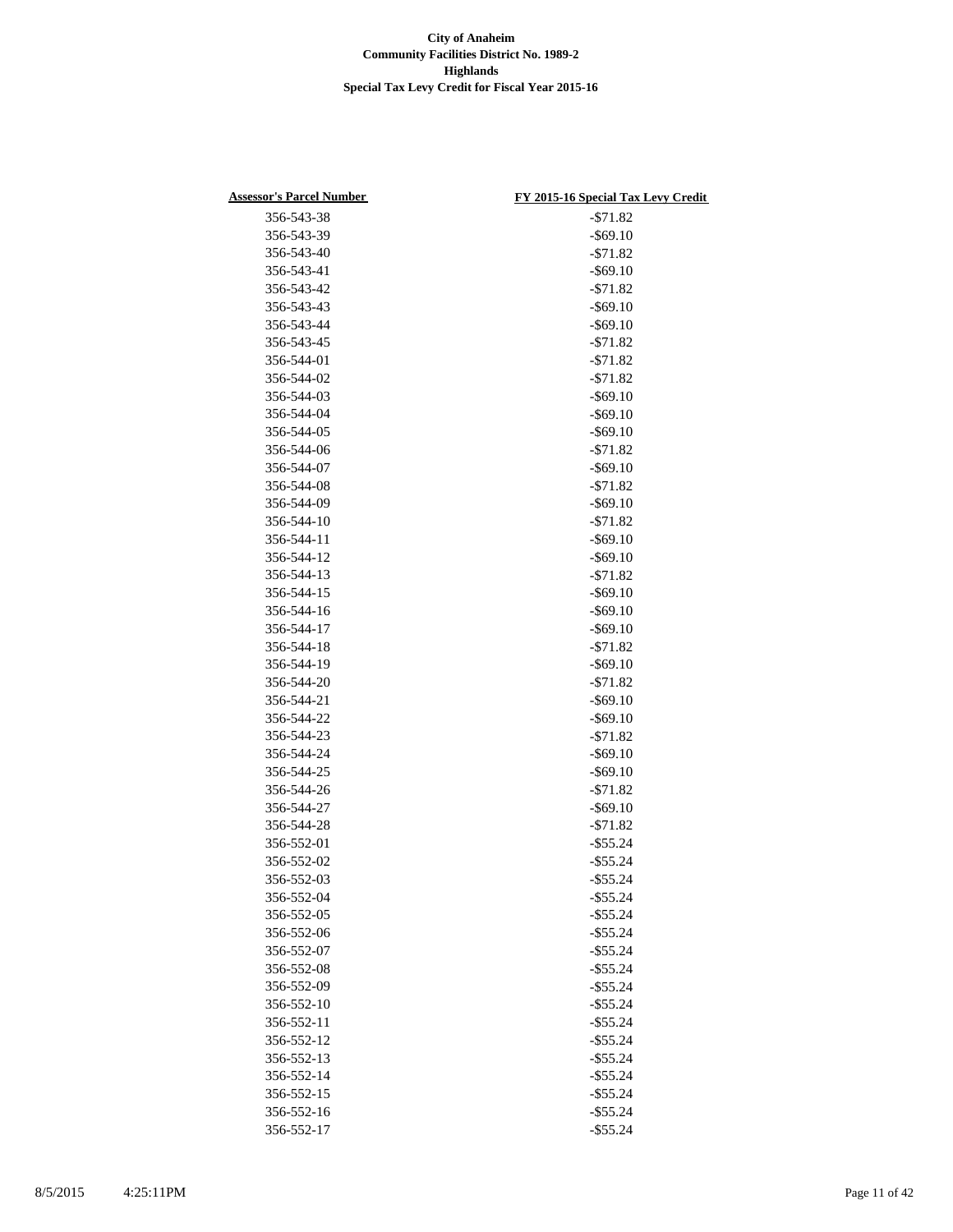| <b>Assessor's Parcel Number</b> | FY 2015-16 Special Tax Levy Credit |
|---------------------------------|------------------------------------|
| 356-552-18                      | $-$ \$55.24                        |
| 356-552-19                      | $-$ \$55.24                        |
| 356-552-20                      | $-$ \$55.24                        |
| 356-552-21                      | $-$ \$55.24                        |
| 356-552-22                      | $-$ \$55.24                        |
| 356-552-23                      | $-$ \$55.24                        |
| 356-552-24                      | $-$ \$55.24                        |
| 356-552-25                      | $-$ \$55.24                        |
| 356-552-26                      | $-$ \$55.24                        |
| 356-552-27                      | $-$ \$55.24                        |
| 356-552-28                      | $-$ \$55.24                        |
| 356-552-29                      | $-$ \$55.24                        |
| 356-552-30                      | $-$ \$55.24                        |
| 356-552-31                      | $-$ \$55.24                        |
| 356-552-32                      | $-$ \$55.24                        |
| 356-552-33                      | $-$ \$55.24                        |
| 356-553-01                      | $-$ \$55.24                        |
| 356-553-02                      | $-$ \$55.24                        |
| 356-553-03                      |                                    |
|                                 | $-$ \$55.24                        |
| 356-553-04                      | $-$ \$55.24                        |
| 356-553-05                      | $-$ \$55.24                        |
| 356-553-06                      | $-$ \$55.24                        |
| 356-553-07                      | $-$ \$55.24                        |
| 356-553-08                      | $-$ \$55.24                        |
| 356-553-09                      | $-$ \$55.24                        |
| 356-553-10                      | $-$ \$55.24                        |
| 356-553-11                      | $-$ \$55.24                        |
| 356-553-12                      | $-$ \$55.24                        |
| 356-553-13                      | $-$ \$55.24                        |
| 356-553-14                      | $-$ \$55.24                        |
| 356-553-15                      | $-$ \$55.24                        |
| 356-553-16                      | $-$ \$55.24                        |
| 356-553-17                      | $-$ \$55.24                        |
| 356-553-18                      | $-$ \$55.24                        |
| 356-553-19                      | $-$ \$55.24                        |
| 356-553-20                      | $-$ \$55.24                        |
| 356-553-21                      | $-$ \$55.24                        |
| 356-553-22                      | $-$ \$55.24                        |
| 356-553-23                      | $-$ \$55.24                        |
| 356-553-24                      | $-$ \$55.24                        |
| 356-553-25                      | $-$ \$55.24                        |
| 356-553-26                      | $-$ \$55.24                        |
| 356-553-27                      | $-$ \$55.24                        |
| 356-553-28                      | $-$ \$55.24                        |
| 356-553-29                      | $-$ \$55.24                        |
| 356-561-01                      | $-$ \$55.24                        |
| 356-561-02                      | $-$ \$55.24                        |
| 356-561-03                      | $-$ \$55.24                        |
| 356-561-04                      | $-$ \$55.24                        |
| 356-561-05                      | $-$ \$55.24                        |
| 356-561-06                      | $-$ \$55.24                        |
| 356-561-07                      | $-$ \$55.24                        |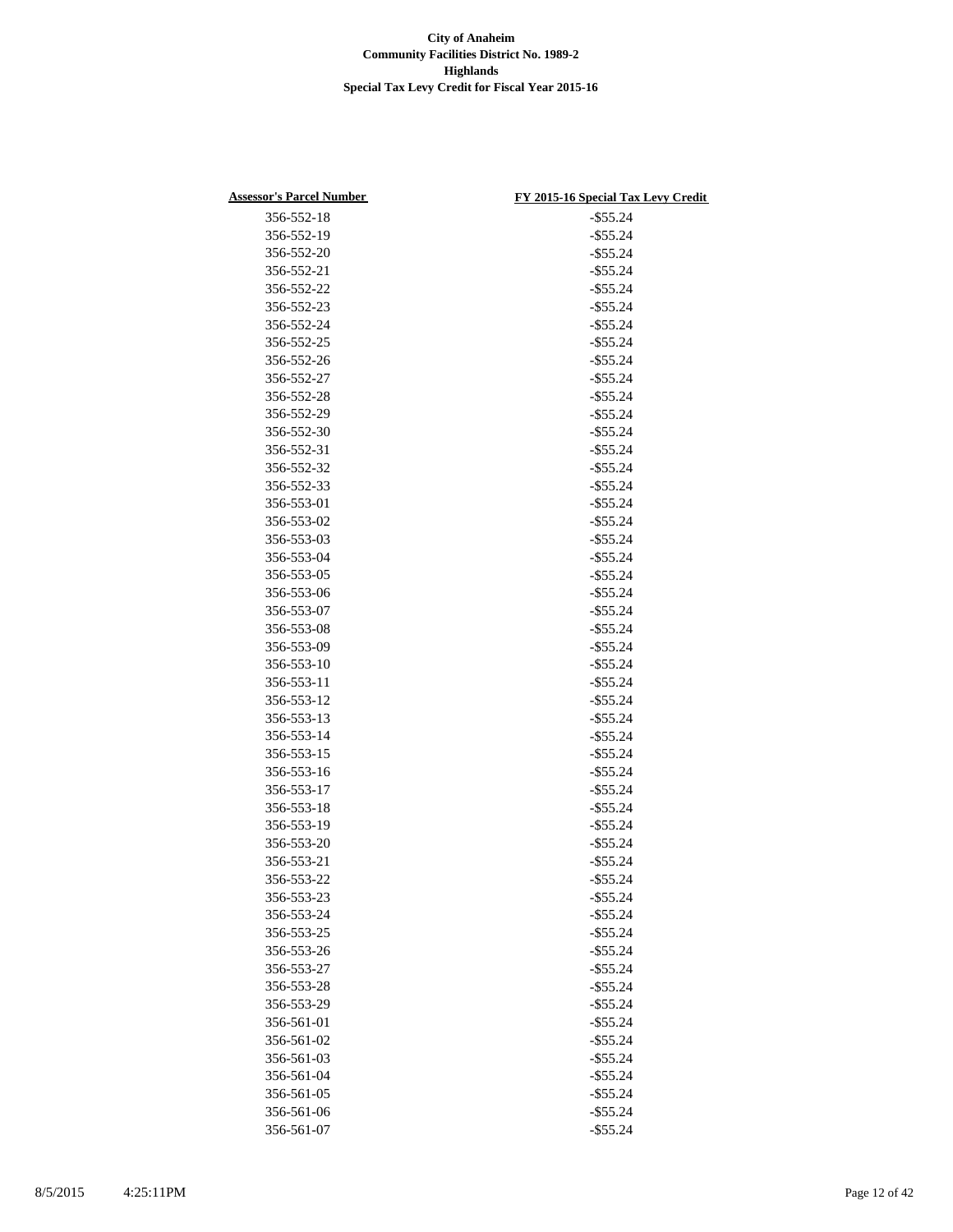| <b>Assessor's Parcel Number</b> | FY 2015-16 Special Tax Levy Credit |
|---------------------------------|------------------------------------|
| 356-561-08                      | $-$ \$55.24                        |
| 356-561-09                      | $-$ \$55.24                        |
| 356-561-10                      | $-$ \$55.24                        |
| 356-561-11                      | $-$ \$55.24                        |
| 356-561-12                      | $-$ \$55.24                        |
| 356-561-13                      | $-$ \$55.24                        |
| 356-561-14                      | $-$ \$55.24                        |
| 356-561-15                      | $-$ \$55.24                        |
| 356-561-16                      | $-$ \$55.24                        |
| 356-572-01                      | $-$ \$69.10                        |
| 356-572-02                      | $-$ \$55.24                        |
| 356-572-03                      | $-$ \$55.24                        |
| 356-572-04                      | $-$ \$69.10                        |
| 356-572-05                      | $-$ \$69.10                        |
| 356-572-06                      | $-$ \$69.10                        |
| 356-572-07                      | $-$ \$69.10                        |
| 356-572-08                      | $- $71.82$                         |
| 356-572-09                      | $-$ \$69.10                        |
| 356-572-10                      | $-$ \$55.24                        |
| 356-572-11                      | $-$ \$69.10                        |
| 356-572-12                      | $-$ \$55.24                        |
| 356-572-13                      | $-$ \$69.10                        |
| 356-572-14                      | $-$ \$69.10                        |
| 356-572-15                      | $-$ \$69.10                        |
| 356-572-16                      | $-$ \$69.10                        |
| 356-572-17                      | $-$ \$69.10                        |
| 356-572-18                      | $-$ \$55.24                        |
| 356-572-19                      | $-$ \$55.24                        |
| 356-572-20                      | $-$ \$69.10                        |
| 356-572-21                      | $-$ \$69.10                        |
| 356-572-22                      | $-$ \$55.24                        |
| 356-572-23                      | $-$ \$69.10                        |
| 356-572-24                      | $-$ \$55.24                        |
| 356-572-25                      | $-$ \$69.10                        |
| 356-572-26                      | $-$ \$69.10                        |
| 356-572-27                      | $-$ \$55.24                        |
| 356-572-28                      | $-$ \$69.10                        |
| 356-572-29                      | $-$ \$55.24                        |
| 356-572-30                      | $-$ \$69.10                        |
| 356-572-31                      | $-$ \$55.24                        |
| 356-572-32                      | $-$ \$69.10                        |
| 356-572-33                      | $-$ \$55.24                        |
| 356-572-34                      | $-$ \$69.10                        |
| 356-572-35                      | $-$ \$69.10                        |
| 356-572-36                      | $-$ \$69.10                        |
| 356-572-37                      | $-$ \$55.24                        |
| 356-572-38                      | $-$ \$69.10                        |
| 356-572-39                      | $-$ \$55.24                        |
| 356-572-40                      | $-$ \$69.10                        |
| 356-572-41                      | $-$ \$69.10                        |
| 356-572-42                      | $-$ \$69.10                        |
| 356-572-43                      | $- $71.82$                         |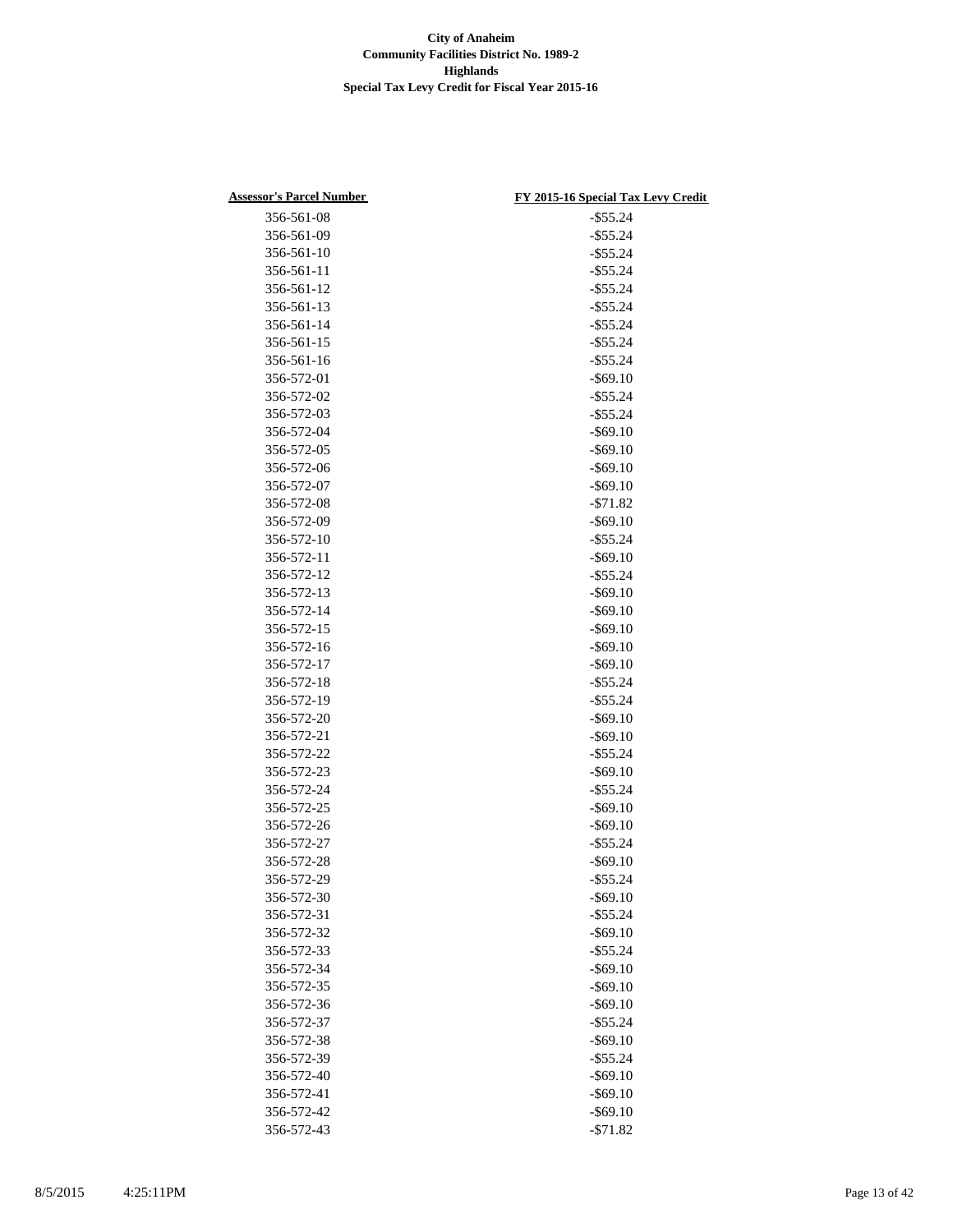| <b>Assessor's Parcel Number</b> | FY 2015-16 Special Tax Levy Credit |
|---------------------------------|------------------------------------|
| 356-572-44                      | $-$ \$69.10                        |
| 356-572-45                      | $- $71.82$                         |
| 356-572-46                      | $-$ \$69.10                        |
| 356-572-47                      | $- $71.82$                         |
| 356-573-01                      | $-$ \$69.10                        |
| 356-573-02                      | $-$ \$69.10                        |
| 356-573-03                      | $-$ \$69.10                        |
| 356-573-04                      | $-$ \$55.24                        |
| 356-573-05                      | $-$ \$69.10                        |
| 356-573-06                      | $-$ \$55.24                        |
| 356-573-07                      | $-$ \$55.24                        |
| 356-573-08                      | $-$ \$55.24                        |
| 356-573-09                      | $-$ \$69.10                        |
| 356-573-10                      | $-$ \$69.10                        |
| 356-573-11                      | $-$ \$55.24                        |
| 356-573-12                      | $-$ \$69.10                        |
| 356-573-13                      | $- $71.82$                         |
| 356-573-14                      | $-$ \$69.10                        |
| 356-573-15                      |                                    |
|                                 | $-$ \$55.24                        |
| 356-573-16                      | $-$ \$69.10                        |
| 356-573-17<br>356-573-18        | $-$71.82$                          |
|                                 | $-$ \$55.24                        |
| 356-573-19                      | $-$ \$69.10                        |
| 356-573-20                      | $-$ \$69.10                        |
| 356-573-21                      | $-$ \$55.24                        |
| 356-573-22                      | $-$ \$69.10                        |
| 356-573-23                      | $-$ \$55.24                        |
| 356-573-24                      | $-$ \$69.10                        |
| 356-573-25                      | $-$ \$69.10                        |
| 356-573-26                      | $-$ \$69.10                        |
| 356-573-27                      | $-$ \$55.24                        |
| 356-573-28                      | $-$ \$55.24                        |
| 356-573-29                      | $-$ \$55.24                        |
| 356-573-30                      | $-$ \$55.24                        |
| 356-573-31                      | $-$ \$69.10                        |
| 356-573-32                      | $-$ \$69.10                        |
| 356-573-33                      | $-$ \$55.24                        |
| 356-573-34                      | $-$ \$69.10                        |
| 356-573-35                      | $-$ \$55.24                        |
| 356-573-36                      | $-$ \$69.10                        |
| 356-573-37                      | $-$ \$55.24                        |
| 356-573-38                      | $-$ \$55.24                        |
| 356-573-39                      | $-$ \$55.24                        |
| 356-574-01                      | $-$ \$69.10                        |
| 356-574-02                      | $-$ \$69.10                        |
| 356-574-03                      | $-$ \$55.24                        |
| 356-574-04                      | $-$ \$55.24                        |
| 356-574-05                      | $-$ \$69.10                        |
| 356-574-06                      | $-$ \$55.24                        |
| 356-574-07                      | $-$ \$55.24                        |
| 356-574-08                      | $-$ \$69.10                        |
| 356-574-09                      | $-$ \$55.24                        |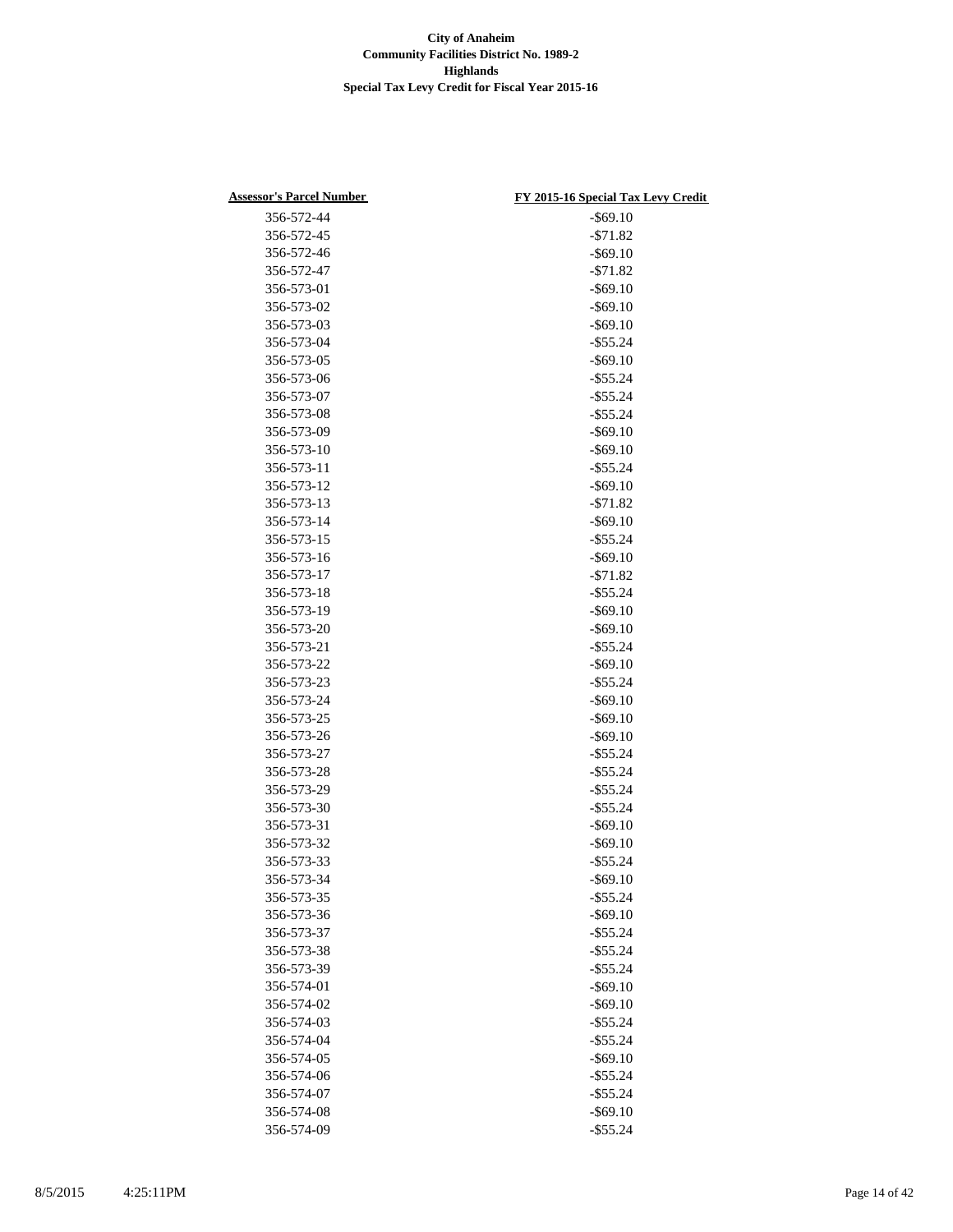| <b>Assessor's Parcel Number</b> | FY 2015-16 Special Tax Levy Credit |
|---------------------------------|------------------------------------|
| 356-574-10                      | $-$ \$69.10                        |
| 356-574-11                      | $-$ \$69.10                        |
| 356-574-12                      | $-$ \$55.24                        |
| 356-574-13                      | $-$ \$69.10                        |
| 356-574-14                      | $-$ \$69.10                        |
| 356-574-15                      | $-$ \$55.24                        |
| 365-501-06                      | $-$ \$55.24                        |
| 365-501-16                      | $-$ \$55.24                        |
| 365-501-17                      | $-$ \$55.24                        |
| 365-501-18                      | $-$ \$55.24                        |
| 365-501-19                      | $-$ \$55.24                        |
| 365-501-20                      | $-$ \$55.24                        |
| 365-501-21                      | $-$ \$55.24                        |
| 365-501-22                      | $-$ \$55.24                        |
| 365-501-23                      | $-$ \$55.24                        |
| 365-501-38                      | $-$ \$55.24                        |
| 365-501-39                      | $-$ \$55.24                        |
| 365-501-40                      | $-$ \$55.24                        |
| 365-501-41                      | $-$ \$55.24                        |
| 365-501-42                      | $-$ \$55.24                        |
| 365-501-43                      | $-$ \$55.24                        |
| 365-501-44                      | $-$ \$55.24                        |
| 365-501-45                      | $-$ \$55.24                        |
| 365-501-46                      | $-$ \$55.24                        |
| 365-501-47                      | $-$ \$55.24                        |
| 365-501-48                      | $-$ \$55.24                        |
| 365-501-49                      | $-$ \$55.24                        |
| 365-501-50                      | $-$ \$55.24                        |
| 365-501-51                      | $-$ \$55.24                        |
| 365-502-01                      | $-$ \$55.24                        |
| 365-502-02                      | $-$ \$55.24                        |
| 365-502-03                      | $-$ \$55.24                        |
| 365-502-04                      | $-$ \$55.24                        |
| 365-502-05                      | $-$ \$55.24                        |
| 365-502-06                      | $-$ \$55.24                        |
| 365-502-07                      | $-$ \$55.24                        |
| 365-502-08                      | $-$ \$55.24                        |
| 365-503-01                      | $-$ \$55.24                        |
| 365-503-02                      | $-$ \$55.24                        |
| 365-503-03                      | $-$ \$55.24                        |
| 365-503-04                      | $-$ \$55.24                        |
| 365-503-05                      | $-$ \$55.24                        |
| 365-503-06                      | $-$ \$55.24                        |
| 365-503-07                      | $-$ \$55.24                        |
| 365-503-08                      | $-$ \$55.24                        |
| 365-503-09                      |                                    |
| 365-503-10                      | $-$ \$55.24<br>$-$ \$55.24         |
| 365-503-11                      |                                    |
| 365-503-12                      | $-$ \$55.24                        |
|                                 | $-$ \$55.24                        |
| 365-503-13                      | $-$ \$55.24                        |
| 365-503-14                      | $-$ \$55.24                        |
| 365-503-15                      | $-$ \$55.24                        |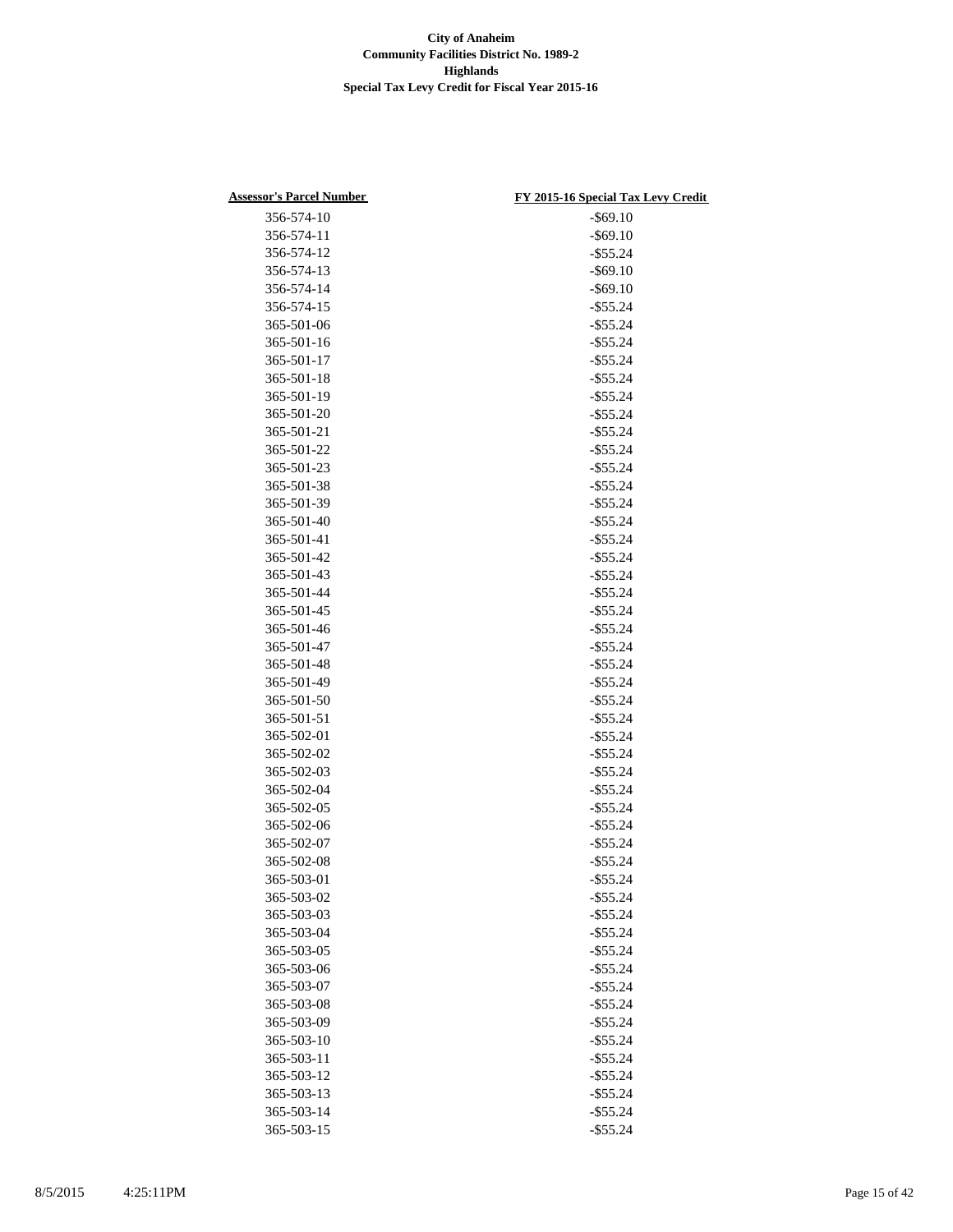| <b>Assessor's Parcel Number</b> | FY 2015-16 Special Tax Levy Credit |
|---------------------------------|------------------------------------|
| 365-503-16                      | $-$ \$55.24                        |
| 365-503-17                      | $-$ \$55.24                        |
| 365-503-18                      | $-$ \$55.24                        |
| 365-503-19                      | $-$ \$55.24                        |
| 365-503-20                      | $-$ \$55.24                        |
| 365-503-21                      | $-$ \$55.24                        |
| 365-503-22                      | $-$ \$55.24                        |
| 365-503-23                      | $-$ \$55.24                        |
| 365-503-24                      | $-$ \$55.24                        |
| 365-503-25                      | $-$ \$55.24                        |
| 365-503-26                      | $-$ \$55.24                        |
| 365-503-27                      | $-$ \$55.24                        |
| 365-503-28                      | $-$ \$55.24                        |
| 365-503-29                      | $-$ \$55.24                        |
| 365-503-30                      | $-$ \$55.24                        |
| 365-503-31                      | $-$ \$55.24                        |
| 365-503-32                      | $-$ \$55.24                        |
| 365-503-33                      | $-$ \$55.24                        |
| 365-503-34                      |                                    |
|                                 | $-$ \$55.24                        |
| 365-503-35                      | $-$ \$55.24                        |
| 365-503-36                      | $-$ \$55.24                        |
| 365-503-37                      | $-$ \$55.24                        |
| 365-503-38                      | $-$ \$55.24                        |
| 365-503-39                      | $-$ \$55.24                        |
| 365-503-40                      | $-$ \$55.24                        |
| 365-503-41                      | $-$ \$55.24                        |
| 365-503-42                      | $-$ \$55.24                        |
| 365-503-43                      | $-$ \$55.24                        |
| 365-503-44                      | $-$ \$55.24                        |
| 365-503-45                      | $-$ \$55.24                        |
| 365-503-46                      | $-$ \$55.24                        |
| 365-503-47                      | $-$ \$55.24                        |
| 365-503-48                      | $-$ \$55.24                        |
| 365-503-49                      | $-$ \$55.24                        |
| 365-503-50                      | $-$ \$55.24                        |
| 365-503-51                      | $-$ \$55.24                        |
| 365-503-52                      | $-$ \$55.24                        |
| 365-503-53                      | $-$ \$55.24                        |
| 365-503-54                      | $-$ \$55.24                        |
| 365-503-55                      | $-$ \$55.24                        |
| 365-503-56                      | $-$ \$55.24                        |
| 365-503-57                      | $-$ \$55.24                        |
| 365-503-58                      | $-$ \$55.24                        |
| 365-503-59                      | $-$ \$55.24                        |
| 365-503-60                      | $-$ \$55.24                        |
| 365-503-61                      | $-$ \$55.24                        |
| 365-503-62                      | $-$ \$55.24                        |
| 365-503-63                      | $-$ \$55.24                        |
| 365-503-64                      | $-$ \$55.24                        |
| 365-503-65                      | $-$ \$55.24                        |
| 365-503-66                      | $-$ \$55.24                        |
| 365-503-67                      | $-$ \$55.24                        |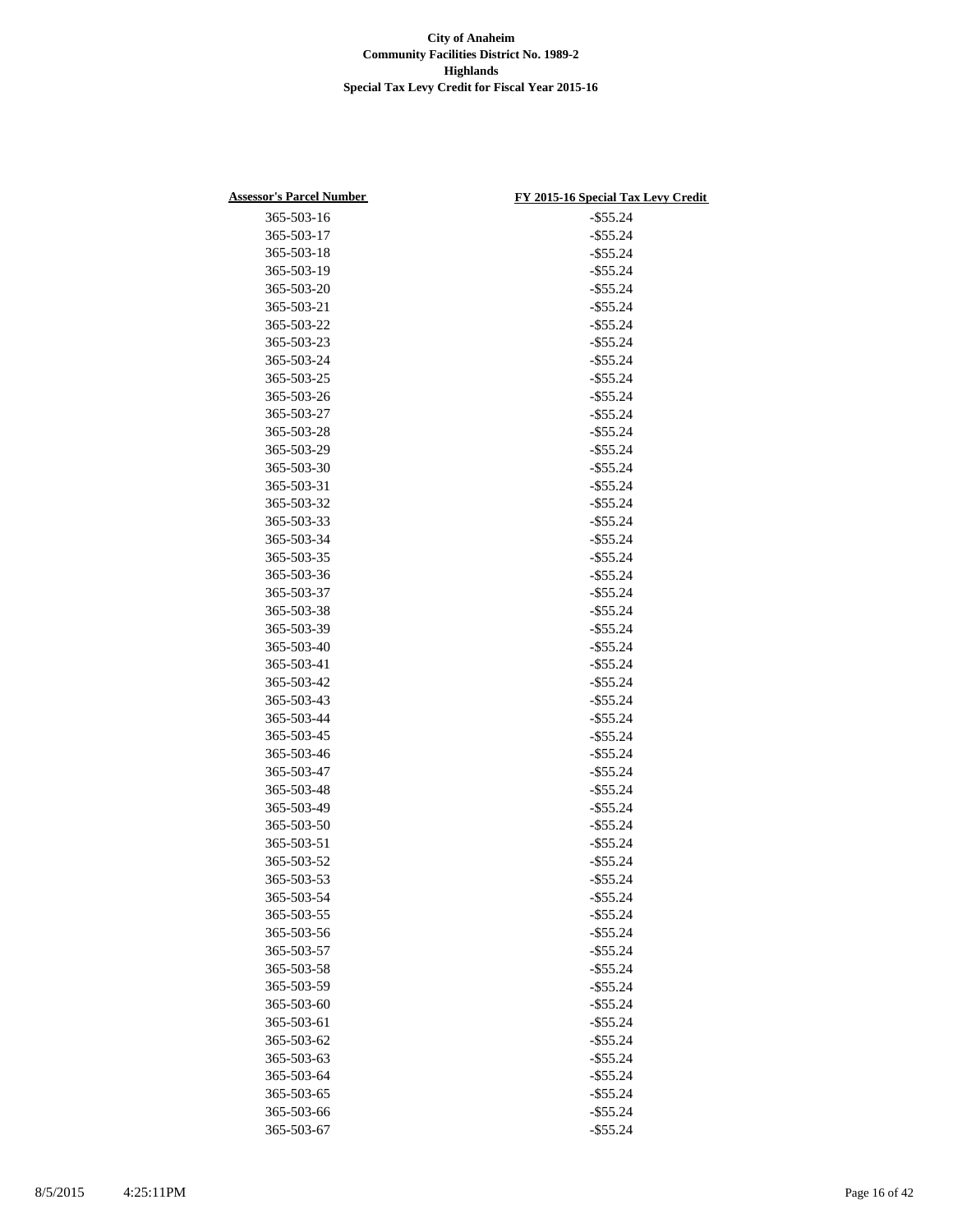| <b>Assessor's Parcel Number</b> | FY 2015-16 Special Tax Levy Credit |
|---------------------------------|------------------------------------|
| 365-503-68                      | $-$ \$55.24                        |
| 365-503-69                      | $-$ \$55.24                        |
| 365-503-70                      | $-$ \$55.24                        |
| 365-503-71                      | $-$ \$55.24                        |
| 365-503-72                      | $-$ \$55.24                        |
| 365-503-73                      | $-$ \$55.24                        |
| 365-503-74                      | $-$ \$55.24                        |
| 365-503-75                      | $-$ \$55.24                        |
| 365-503-76                      | $-$ \$55.24                        |
| 365-503-77                      | $-$ \$55.24                        |
| 365-511-01                      | $- $71.82$                         |
| 365-511-02                      | $-$ \$69.10                        |
| 365-511-03                      | $-$ \$69.10                        |
| 365-511-04                      | $-$71.82$                          |
| 365-511-05                      | $-$ \$69.10                        |
| 365-511-06                      | $-$ \$69.10                        |
| 365-511-07                      | $-$ \$69.10                        |
| 365-511-08                      | $- $71.82$                         |
| 365-511-09                      | $-$ \$69.10                        |
| 365-511-10                      | $-$ \$69.10                        |
| 365-511-11                      | $-$ \$69.10                        |
| 365-511-12                      | $-$ \$69.10                        |
| 365-511-13                      | $- $71.82$                         |
| 365-511-14                      | $-$ \$69.10                        |
| 365-511-15                      | $- $71.82$                         |
| 365-511-16                      | $-$ \$69.10                        |
| 365-511-17                      | $-$ \$69.10                        |
| 365-511-18                      | $- $71.82$                         |
| 365-511-19                      | $-$ \$69.10                        |
| 365-511-20                      | $-$ \$69.10                        |
| 365-511-21                      | $-$ \$69.10                        |
| 365-511-22                      | $- $71.82$                         |
| 365-511-23                      | $-$ \$69.10                        |
| 365-511-24                      | $-$ \$55.24                        |
| 365-511-25                      | $-$ \$55.24                        |
| 365-511-26                      | $-$ \$55.24                        |
| 365-511-27                      | $-$ \$55.24                        |
| 365-511-28                      | $-$ \$55.24                        |
| 365-511-29                      | $-$ \$55.24                        |
| 365-511-30                      |                                    |
| 365-511-37                      | $-$ \$55.24<br>$-$ \$69.10         |
|                                 |                                    |
| 365-511-39                      | $- $71.82$                         |
| 365-511-49                      | $-$ \$55.24                        |
| 365-511-50                      | $-$ \$55.24                        |
| 365-511-51                      | $-$ \$55.24                        |
| 365-511-52                      | $-$ \$55.24                        |
| 365-521-01                      | $-$ \$69.10                        |
| 365-521-02                      | $-$ \$69.10                        |
| 365-521-03                      | $-$ \$69.10                        |
| 365-521-04                      | $-$ \$71.82                        |
| 365-521-05                      | $-$ \$69.10                        |
| 365-521-06                      | $-$ \$69.10                        |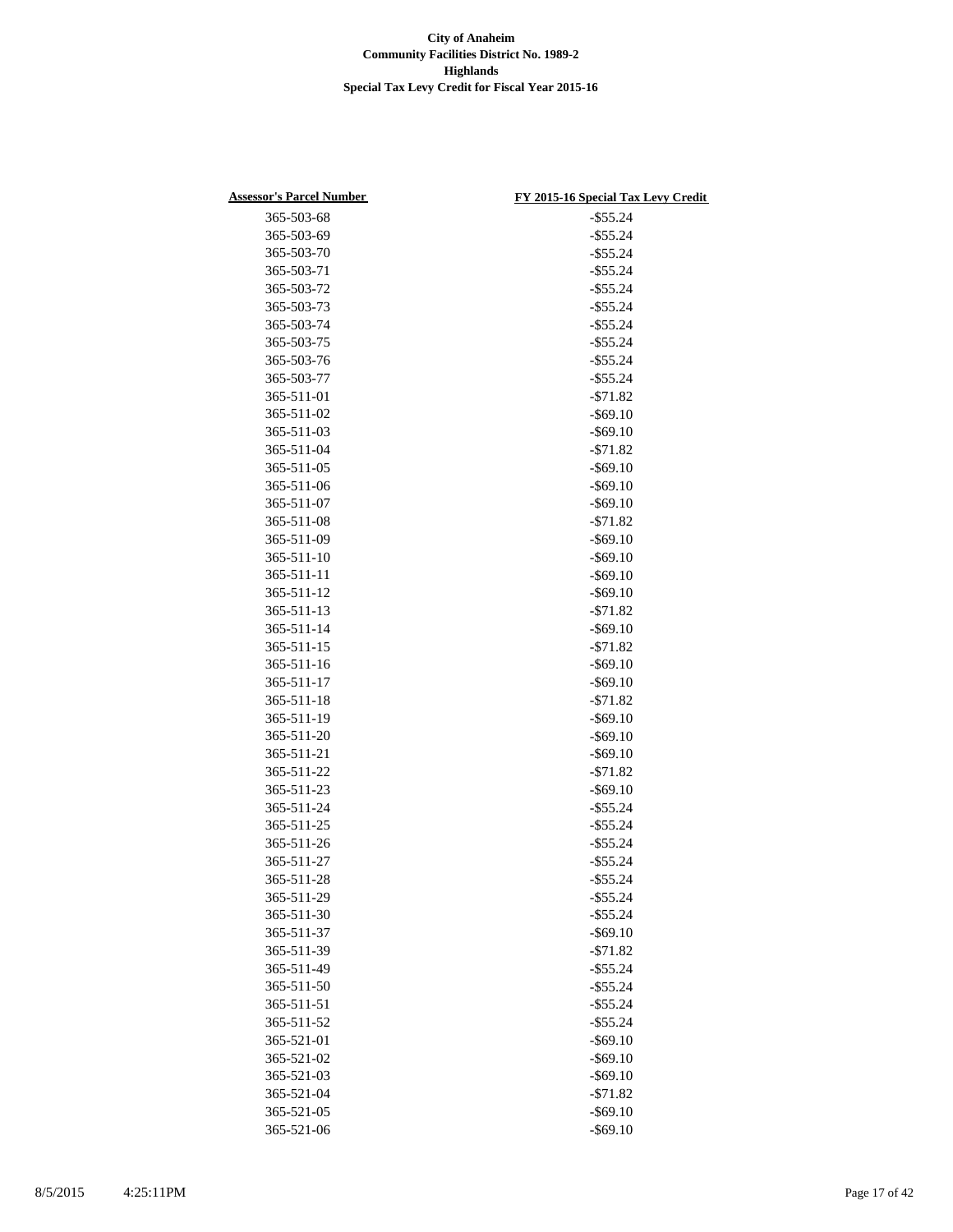| <b>Assessor's Parcel Number</b> | FY 2015-16 Special Tax Levy Credit |
|---------------------------------|------------------------------------|
| 365-521-07                      | $- $71.82$                         |
| 365-521-08                      | $-$ \$69.10                        |
| 365-521-09                      | $-$ \$69.10                        |
| 365-521-10                      | $-$ \$69.10                        |
| 365-521-11                      | $-$ \$69.10                        |
| 365-521-12                      | $-$ \$69.10                        |
| 365-521-13                      | $-$ \$69.10                        |
| 365-521-14                      | $- $71.82$                         |
| 365-521-15                      | $-$ \$69.10                        |
| 365-521-16                      | $-$ \$69.10                        |
| 365-521-17                      | $- $71.82$                         |
| 365-521-18                      | $-$ \$69.10                        |
| 365-521-19                      | $-$ \$69.10                        |
| 365-521-20                      | $- $71.82$                         |
| 365-522-01                      | $-$ \$69.10                        |
| 365-522-02                      | $- $71.82$                         |
| 365-522-03                      | $-$ \$69.10                        |
| 365-522-04                      | $-$ \$69.10                        |
| 365-522-05                      | $- $71.82$                         |
| 365-522-06                      | $-$ \$69.10                        |
| 365-522-07                      | $-$ \$69.10                        |
| 365-522-08                      | $-$ \$69.10                        |
| 365-522-09                      | $-$ \$69.10                        |
| 365-522-10                      | $-$ \$69.10                        |
| 365-522-11                      | $-$ \$69.10                        |
| 365-522-12                      | $-$ \$69.10                        |
| 365-522-13                      | $- $71.82$                         |
| 365-522-14                      | $-$ \$69.10                        |
| 365-522-15                      | $-$ \$69.10                        |
| 365-522-16                      | $- $71.82$                         |
| 365-522-17                      | $-$ \$69.10                        |
| 365-522-18                      | $-$ \$69.10                        |
| 365-522-19                      | $- $71.82$                         |
| 365-522-20                      | $-$ \$69.10                        |
| 365-522-21                      | $-$ \$69.10                        |
| 365-522-22                      | $- $71.82$                         |
| 365-523-01                      | $-$ \$55.24                        |
| 365-523-02                      | $-$ \$55.24                        |
| 365-523-03                      | $-$ \$55.24                        |
| 365-523-04                      | $-$ \$55.24                        |
| 365-523-05                      | $-$ \$55.24                        |
| 365-523-06                      | $-$ \$55.24                        |
| 365-523-07                      | $-$ \$55.24                        |
| 365-523-08                      | $-$ \$55.24                        |
| 365-523-09                      | $-$ \$55.24                        |
| 365-523-10                      | $-$ \$55.24                        |
| 365-523-11                      | $-$ \$55.24                        |
| 365-523-12                      | $-$ \$55.24                        |
| 365-523-13                      | $-$ \$55.24                        |
| 365-523-14                      | $-$ \$55.24                        |
| 365-523-15                      | $-$ \$55.24                        |
| 365-523-16                      | $-$ \$55.24                        |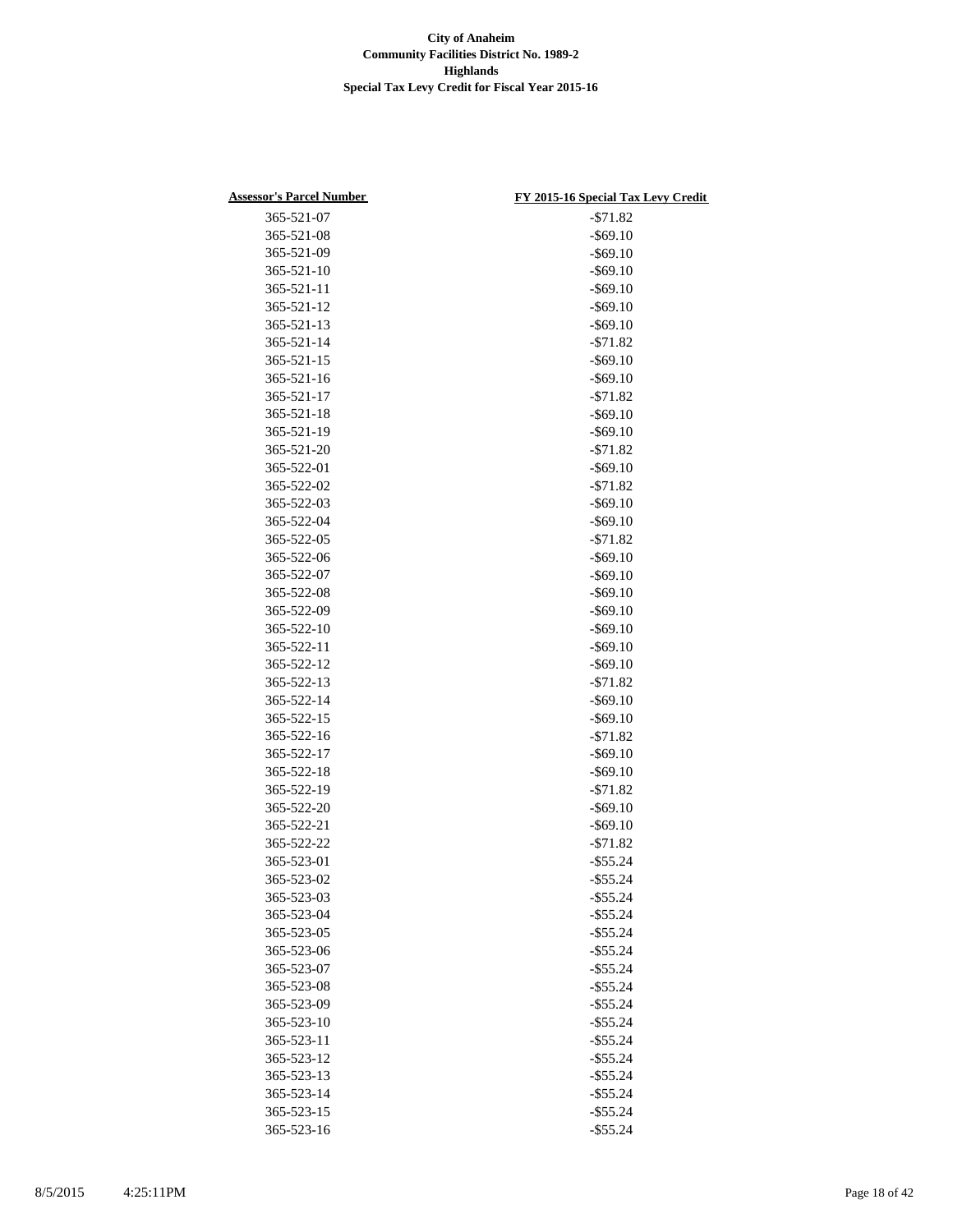| <b>Assessor's Parcel Number</b> | FY 2015-16 Special Tax Levy Credit |
|---------------------------------|------------------------------------|
| 365-523-17                      | $-$ \$55.24                        |
| 365-523-18                      | $-$ \$55.24                        |
| 365-523-19                      | $-$ \$55.24                        |
| 365-523-20                      | $-$ \$55.24                        |
| 365-523-21                      | $-$ \$55.24                        |
| 365-523-22                      | $-$ \$55.24                        |
| 365-523-23                      | $-$ \$55.24                        |
| 365-523-24                      | $-$ \$55.24                        |
| 365-523-25                      | $-$ \$55.24                        |
| 365-523-26                      | $-$ \$69.10                        |
| 365-523-27                      | $-$ \$69.10                        |
| 365-523-28                      | $- $71.82$                         |
| 365-523-29                      | $-$ \$69.10                        |
| 365-523-30                      | $-$ \$69.10                        |
| 365-523-31                      | $-$ \$69.10                        |
| 365-523-32                      | $-$ \$69.10                        |
| 365-523-33                      | $-$ \$69.10                        |
| 365-523-34                      | $-$ \$69.10                        |
| 365-523-35                      | $- $71.82$                         |
| 365-523-36                      | $-$ \$69.10                        |
| 365-523-37                      | $-$ \$69.10                        |
| 365-523-38                      | $- $71.82$                         |
| 365-523-39                      | $-$ \$69.10                        |
| 365-523-40                      | $- $71.82$                         |
| 365-523-41                      | $- $71.82$                         |
| 365-523-42                      | $- $71.82$                         |
| 365-523-43                      | $-$ \$69.10                        |
| 365-523-44                      | $-$ \$69.10                        |
| 365-523-45                      | $-571.82$                          |
| 365-523-46                      | $-$ \$69.10                        |
| 365-523-47                      | $-$ \$69.10                        |
| 365-523-48                      | $-$ \$69.10                        |
| 365-523-49                      | $-$71.82$                          |
| 365-523-50                      | $-$ \$69.10                        |
| 365-523-51                      | $-$ \$71.82                        |
| 365-523-52                      | $- $71.82$                         |
| 365-523-53                      | $-$ \$69.10                        |
| 365-523-54                      | $-$ \$69.10                        |
| 365-523-55                      | $-$ \$69.10                        |
| 365-523-56                      | $-$ \$69.10                        |
| 365-531-01                      | $-$ \$69.10                        |
| 365-531-02                      | $- $71.82$                         |
| 365-531-03                      | $-$ \$69.10                        |
| 365-531-04                      | $-$ \$69.10                        |
| 365-531-05                      | $-$ \$69.10                        |
| 365-531-06                      | $- $71.82$                         |
| 365-531-07                      | $-$ \$69.10                        |
| 365-531-08                      | $-$ \$69.10                        |
| 365-531-09                      | $-$71.82$                          |
| 365-531-10                      | $-$ \$69.10                        |
| 365-531-11                      | $-$ \$69.10                        |
| 365-531-12                      | $- $71.82$                         |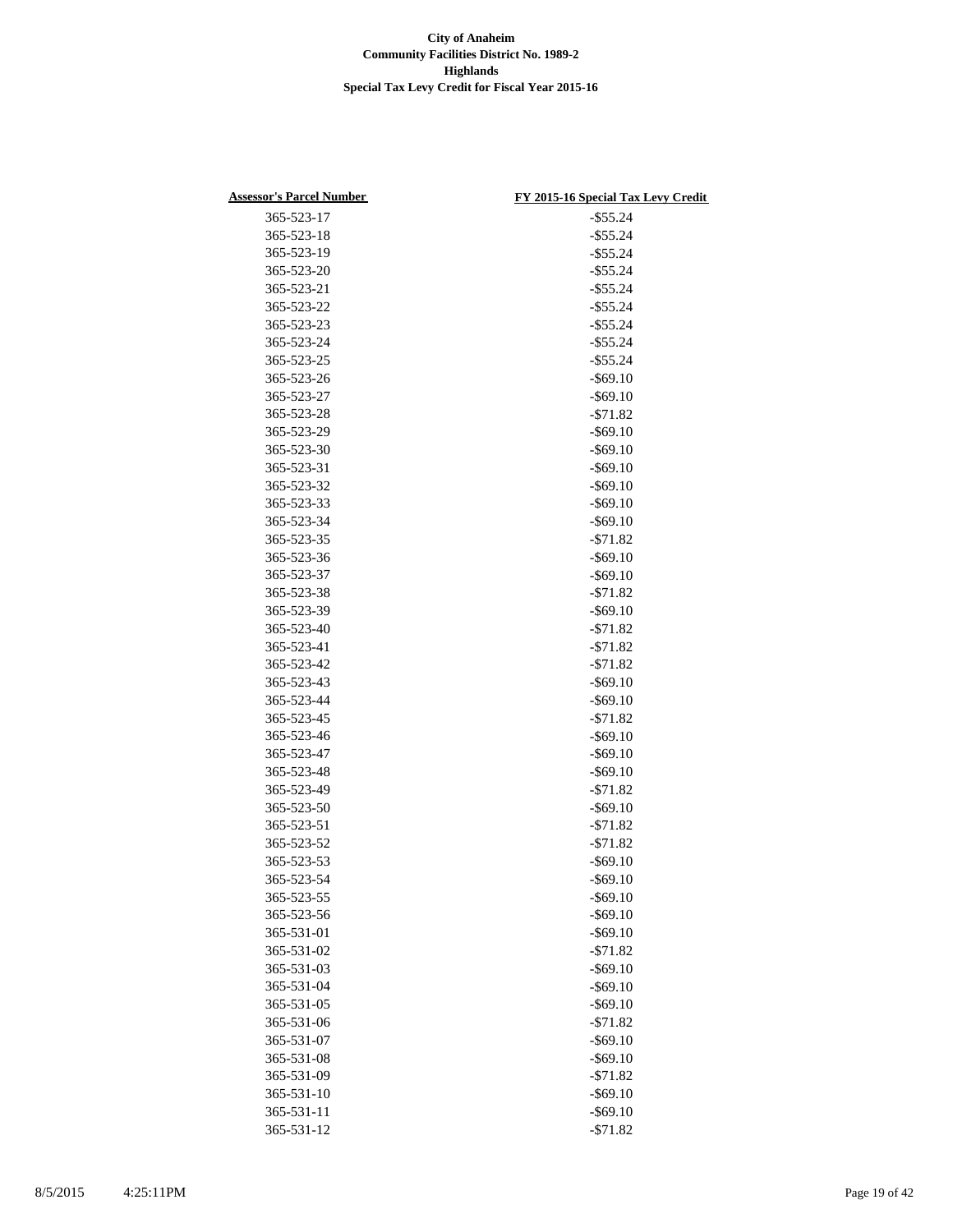| <b>Assessor's Parcel Number</b> | FY 2015-16 Special Tax Levy Credit |
|---------------------------------|------------------------------------|
| 365-531-13                      | $-$ \$69.10                        |
| 365-531-14                      | $-$ \$69.10                        |
| 365-531-15                      | $- $71.82$                         |
| 365-531-16                      | $-$ \$69.10                        |
| 365-531-17                      | $-$ \$69.10                        |
| 365-531-18                      | $- $71.82$                         |
| 365-531-19                      | $-$ \$69.10                        |
| 365-531-20                      | $-$ \$69.10                        |
| 365-531-21                      | $-$ \$69.10                        |
| 365-531-22                      | $- $71.82$                         |
| 365-531-23                      | $-$ \$69.10                        |
| 365-531-24                      | $-$ \$69.10                        |
| 365-531-25                      | $-$ \$69.10                        |
| 365-531-26                      | $- $71.82$                         |
| 365-531-27                      | $-$ \$69.10                        |
| 365-531-28                      | $-$ \$69.10                        |
| 365-531-29                      | $- $71.82$                         |
| 365-531-30                      | $-$ \$69.10                        |
| 365-531-31                      | $- $71.82$                         |
| 365-531-32                      | $-$ \$69.10                        |
| 365-531-33                      |                                    |
|                                 | $-$ \$69.10                        |
| 365-531-34                      | $-$ \$69.10                        |
| 930-390-50                      | $-$ \$33.14                        |
| 930-390-51                      | $-$ \$33.14                        |
| 930-390-52                      | $-$ \$33.14                        |
| 930-390-53                      | $-$ \$33.14                        |
| 930-390-54                      | $-$ \$33.14                        |
| 930-390-55                      | $-$ \$33.14                        |
| 930-390-56                      | $-$ \$33.14                        |
| 930-390-57                      | $-$ \$33.14                        |
| 930-390-58                      | $-$ \$33.14                        |
| 930-390-59                      | $-$ \$33.14                        |
| 930-390-60                      | $-$ \$33.14                        |
| 930-390-61                      | $-$ \$33.14                        |
| 930-390-62                      | $-$ \$33.14                        |
| 930-390-63                      | $-$ \$33.14                        |
| 930-390-64                      | $-$ \$33.14                        |
| 930-390-65                      | $-$ \$33.14                        |
| 930-390-66                      | $-$ \$33.14                        |
| 930-390-67                      | $-$ \$33.14                        |
| 930-390-68                      | $-$ \$33.14                        |
| 930-390-69                      | $-$ \$33.14                        |
| 930-390-70                      | $-$ \$33.14                        |
| 930-390-71                      | $-$ \$33.14                        |
| 930-390-72                      | $-$ \$33.14                        |
| 930-390-73                      | $-$ \$33.14                        |
| 930-390-74                      | $-$ \$33.14                        |
| 930-390-75                      | $-$ \$33.14                        |
| 930-390-76                      | $-$ \$33.14                        |
| 930-390-77                      | $-$ \$33.14                        |
| 930-390-78                      | $-$ \$33.14                        |
| 930-390-79                      | $-$ \$33.14                        |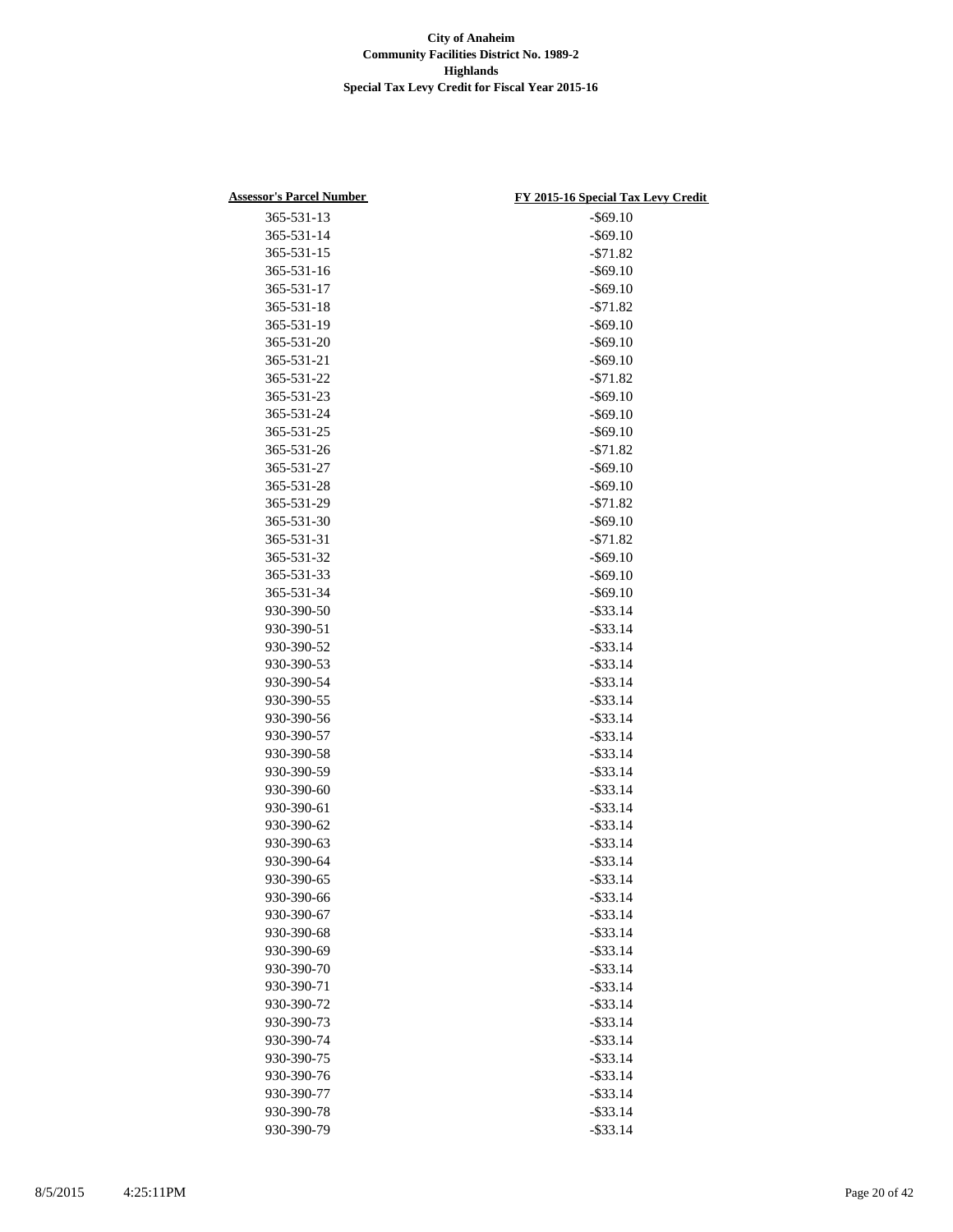| <b>Assessor's Parcel Number</b> | FY 2015-16 Special Tax Levy Credit |
|---------------------------------|------------------------------------|
| 930-390-80                      | $-$ \$33.14                        |
| 930-390-81                      | $-$ \$33.14                        |
| 930-390-82                      | $-$ \$33.14                        |
| 930-390-83                      | $-$ \$33.14                        |
| 930-390-84                      | $-$ \$33.14                        |
| 930-390-85                      | $-$ \$33.14                        |
| 930-390-86                      | $-$ \$33.14                        |
| 930-390-87                      | $-$ \$33.14                        |
| 930-390-88                      | $-$ \$33.14                        |
| 930-390-89                      | $-$ \$33.14                        |
| 930-390-90                      | $-$ \$33.14                        |
| 930-390-91                      | $-$ \$33.14                        |
| 930-390-92                      | $-$ \$33.14                        |
| 930-390-93                      | $-$ \$33.14                        |
| 930-390-94                      | $-$ \$33.14                        |
| 930-390-95                      | $-$ \$33.14                        |
| 930-390-96                      | $-$ \$33.14                        |
| 930-390-97                      | $-$ \$33.14                        |
| 930-390-98                      | $-$ \$33.14                        |
| 930-390-99                      | $-$ \$33.14                        |
| 930-391-00                      | $-$ \$33.14                        |
| 930-391-01                      | $-$ \$33.14                        |
| 930-391-02                      | $-$ \$33.14                        |
| 930-391-03                      | $-$ \$33.14                        |
| 930-391-04                      | $-$ \$33.14                        |
| 930-391-05                      | $-$ \$33.14                        |
| 930-391-06                      | $-$ \$33.16                        |
| 930-391-07                      | $-$ \$33.16                        |
| 930-391-08                      | $-$ \$33.16                        |
| 930-391-09                      | $-$ \$33.16                        |
| 930-391-10                      | $-$ \$33.16                        |
| 930-391-11                      | $-$ \$33.16                        |
| 930-391-12                      | $-$ \$33.16                        |
| 930-391-13                      | $-$ \$33.16                        |
| 930-391-14                      | $-$ \$33.16                        |
| 930-391-15                      | $-$ \$33.16                        |
| 930-391-16                      | $-$ \$33.16                        |
| 930-391-17                      | $-$ \$33.16                        |
| 930-391-18                      | $-$ \$33.16                        |
| 930-391-19                      | $-$ \$33.16                        |
| 930-391-20                      | $-$ \$33.16                        |
| 930-391-21                      | $-$ \$33.16                        |
| 930-391-22                      | $-$ \$33.16                        |
| 930-391-23                      | $-$ \$33.16                        |
| 930-391-24                      | $-$ \$33.16                        |
| 930-391-25                      | $-$ \$33.16                        |
| 930-391-26                      | $-$ \$33.16                        |
| 930-391-27                      | $-$ \$33.16                        |
| 930-391-28                      | $-$ \$33.16                        |
| 930-391-29                      | $-$ \$33.16                        |
| 930-391-30                      | $-$ \$33.16                        |
| 930-391-31                      | $-$ \$33.16                        |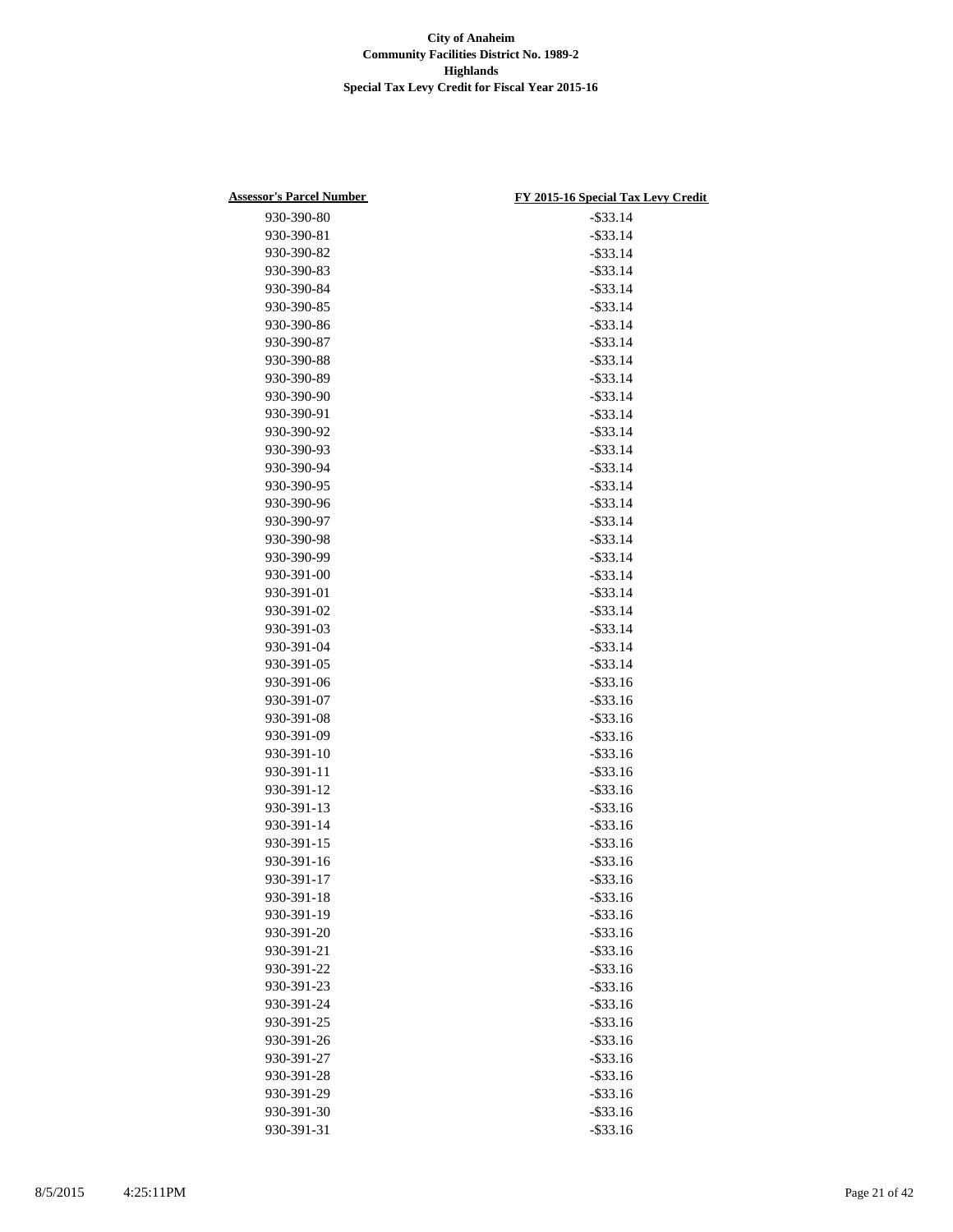| 930-391-32<br>$-$ \$33.16<br>930-391-33<br>$-$ \$33.16<br>930-391-34<br>$-$ \$33.16<br>930-391-35<br>$-$ \$33.16<br>930-391-36<br>$-$ \$33.16<br>$-$ \$33.16<br>930-391-37<br>$-$ \$33.16<br>930-391-38<br>$-$ \$33.16<br>930-391-39<br>930-391-40<br>$-$ \$33.16<br>930-391-41<br>$-$ \$33.16<br>930-391-42<br>$-$ \$33.16<br>$-$ \$33.16<br>930-391-43<br>930-391-44<br>$-$ \$33.16<br>$-$ \$33.16<br>930-391-45<br>930-391-46<br>$-$ \$33.16<br>930-391-47<br>$-$ \$33.16<br>930-391-48<br>$-$ \$33.16<br>$-$ \$33.16<br>930-391-49<br>$-$ \$33.16<br>930-391-50<br>$-$ \$33.16<br>930-391-51<br>930-391-52<br>$-$ \$33.16<br>930-391-53<br>$-$ \$33.16<br>930-391-54<br>$-$ \$33.16<br>$-$ \$33.16<br>930-391-55<br>$-$ \$33.16<br>930-391-56<br>$-$ \$33.16<br>930-391-57<br>930-391-58<br>$-$ \$33.16<br>930-391-59<br>$-$ \$33.16<br>930-391-60<br>$-$ \$33.16<br>$-$ \$33.16<br>930-391-61<br>930-391-62<br>$-$ \$33.16<br>930-391-63<br>$-$ \$33.16<br>930-391-64<br>$-$ \$33.16<br>930-391-65<br>$-$ \$33.16<br>930-391-66<br>$-$ \$33.16<br>930-391-67<br>$-$ \$33.16<br>930-391-68<br>$-$ \$33.16<br>930-391-69<br>$-$ \$33.16<br>930-391-70<br>$-$ \$33.16<br>930-391-71<br>$-$ \$33.16<br>930-391-72<br>$-$ \$33.16<br>930-391-73<br>$-$ \$33.16<br>930-391-74<br>$-$ \$33.16<br>930-391-75<br>$-$ \$33.16<br>930-391-76<br>$-$ \$33.16<br>930-391-77<br>$-$ \$33.16<br>$-$ \$33.16<br>930-391-78<br>930-391-79<br>$-$ \$33.16<br>930-391-80<br>$-$ \$33.16<br>930-391-81<br>$-$ \$33.16<br>930-391-82<br>$-$ \$33.16 | <b>Assessor's Parcel Number</b> | FY 2015-16 Special Tax Levy Credit |
|-------------------------------------------------------------------------------------------------------------------------------------------------------------------------------------------------------------------------------------------------------------------------------------------------------------------------------------------------------------------------------------------------------------------------------------------------------------------------------------------------------------------------------------------------------------------------------------------------------------------------------------------------------------------------------------------------------------------------------------------------------------------------------------------------------------------------------------------------------------------------------------------------------------------------------------------------------------------------------------------------------------------------------------------------------------------------------------------------------------------------------------------------------------------------------------------------------------------------------------------------------------------------------------------------------------------------------------------------------------------------------------------------------------------------------------------------------------------------------------------------------------------------------------|---------------------------------|------------------------------------|
|                                                                                                                                                                                                                                                                                                                                                                                                                                                                                                                                                                                                                                                                                                                                                                                                                                                                                                                                                                                                                                                                                                                                                                                                                                                                                                                                                                                                                                                                                                                                     |                                 |                                    |
|                                                                                                                                                                                                                                                                                                                                                                                                                                                                                                                                                                                                                                                                                                                                                                                                                                                                                                                                                                                                                                                                                                                                                                                                                                                                                                                                                                                                                                                                                                                                     |                                 |                                    |
|                                                                                                                                                                                                                                                                                                                                                                                                                                                                                                                                                                                                                                                                                                                                                                                                                                                                                                                                                                                                                                                                                                                                                                                                                                                                                                                                                                                                                                                                                                                                     |                                 |                                    |
|                                                                                                                                                                                                                                                                                                                                                                                                                                                                                                                                                                                                                                                                                                                                                                                                                                                                                                                                                                                                                                                                                                                                                                                                                                                                                                                                                                                                                                                                                                                                     |                                 |                                    |
|                                                                                                                                                                                                                                                                                                                                                                                                                                                                                                                                                                                                                                                                                                                                                                                                                                                                                                                                                                                                                                                                                                                                                                                                                                                                                                                                                                                                                                                                                                                                     |                                 |                                    |
|                                                                                                                                                                                                                                                                                                                                                                                                                                                                                                                                                                                                                                                                                                                                                                                                                                                                                                                                                                                                                                                                                                                                                                                                                                                                                                                                                                                                                                                                                                                                     |                                 |                                    |
|                                                                                                                                                                                                                                                                                                                                                                                                                                                                                                                                                                                                                                                                                                                                                                                                                                                                                                                                                                                                                                                                                                                                                                                                                                                                                                                                                                                                                                                                                                                                     |                                 |                                    |
|                                                                                                                                                                                                                                                                                                                                                                                                                                                                                                                                                                                                                                                                                                                                                                                                                                                                                                                                                                                                                                                                                                                                                                                                                                                                                                                                                                                                                                                                                                                                     |                                 |                                    |
|                                                                                                                                                                                                                                                                                                                                                                                                                                                                                                                                                                                                                                                                                                                                                                                                                                                                                                                                                                                                                                                                                                                                                                                                                                                                                                                                                                                                                                                                                                                                     |                                 |                                    |
|                                                                                                                                                                                                                                                                                                                                                                                                                                                                                                                                                                                                                                                                                                                                                                                                                                                                                                                                                                                                                                                                                                                                                                                                                                                                                                                                                                                                                                                                                                                                     |                                 |                                    |
|                                                                                                                                                                                                                                                                                                                                                                                                                                                                                                                                                                                                                                                                                                                                                                                                                                                                                                                                                                                                                                                                                                                                                                                                                                                                                                                                                                                                                                                                                                                                     |                                 |                                    |
|                                                                                                                                                                                                                                                                                                                                                                                                                                                                                                                                                                                                                                                                                                                                                                                                                                                                                                                                                                                                                                                                                                                                                                                                                                                                                                                                                                                                                                                                                                                                     |                                 |                                    |
|                                                                                                                                                                                                                                                                                                                                                                                                                                                                                                                                                                                                                                                                                                                                                                                                                                                                                                                                                                                                                                                                                                                                                                                                                                                                                                                                                                                                                                                                                                                                     |                                 |                                    |
|                                                                                                                                                                                                                                                                                                                                                                                                                                                                                                                                                                                                                                                                                                                                                                                                                                                                                                                                                                                                                                                                                                                                                                                                                                                                                                                                                                                                                                                                                                                                     |                                 |                                    |
|                                                                                                                                                                                                                                                                                                                                                                                                                                                                                                                                                                                                                                                                                                                                                                                                                                                                                                                                                                                                                                                                                                                                                                                                                                                                                                                                                                                                                                                                                                                                     |                                 |                                    |
|                                                                                                                                                                                                                                                                                                                                                                                                                                                                                                                                                                                                                                                                                                                                                                                                                                                                                                                                                                                                                                                                                                                                                                                                                                                                                                                                                                                                                                                                                                                                     |                                 |                                    |
|                                                                                                                                                                                                                                                                                                                                                                                                                                                                                                                                                                                                                                                                                                                                                                                                                                                                                                                                                                                                                                                                                                                                                                                                                                                                                                                                                                                                                                                                                                                                     |                                 |                                    |
|                                                                                                                                                                                                                                                                                                                                                                                                                                                                                                                                                                                                                                                                                                                                                                                                                                                                                                                                                                                                                                                                                                                                                                                                                                                                                                                                                                                                                                                                                                                                     |                                 |                                    |
|                                                                                                                                                                                                                                                                                                                                                                                                                                                                                                                                                                                                                                                                                                                                                                                                                                                                                                                                                                                                                                                                                                                                                                                                                                                                                                                                                                                                                                                                                                                                     |                                 |                                    |
|                                                                                                                                                                                                                                                                                                                                                                                                                                                                                                                                                                                                                                                                                                                                                                                                                                                                                                                                                                                                                                                                                                                                                                                                                                                                                                                                                                                                                                                                                                                                     |                                 |                                    |
|                                                                                                                                                                                                                                                                                                                                                                                                                                                                                                                                                                                                                                                                                                                                                                                                                                                                                                                                                                                                                                                                                                                                                                                                                                                                                                                                                                                                                                                                                                                                     |                                 |                                    |
|                                                                                                                                                                                                                                                                                                                                                                                                                                                                                                                                                                                                                                                                                                                                                                                                                                                                                                                                                                                                                                                                                                                                                                                                                                                                                                                                                                                                                                                                                                                                     |                                 |                                    |
|                                                                                                                                                                                                                                                                                                                                                                                                                                                                                                                                                                                                                                                                                                                                                                                                                                                                                                                                                                                                                                                                                                                                                                                                                                                                                                                                                                                                                                                                                                                                     |                                 |                                    |
|                                                                                                                                                                                                                                                                                                                                                                                                                                                                                                                                                                                                                                                                                                                                                                                                                                                                                                                                                                                                                                                                                                                                                                                                                                                                                                                                                                                                                                                                                                                                     |                                 |                                    |
|                                                                                                                                                                                                                                                                                                                                                                                                                                                                                                                                                                                                                                                                                                                                                                                                                                                                                                                                                                                                                                                                                                                                                                                                                                                                                                                                                                                                                                                                                                                                     |                                 |                                    |
|                                                                                                                                                                                                                                                                                                                                                                                                                                                                                                                                                                                                                                                                                                                                                                                                                                                                                                                                                                                                                                                                                                                                                                                                                                                                                                                                                                                                                                                                                                                                     |                                 |                                    |
|                                                                                                                                                                                                                                                                                                                                                                                                                                                                                                                                                                                                                                                                                                                                                                                                                                                                                                                                                                                                                                                                                                                                                                                                                                                                                                                                                                                                                                                                                                                                     |                                 |                                    |
|                                                                                                                                                                                                                                                                                                                                                                                                                                                                                                                                                                                                                                                                                                                                                                                                                                                                                                                                                                                                                                                                                                                                                                                                                                                                                                                                                                                                                                                                                                                                     |                                 |                                    |
|                                                                                                                                                                                                                                                                                                                                                                                                                                                                                                                                                                                                                                                                                                                                                                                                                                                                                                                                                                                                                                                                                                                                                                                                                                                                                                                                                                                                                                                                                                                                     |                                 |                                    |
|                                                                                                                                                                                                                                                                                                                                                                                                                                                                                                                                                                                                                                                                                                                                                                                                                                                                                                                                                                                                                                                                                                                                                                                                                                                                                                                                                                                                                                                                                                                                     |                                 |                                    |
|                                                                                                                                                                                                                                                                                                                                                                                                                                                                                                                                                                                                                                                                                                                                                                                                                                                                                                                                                                                                                                                                                                                                                                                                                                                                                                                                                                                                                                                                                                                                     |                                 |                                    |
|                                                                                                                                                                                                                                                                                                                                                                                                                                                                                                                                                                                                                                                                                                                                                                                                                                                                                                                                                                                                                                                                                                                                                                                                                                                                                                                                                                                                                                                                                                                                     |                                 |                                    |
|                                                                                                                                                                                                                                                                                                                                                                                                                                                                                                                                                                                                                                                                                                                                                                                                                                                                                                                                                                                                                                                                                                                                                                                                                                                                                                                                                                                                                                                                                                                                     |                                 |                                    |
|                                                                                                                                                                                                                                                                                                                                                                                                                                                                                                                                                                                                                                                                                                                                                                                                                                                                                                                                                                                                                                                                                                                                                                                                                                                                                                                                                                                                                                                                                                                                     |                                 |                                    |
|                                                                                                                                                                                                                                                                                                                                                                                                                                                                                                                                                                                                                                                                                                                                                                                                                                                                                                                                                                                                                                                                                                                                                                                                                                                                                                                                                                                                                                                                                                                                     |                                 |                                    |
|                                                                                                                                                                                                                                                                                                                                                                                                                                                                                                                                                                                                                                                                                                                                                                                                                                                                                                                                                                                                                                                                                                                                                                                                                                                                                                                                                                                                                                                                                                                                     |                                 |                                    |
|                                                                                                                                                                                                                                                                                                                                                                                                                                                                                                                                                                                                                                                                                                                                                                                                                                                                                                                                                                                                                                                                                                                                                                                                                                                                                                                                                                                                                                                                                                                                     |                                 |                                    |
|                                                                                                                                                                                                                                                                                                                                                                                                                                                                                                                                                                                                                                                                                                                                                                                                                                                                                                                                                                                                                                                                                                                                                                                                                                                                                                                                                                                                                                                                                                                                     |                                 |                                    |
|                                                                                                                                                                                                                                                                                                                                                                                                                                                                                                                                                                                                                                                                                                                                                                                                                                                                                                                                                                                                                                                                                                                                                                                                                                                                                                                                                                                                                                                                                                                                     |                                 |                                    |
|                                                                                                                                                                                                                                                                                                                                                                                                                                                                                                                                                                                                                                                                                                                                                                                                                                                                                                                                                                                                                                                                                                                                                                                                                                                                                                                                                                                                                                                                                                                                     |                                 |                                    |
|                                                                                                                                                                                                                                                                                                                                                                                                                                                                                                                                                                                                                                                                                                                                                                                                                                                                                                                                                                                                                                                                                                                                                                                                                                                                                                                                                                                                                                                                                                                                     |                                 |                                    |
|                                                                                                                                                                                                                                                                                                                                                                                                                                                                                                                                                                                                                                                                                                                                                                                                                                                                                                                                                                                                                                                                                                                                                                                                                                                                                                                                                                                                                                                                                                                                     |                                 |                                    |
|                                                                                                                                                                                                                                                                                                                                                                                                                                                                                                                                                                                                                                                                                                                                                                                                                                                                                                                                                                                                                                                                                                                                                                                                                                                                                                                                                                                                                                                                                                                                     |                                 |                                    |
|                                                                                                                                                                                                                                                                                                                                                                                                                                                                                                                                                                                                                                                                                                                                                                                                                                                                                                                                                                                                                                                                                                                                                                                                                                                                                                                                                                                                                                                                                                                                     |                                 |                                    |
|                                                                                                                                                                                                                                                                                                                                                                                                                                                                                                                                                                                                                                                                                                                                                                                                                                                                                                                                                                                                                                                                                                                                                                                                                                                                                                                                                                                                                                                                                                                                     |                                 |                                    |
|                                                                                                                                                                                                                                                                                                                                                                                                                                                                                                                                                                                                                                                                                                                                                                                                                                                                                                                                                                                                                                                                                                                                                                                                                                                                                                                                                                                                                                                                                                                                     |                                 |                                    |
|                                                                                                                                                                                                                                                                                                                                                                                                                                                                                                                                                                                                                                                                                                                                                                                                                                                                                                                                                                                                                                                                                                                                                                                                                                                                                                                                                                                                                                                                                                                                     |                                 |                                    |
|                                                                                                                                                                                                                                                                                                                                                                                                                                                                                                                                                                                                                                                                                                                                                                                                                                                                                                                                                                                                                                                                                                                                                                                                                                                                                                                                                                                                                                                                                                                                     |                                 |                                    |
|                                                                                                                                                                                                                                                                                                                                                                                                                                                                                                                                                                                                                                                                                                                                                                                                                                                                                                                                                                                                                                                                                                                                                                                                                                                                                                                                                                                                                                                                                                                                     |                                 |                                    |
|                                                                                                                                                                                                                                                                                                                                                                                                                                                                                                                                                                                                                                                                                                                                                                                                                                                                                                                                                                                                                                                                                                                                                                                                                                                                                                                                                                                                                                                                                                                                     |                                 |                                    |
|                                                                                                                                                                                                                                                                                                                                                                                                                                                                                                                                                                                                                                                                                                                                                                                                                                                                                                                                                                                                                                                                                                                                                                                                                                                                                                                                                                                                                                                                                                                                     |                                 |                                    |
|                                                                                                                                                                                                                                                                                                                                                                                                                                                                                                                                                                                                                                                                                                                                                                                                                                                                                                                                                                                                                                                                                                                                                                                                                                                                                                                                                                                                                                                                                                                                     | 930-391-83                      | $-$ \$33.16                        |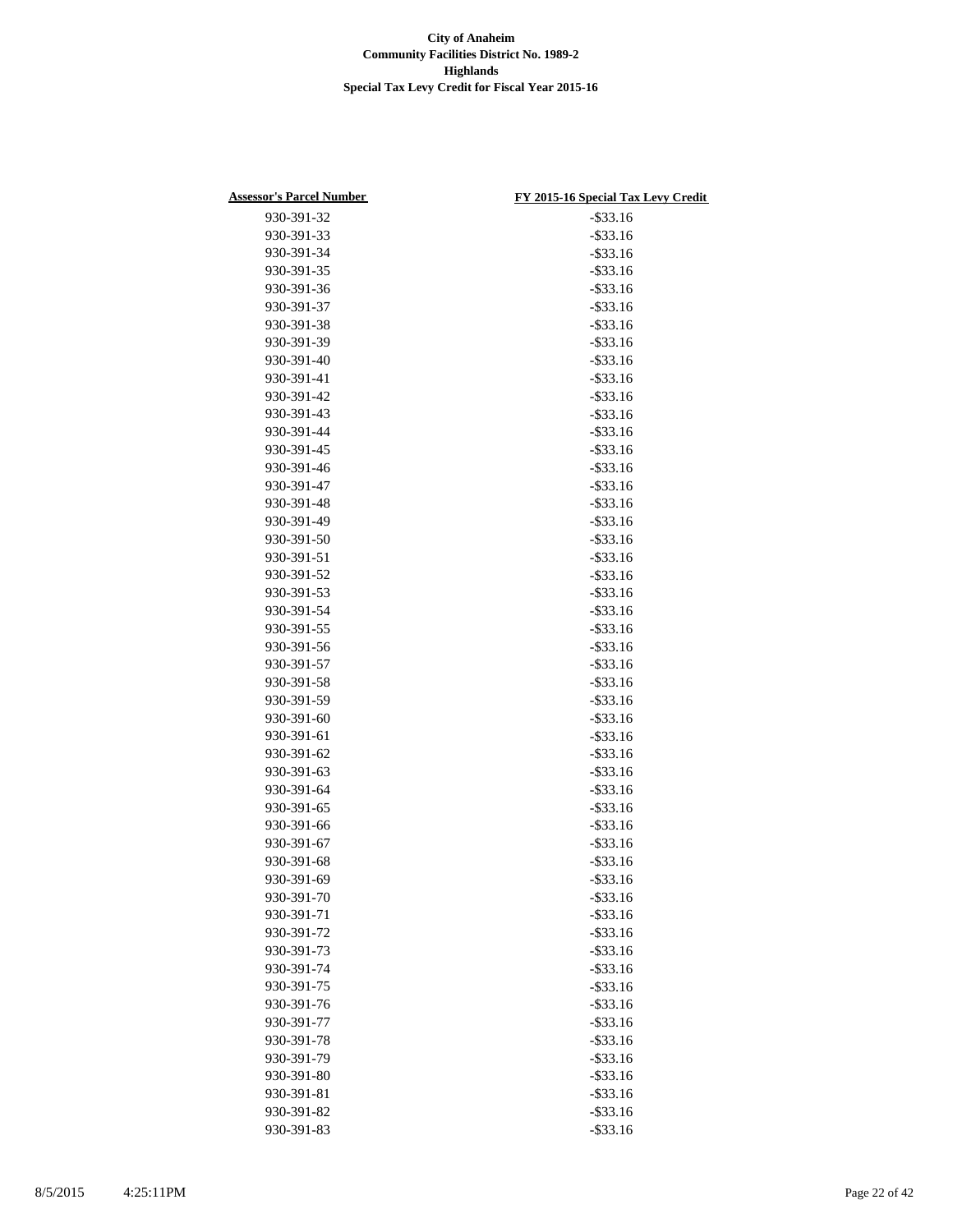| <b>Assessor's Parcel Number</b> | FY 2015-16 Special Tax Levy Credit |
|---------------------------------|------------------------------------|
| 930-391-84                      | $-$ \$33.16                        |
| 930-391-85                      | $-$ \$33.16                        |
| 930-391-86                      | $-$ \$33.16                        |
| 930-391-87                      | $-$ \$33.16                        |
| 930-391-88                      | $-$ \$33.16                        |
| 930-391-89                      | $-$ \$33.16                        |
| 930-391-90                      | $-$ \$33.16                        |
| 930-391-91                      | $-$ \$33.16                        |
| 930-391-92                      | $-$ \$33.16                        |
| 930-391-93                      | $-$ \$33.16                        |
| 930-391-94                      | $-$ \$33.16                        |
| 930-391-95                      | $-$ \$33.16                        |
| 930-391-96                      | $-$ \$33.16                        |
| 930-391-97                      | $-$ \$33.16                        |
| 930-391-98                      | $-$ \$33.16                        |
| 930-391-99                      | $-$ \$33.16                        |
| 930-392-00                      | $-$ \$33.16                        |
| 930-392-01                      | $-$ \$33.16                        |
| 930-392-02                      | $-$ \$33.16                        |
|                                 | $-$ \$33.16                        |
| 930-392-03<br>930-392-04        |                                    |
|                                 | $-$ \$33.16                        |
| 930-392-05                      | $-$ \$33.16                        |
| 930-392-06                      | $-$ \$33.16                        |
| 930-392-07                      | $-$ \$33.16                        |
| 930-392-08                      | $-$ \$33.16                        |
| 930-392-09                      | $-$ \$33.16                        |
| 930-392-10                      | $-$ \$33.16                        |
| 930-392-11                      | $-$ \$33.16                        |
| 930-392-12                      | $-$ \$33.16                        |
| 930-392-13                      | $-$ \$33.16                        |
| 930-392-14                      | $-$ \$33.16                        |
| 930-392-15                      | $-$ \$33.16                        |
| 930-392-16                      | $-$ \$33.16                        |
| 930-392-17                      | $-$ \$33.16                        |
| 930-392-18                      | $-$ \$33.16                        |
| 930-392-19                      | $-$ \$33.16                        |
| 930-392-20                      | $-$ \$33.16                        |
| 930-392-21                      | $-$ \$33.16                        |
| 930-392-22                      | $-$ \$33.16                        |
| 930-392-23                      | $-$ \$33.16                        |
| 930-392-24                      | $-$ \$33.16                        |
| 930-392-25                      | $-$ \$33.16                        |
| 930-392-26                      | $-$ \$33.16                        |
| 930-392-27                      | $-$ \$33.16                        |
| 930-392-28                      | $-$ \$33.16                        |
| 930-392-29                      | $-$ \$33.16                        |
| 930-392-30                      | $-$ \$33.16                        |
| 930-392-31                      | $-$ \$33.16                        |
| 930-392-32                      | $-$ \$33.16                        |
| 930-392-33                      | $-$ \$33.16                        |
| 930-392-34                      | $-$ \$33.16                        |
| 930-392-35                      | $-$ \$33.16                        |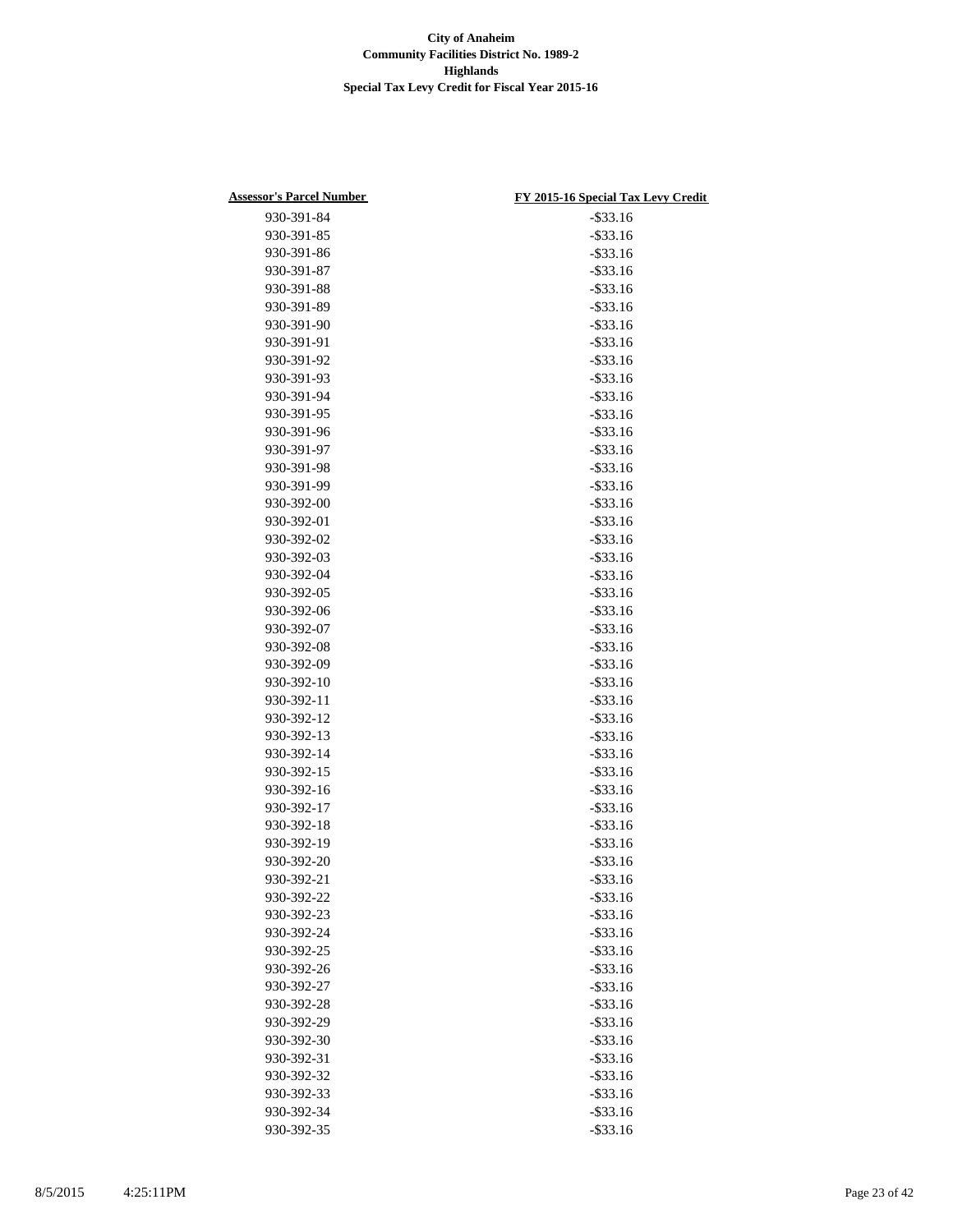| <b>Assessor's Parcel Number</b> | FY 2015-16 Special Tax Levy Credit |
|---------------------------------|------------------------------------|
| 930-392-36                      | $-$ \$33.16                        |
| 930-392-37                      | $-$ \$33.16                        |
| 930-392-38                      | $-$ \$33.16                        |
| 930-392-39                      | $-$ \$33.16                        |
| 930-392-40                      | $-$ \$33.16                        |
| 930-392-41                      | $-$ \$33.16                        |
| 930-392-42                      | $-$ \$33.16                        |
| 930-392-43                      | $-$ \$33.16                        |
| 930-392-44                      | $-$ \$33.16                        |
| 930-392-45                      | $-$ \$33.16                        |
| 930-392-46                      | $-$ \$33.16                        |
| 930-392-47                      | $-$ \$33.16                        |
| 930-392-48                      | $-$ \$33.16                        |
| 930-392-49                      | $-$ \$33.16                        |
| 930-392-50                      | $-$ \$33.16                        |
| 930-392-51                      | $-$ \$33.16                        |
| 930-392-52                      | $-$ \$33.16                        |
| 930-392-53                      | $-$ \$33.16                        |
|                                 | $-$ \$33.16                        |
| 930-392-54<br>930-392-55        | $-$ \$33.16                        |
|                                 |                                    |
| 930-392-56                      | $-$ \$33.16                        |
| 930-392-57                      | $-$ \$33.16                        |
| 930-392-58                      | $-$ \$33.16                        |
| 930-392-59                      | $-$ \$33.16                        |
| 930-392-60                      | $-$ \$33.16                        |
| 930-392-61                      | $-$ \$33.16                        |
| 930-392-62                      | $-$ \$33.16                        |
| 930-392-63                      | $-$ \$33.16                        |
| 930-392-64                      | $-$ \$33.16                        |
| 930-392-65                      | $-$ \$33.16                        |
| 930-392-66                      | $-$ \$33.16                        |
| 930-392-67                      | $-$ \$33.16                        |
| 930-392-68                      | $-$ \$33.16                        |
| 930-392-69                      | $-$ \$33.16                        |
| 930-392-70                      | $-$ \$33.16                        |
| 930-392-71                      | $-$ \$33.16                        |
| 930-392-72                      | $-$ \$33.16                        |
| 930-392-73                      | $-$ \$33.16                        |
| 930-392-74                      | $-$ \$33.16                        |
| 930-392-75                      | $-$ \$33.16                        |
| 930-392-76                      | $-$ \$33.16                        |
| 930-392-77                      | $-$ \$33.16                        |
| 930-392-78                      | $-$ \$33.16                        |
| 930-392-79                      | $-$ \$33.16                        |
| 930-392-80                      | $-$ \$33.16                        |
| 930-392-81                      | $-$ \$33.16                        |
| 930-392-82                      | $-$ \$33.16                        |
| 930-392-83                      | $-$ \$33.16                        |
| 930-392-84                      | $-$ \$33.16                        |
| 930-392-85                      | $-$ \$33.16                        |
| 930-392-86                      | $-$ \$33.16                        |
| 930-392-87                      | $-$ \$33.16                        |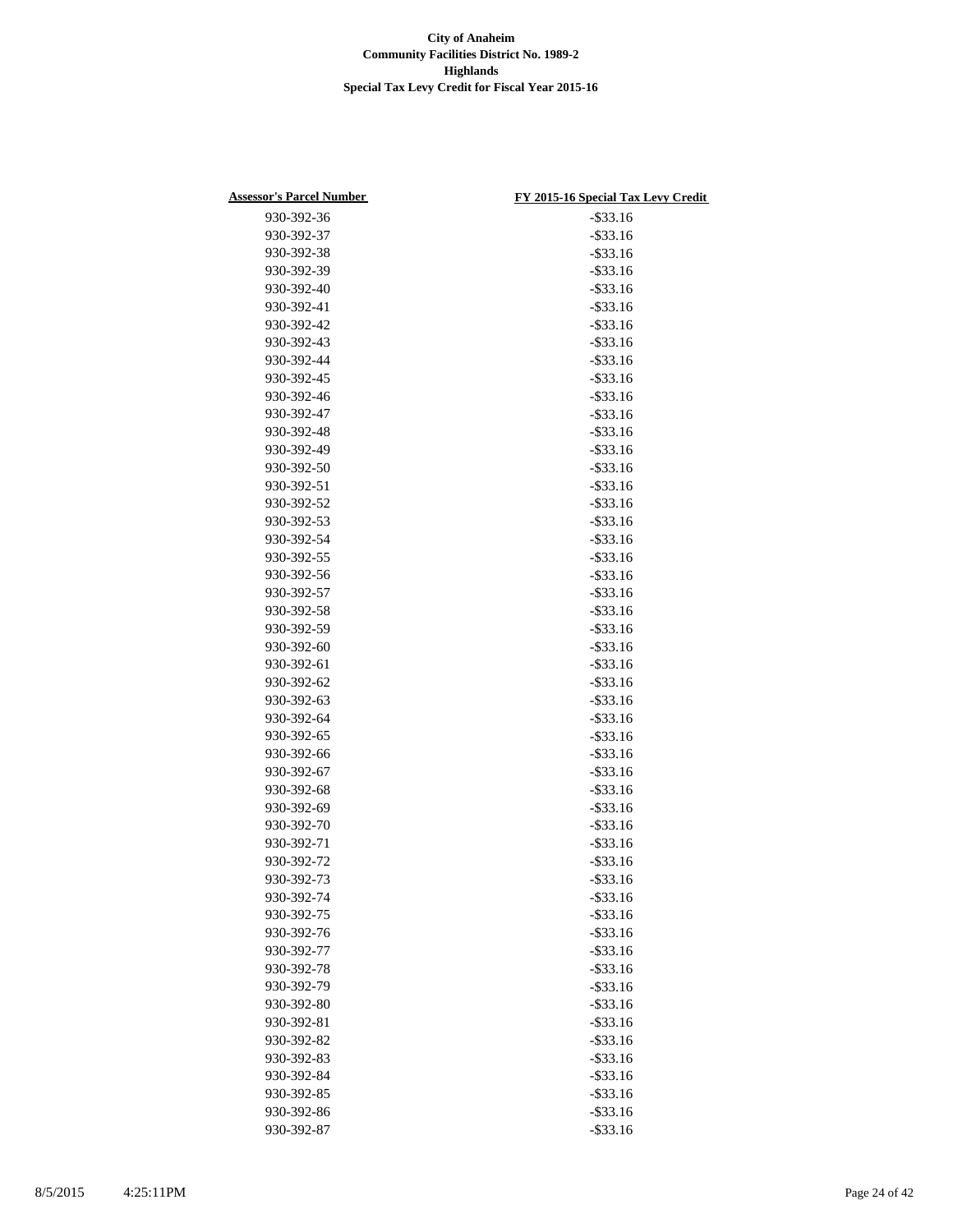| <b>Assessor's Parcel Number</b> | FY 2015-16 Special Tax Levy Credit |
|---------------------------------|------------------------------------|
| 930-392-88                      | $-$ \$33.16                        |
| 930-392-89                      | $-$ \$33.16                        |
| 930-392-90                      | $-$ \$33.16                        |
| 930-392-91                      | $-$ \$33.16                        |
| 930-392-92                      | $-$ \$33.16                        |
| 930-392-93                      | $-$ \$33.16                        |
| 930-392-94                      | $-$ \$33.16                        |
| 930-392-95                      | $-$ \$33.16                        |
| 930-392-96                      | $-$ \$33.16                        |
| 930-392-97                      | $-$ \$33.16                        |
| 930-392-98                      | $-$ \$33.16                        |
| 930-392-99                      | $-$ \$33.16                        |
| 930-393-00                      | $-$ \$33.16                        |
| 930-393-01                      | $-$ \$33.16                        |
| 930-393-02                      | $-$ \$33.16                        |
| 930-393-03                      | $-$ \$33.16                        |
| 930-393-04                      | $-$ \$33.16                        |
| 930-393-05                      | $-$ \$33.16                        |
| 930-393-06                      | $-$ \$33.16                        |
| 930-393-07                      | $-$ \$33.16                        |
|                                 |                                    |
| 930-393-08                      | $-$ \$33.16                        |
| 930-393-09                      | $-$ \$33.16                        |
| 930-393-10                      | $-$ \$33.16                        |
| 930-393-11                      | $-$ \$33.16                        |
| 930-393-12                      | $-$ \$33.16                        |
| 930-393-13                      | $-$ \$33.16                        |
| 930-393-14                      | $-$ \$33.16                        |
| 930-393-15                      | $-$ \$33.16                        |
| 930-393-16                      | $-$ \$33.16                        |
| 930-393-17                      | $-$ \$33.16                        |
| 930-393-18                      | $-$ \$33.16                        |
| 930-393-19                      | $-$ \$33.16                        |
| 930-393-20                      | $-$ \$33.16                        |
| 930-393-21                      | $-$ \$33.16                        |
| 930-393-22                      | $-$ \$33.16                        |
| 930-393-23                      | $-$ \$33.16                        |
| 930-393-24                      | $-$ \$33.16                        |
| 930-393-25                      | $-$ \$33.16                        |
| 930-393-49                      | $-$ \$33.16                        |
| 930-393-50                      | $-$ \$33.16                        |
| 930-393-51                      | $-$ \$33.16                        |
| 930-393-52                      | $-$ \$33.16                        |
| 930-393-53                      | $-$ \$33.16                        |
| 930-393-54                      | $-$ \$33.16                        |
| 930-393-55                      | $-$ \$33.16                        |
| 930-393-56                      | $-$ \$33.16                        |
| 930-393-57                      | $-$ \$33.16                        |
| 930-393-58                      | $-$ \$33.16                        |
| 930-393-59                      | $-$ \$33.16                        |
| 930-393-60                      | $-$ \$33.16                        |
| 930-393-65                      | $-$ \$33.16                        |
| 930-393-66                      | $-$ \$33.16                        |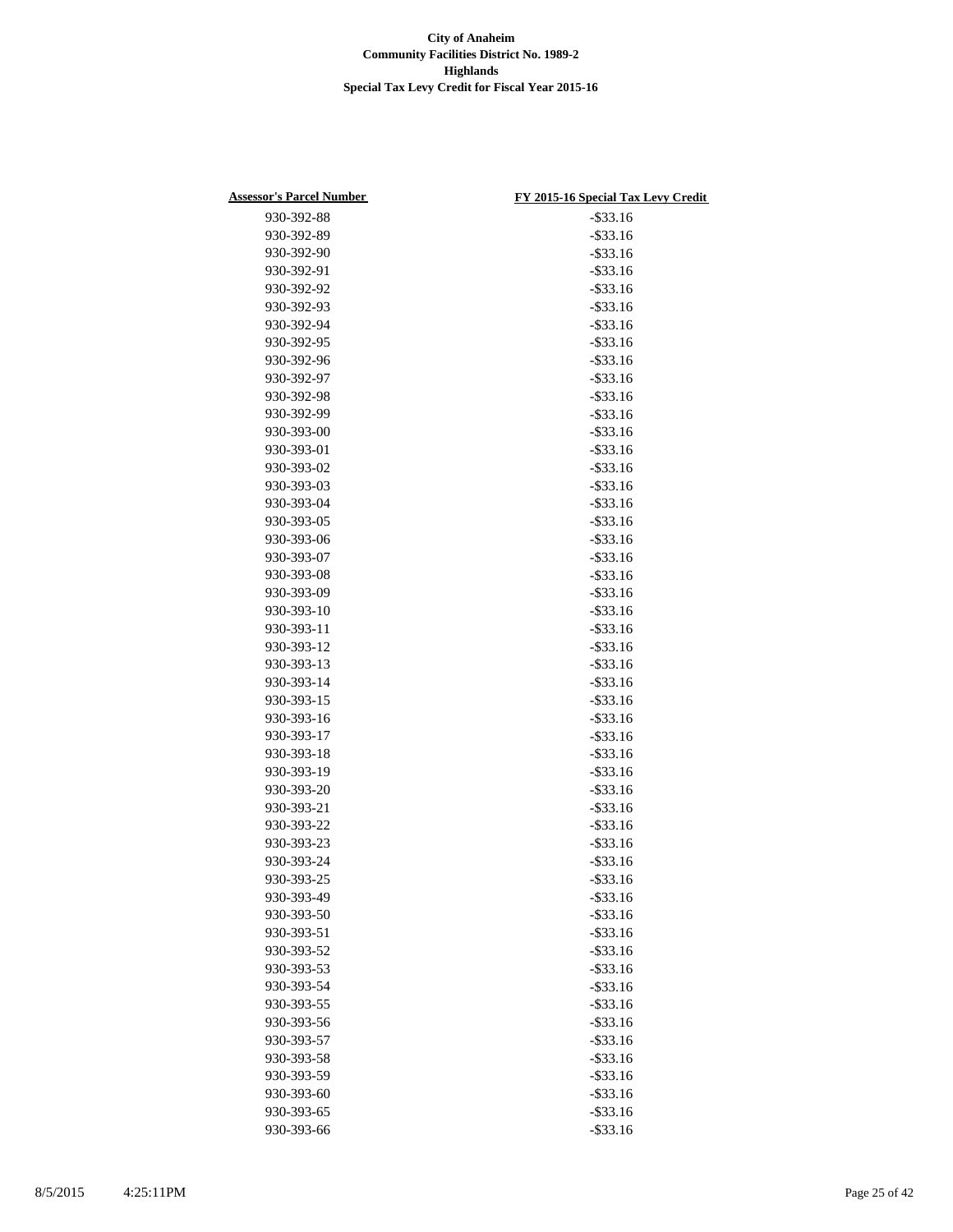| <b>Assessor's Parcel Number</b> | FY 2015-16 Special Tax Levy Credit |
|---------------------------------|------------------------------------|
| 930-393-67                      | $-$ \$33.16                        |
| 930-393-68                      | $-$ \$33.16                        |
| 930-393-69                      | $-$ \$33.16                        |
| 930-393-70                      | $-$ \$33.16                        |
| 930-393-71                      | $-$ \$33.16                        |
| 930-393-72                      | $-$ \$33.16                        |
| 930-393-73                      | $-$ \$33.16                        |
| 930-393-74                      | $-$ \$33.16                        |
| 930-393-75                      | $-$ \$33.16                        |
| 930-393-76                      | $-$ \$33.16                        |
| 930-393-77                      | $-$ \$33.16                        |
| 930-393-78                      | $-$ \$33.16                        |
| 930-393-79                      | $-$ \$33.16                        |
| 930-393-80                      | $-$ \$33.16                        |
| 930-393-81                      | $-$ \$33.16                        |
| 930-393-82                      | $-$ \$33.16                        |
| 930-393-83                      | $-$ \$33.16                        |
| 930-393-84                      | $-$ \$33.16                        |
| 930-393-85                      | $-$ \$33.16                        |
| 930-393-86                      | $-$ \$33.16                        |
| 930-393-87                      | $-$ \$33.16                        |
| 930-393-88                      | $-$ \$33.16                        |
| 930-393-89                      | $-$ \$33.16                        |
| 930-393-90                      | $-$ \$33.16                        |
| 930-393-91                      | $-$ \$33.16                        |
| 930-393-92                      | $-$ \$33.16                        |
| 930-393-93                      | $-$ \$33.16                        |
| 930-393-94                      | $-$ \$33.16                        |
| 930-393-95                      | $-$ \$33.16                        |
| 930-393-96                      | $-$ \$33.16                        |
| 930-393-97                      | $-$ \$33.16                        |
| 930-393-98                      | $-$ \$33.16                        |
| 930-393-99                      | $-$ \$33.16                        |
| 930-394-00                      | $-$ \$33.16                        |
| 930-444-89                      | $-$ \$33.16                        |
| 930-444-90                      | $-$ \$33.16                        |
| 930-444-91                      | $-$ \$33.16                        |
| 930-444-92                      | $-$ \$33.16                        |
| 930-444-93                      | $-$ \$33.16                        |
| 930-444-94                      | $-$ \$33.16                        |
| 930-444-95                      | $-$ \$33.16                        |
| 930-444-96                      | $-$ \$33.16                        |
| 930-444-97                      | $-$ \$33.16                        |
| 930-444-98                      | $-$ \$33.16                        |
| 930-444-99                      | $-$ \$33.16                        |
| 930-445-00                      | $-$ \$33.16                        |
| 930-445-01                      | $-$ \$33.16                        |
| 930-445-02                      | $-$ \$33.16                        |
| 930-445-03                      | $-$ \$33.16                        |
| 930-445-04                      | $-$ \$33.16                        |
| 930-445-05                      | $-$ \$33.16                        |
| 930-445-06                      | $-$ \$33.16                        |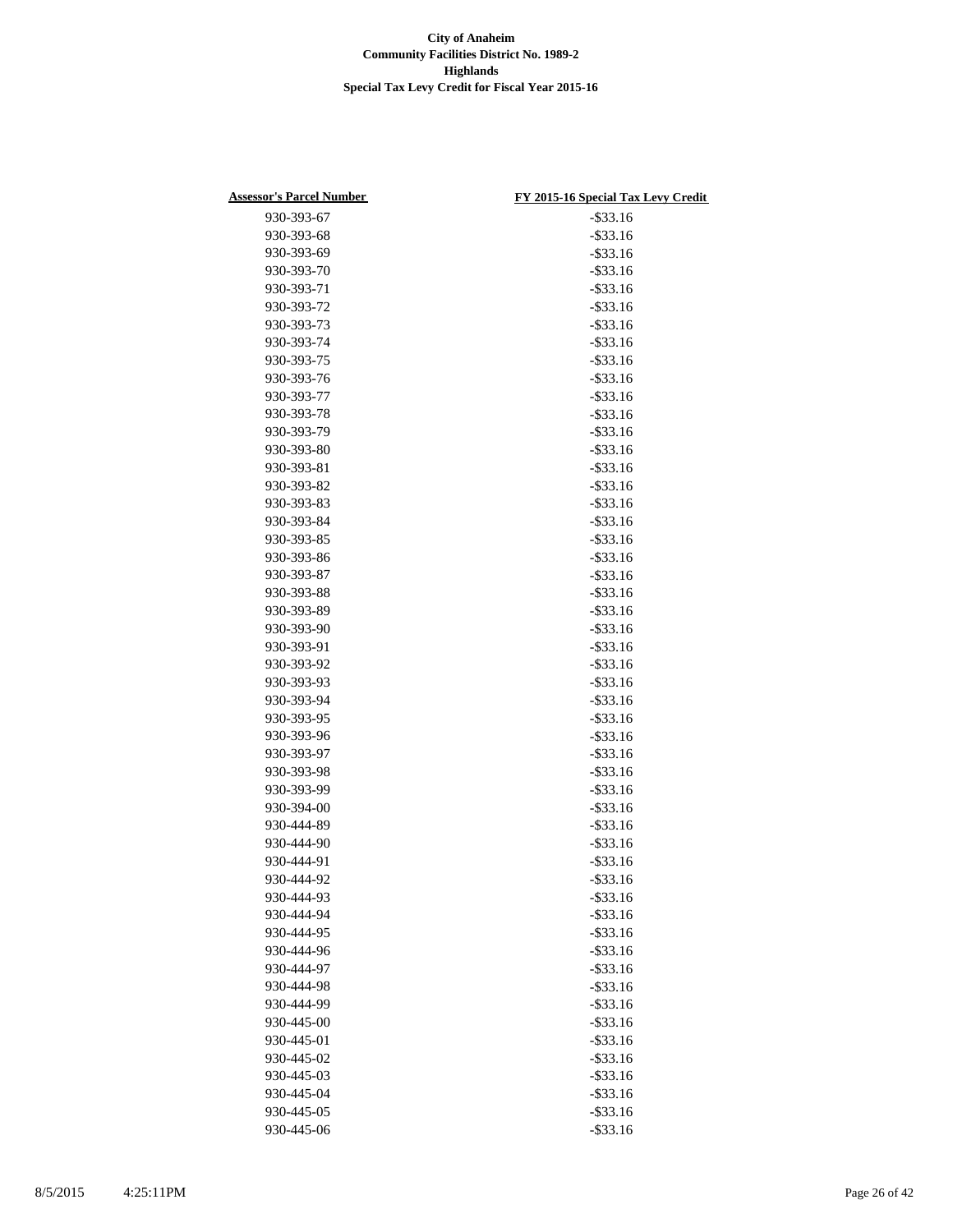| <b>Assessor's Parcel Number</b> | FY 2015-16 Special Tax Levy Credit |
|---------------------------------|------------------------------------|
| 930-445-07                      | $-$ \$33.16                        |
| 930-445-08                      | $-$ \$33.16                        |
| 930-445-09                      | $-$ \$33.16                        |
| 930-445-10                      | $-$ \$33.16                        |
| 930-445-11                      | $-$ \$33.16                        |
| 930-445-12                      | $-$ \$33.16                        |
| 930-445-13                      | $-$ \$33.16                        |
| 930-445-14                      | $-$ \$33.16                        |
| 930-445-15                      | $-$ \$33.16                        |
| 930-445-16                      | $-$ \$33.16                        |
| 930-445-17                      | $-$ \$33.16                        |
| 930-445-18                      | $-$ \$33.16                        |
| 930-445-19                      | $-$ \$33.16                        |
| 930-445-20                      | $-$ \$33.16                        |
| 930-445-21                      | $-$ \$33.16                        |
| 930-445-22                      | $-$ \$33.16                        |
| 930-445-23                      | $-$ \$33.16                        |
| 930-445-24                      | $-$ \$33.16                        |
| 930-445-25                      | $-$ \$33.16                        |
| 930-445-26                      |                                    |
| 930-445-27                      | $-$ \$33.16                        |
|                                 | $-$ \$33.16                        |
| 930-445-28                      | $-$ \$33.16                        |
| 930-445-29                      | $-$ \$33.16                        |
| 930-445-30                      | $-$ \$33.16                        |
| 930-445-31                      | $-$ \$33.16                        |
| 930-445-32                      | $-$ \$33.16                        |
| 930-445-33                      | $-$ \$33.16                        |
| 930-445-34                      | $-$ \$33.16                        |
| 930-445-35                      | $-$ \$33.16                        |
| 930-445-36                      | $-$ \$33.16                        |
| 930-445-37                      | $-$ \$33.16                        |
| 930-445-38                      | $-$ \$33.16                        |
| 930-445-39                      | $-$ \$33.16                        |
| 930-445-40                      | $-$ \$33.16                        |
| 930-445-41                      | $-$ \$33.16                        |
| 930-445-42                      | $-$ \$33.16                        |
| 930-445-43                      | $-$ \$33.16                        |
| 930-445-44                      | $-$ \$33.16                        |
| 930-445-45                      | $-$ \$33.16                        |
| 930-445-46                      | $-$ \$33.16                        |
| 930-445-47                      | $-$ \$33.16                        |
| 930-445-48                      | $-$ \$33.16                        |
| 930-445-49                      | $-$ \$33.16                        |
| 930-445-50                      | $-$ \$33.16                        |
| 930-445-51                      | $-$ \$33.16                        |
| 930-445-52                      | $-$ \$33.16                        |
| 930-445-53                      | $-$ \$33.16                        |
| 930-445-54                      | $-$ \$33.16                        |
| 930-445-55                      | $-$ \$33.16                        |
| 930-445-56                      | $-$ \$33.16                        |
| 930-445-57                      | $-$ \$33.16                        |
| 930-445-58                      | $-$ \$33.16                        |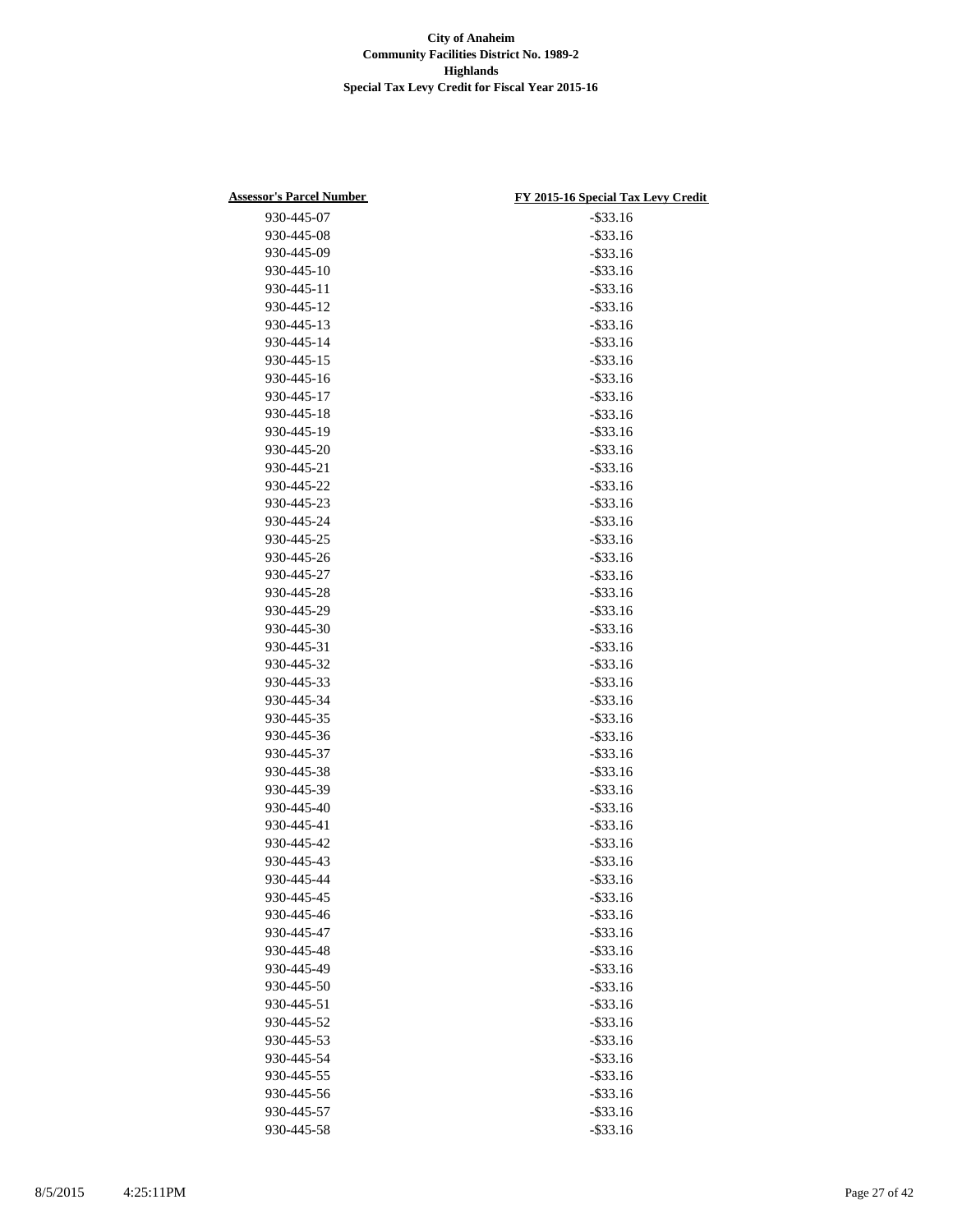| <b>Assessor's Parcel Number</b> | FY 2015-16 Special Tax Levy Credit |
|---------------------------------|------------------------------------|
| 930-445-59                      | $-$ \$33.16                        |
| 930-445-60                      | $-$ \$33.16                        |
| 930-445-61                      | $-$ \$33.16                        |
| 930-445-62                      | $-$ \$33.16                        |
| 930-445-63                      | $-$ \$33.16                        |
| 930-445-64                      | $-$ \$33.16                        |
| 930-445-65                      | $-$ \$33.16                        |
| 930-445-66                      | $-$ \$33.16                        |
| 930-445-67                      | $-$ \$33.16                        |
| 930-445-68                      | $-$ \$33.16                        |
| 930-445-69                      | $-$ \$33.16                        |
| 930-445-70                      | $-$ \$33.16                        |
| 930-445-71                      | $-$ \$33.16                        |
| 930-445-72                      | $-$ \$33.16                        |
| 930-445-73                      | $-$ \$33.16                        |
| 930-445-74                      | $-$ \$33.16                        |
| 930-445-75                      | $-$ \$33.16                        |
| 930-445-76                      | $-$ \$33.16                        |
| 930-445-77                      | $-$ \$33.16                        |
| 930-445-78                      | $-$ \$33.16                        |
| 930-445-79                      | $-$ \$33.16                        |
| 930-445-80                      | $-$ \$33.16                        |
| 930-445-81                      | $-$ \$33.16                        |
| 930-445-82                      | $-$ \$33.16                        |
| 930-445-83                      | $-$ \$33.16                        |
| 930-445-84                      | $-$ \$33.16                        |
| 930-445-85                      | $-$ \$33.16                        |
| 930-445-86                      | $-$ \$33.16                        |
| 930-445-87                      | $-$ \$33.16                        |
| 930-445-88                      | $-$ \$33.16                        |
| 930-445-89                      | $-$ \$33.16                        |
| 930-445-90                      | $-$ \$33.16                        |
| 930-445-91                      | $-$ \$33.16                        |
| 930-445-92                      | $-$ \$33.16                        |
| 930-445-93                      | $-$ \$33.16                        |
| 930-445-94                      | $-$ \$33.16                        |
| 930-445-95                      | $-$ \$33.16                        |
| 930-445-96                      | $-$ \$33.16                        |
| 930-445-97                      | $-$ \$33.16                        |
| 930-445-98                      | $-$ \$33.16                        |
| 930-445-99                      | $-$ \$33.16                        |
| 930-446-00                      | $-$ \$33.16                        |
| 930-446-01                      | $-$ \$33.16                        |
| 930-446-02                      | $-$ \$33.16                        |
| 930-446-03                      | $-$ \$33.16                        |
| 930-446-04                      | $-$ \$33.16                        |
| 930-446-05                      | $-$ \$33.16                        |
| 930-446-06                      | $-$ \$33.16                        |
| 930-446-07                      | $-$ \$33.16                        |
| 930-446-08                      | $-$ \$33.16                        |
| 930-446-09                      | $-$ \$33.16                        |
| 930-446-10                      | $-$ \$33.16                        |
|                                 |                                    |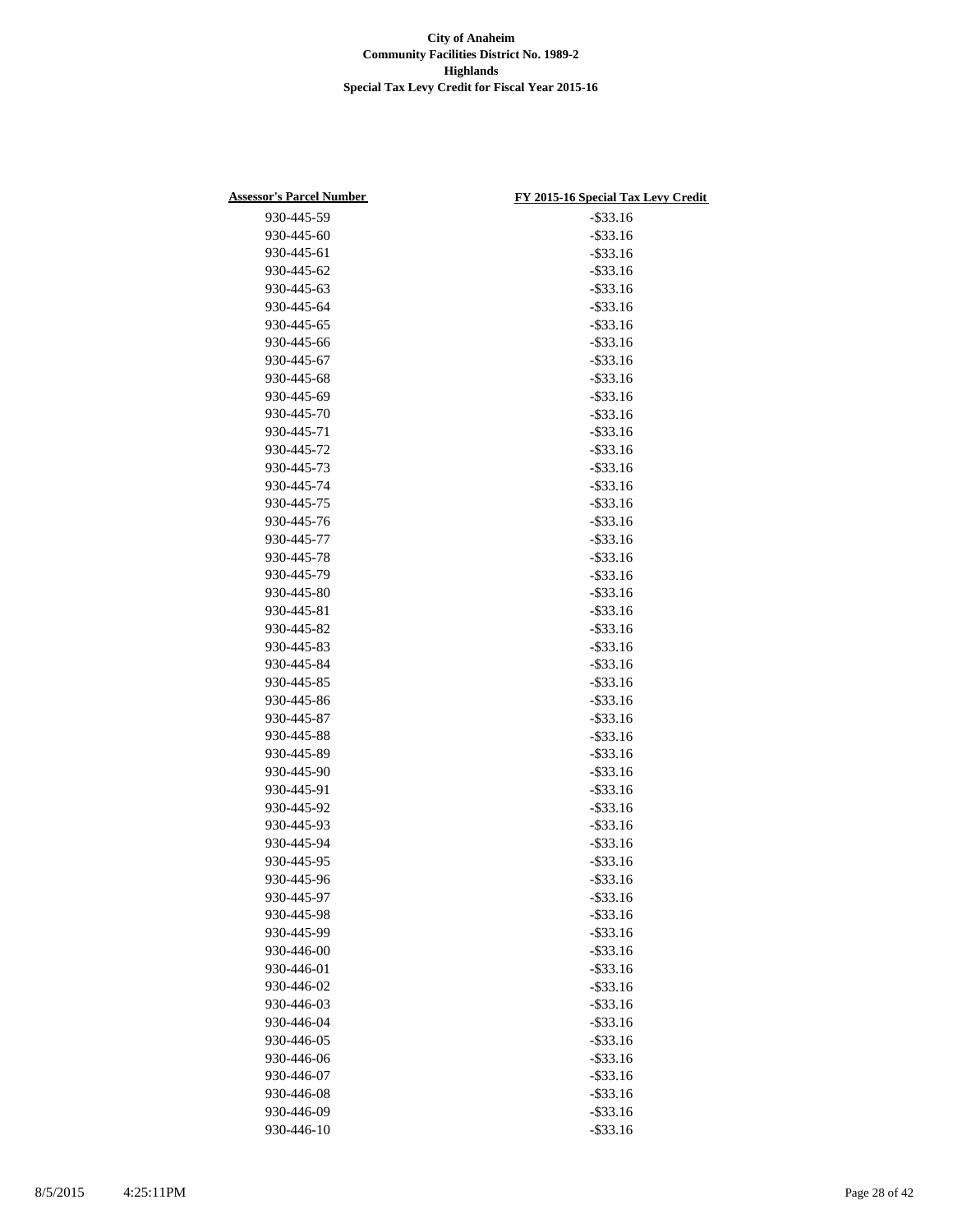| <b>Assessor's Parcel Number</b> | FY 2015-16 Special Tax Levy Credit |
|---------------------------------|------------------------------------|
| 930-446-11                      | $-$ \$33.16                        |
| 930-446-12                      | $-$ \$33.16                        |
| 930-446-13                      | $-$ \$33.16                        |
| 930-446-14                      | $-$ \$33.16                        |
| 930-446-15                      | $-$ \$33.16                        |
| 930-446-16                      | $-$ \$33.16                        |
| 930-446-17                      | $-$ \$33.16                        |
| 930-446-18                      | $-$ \$33.16                        |
| 930-446-19                      | $-$ \$33.16                        |
| 930-446-20                      | $-$ \$33.16                        |
| 930-446-21                      | $-$ \$33.16                        |
| 930-446-22                      | $-$ \$33.16                        |
| 930-446-23                      | $-$ \$33.16                        |
| 930-446-24                      | $-$ \$33.16                        |
| 930-446-25                      | $-$ \$33.16                        |
| 930-446-26                      | $-$ \$33.16                        |
| 930-446-27                      | $-$ \$33.16                        |
| 930-446-28                      | $-$ \$33.16                        |
| 930-446-29                      | $-$ \$33.16                        |
| 930-446-30                      | $-$ \$33.16                        |
| 930-446-31                      | $-$ \$33.16                        |
| 930-446-32                      | $-$ \$33.16                        |
| 930-446-33                      | $-$ \$33.16                        |
| 930-446-34                      | $-$ \$33.16                        |
| 930-446-35                      | $-$ \$33.16                        |
| 930-446-36                      | $-$ \$33.16                        |
| 930-446-37                      | $-$ \$33.16                        |
| 930-446-38                      | $-$ \$33.16                        |
| 930-446-39                      | $-$ \$33.16                        |
| 930-446-40                      | $-$ \$33.16                        |
| 930-446-41                      | $-$ \$33.16                        |
| 930-446-42                      | $-$ \$33.16                        |
| 930-446-43                      | $-$ \$33.16                        |
| 930-446-44                      | $-$ \$33.16                        |
| 930-446-45                      | $-$ \$33.16                        |
| 930-446-46                      | $-$ \$33.16                        |
| 930-446-47                      | $-$ \$33.16                        |
| 930-446-48                      | $-$ \$33.16                        |
| 930-446-49                      | $-$ \$33.16                        |
| 930-446-50                      | $-$ \$33.16                        |
| 930-446-51                      | $-$ \$33.16                        |
| 930-446-52                      | $-$ \$33.16                        |
| 930-446-53                      | $-$ \$33.16                        |
| 930-446-54                      | $-$ \$33.16                        |
| 930-446-55                      | $-$ \$33.16                        |
| 930-446-56                      | $-$ \$33.16                        |
| 930-446-57                      | $-$ \$33.16                        |
| 930-446-58                      | $-$ \$33.16                        |
| 930-446-59                      | $-$ \$33.16                        |
| 930-446-60                      | $-$ \$33.16                        |
| 930-446-61                      | $-$ \$33.16                        |
| 930-446-62                      | $-$ \$33.16                        |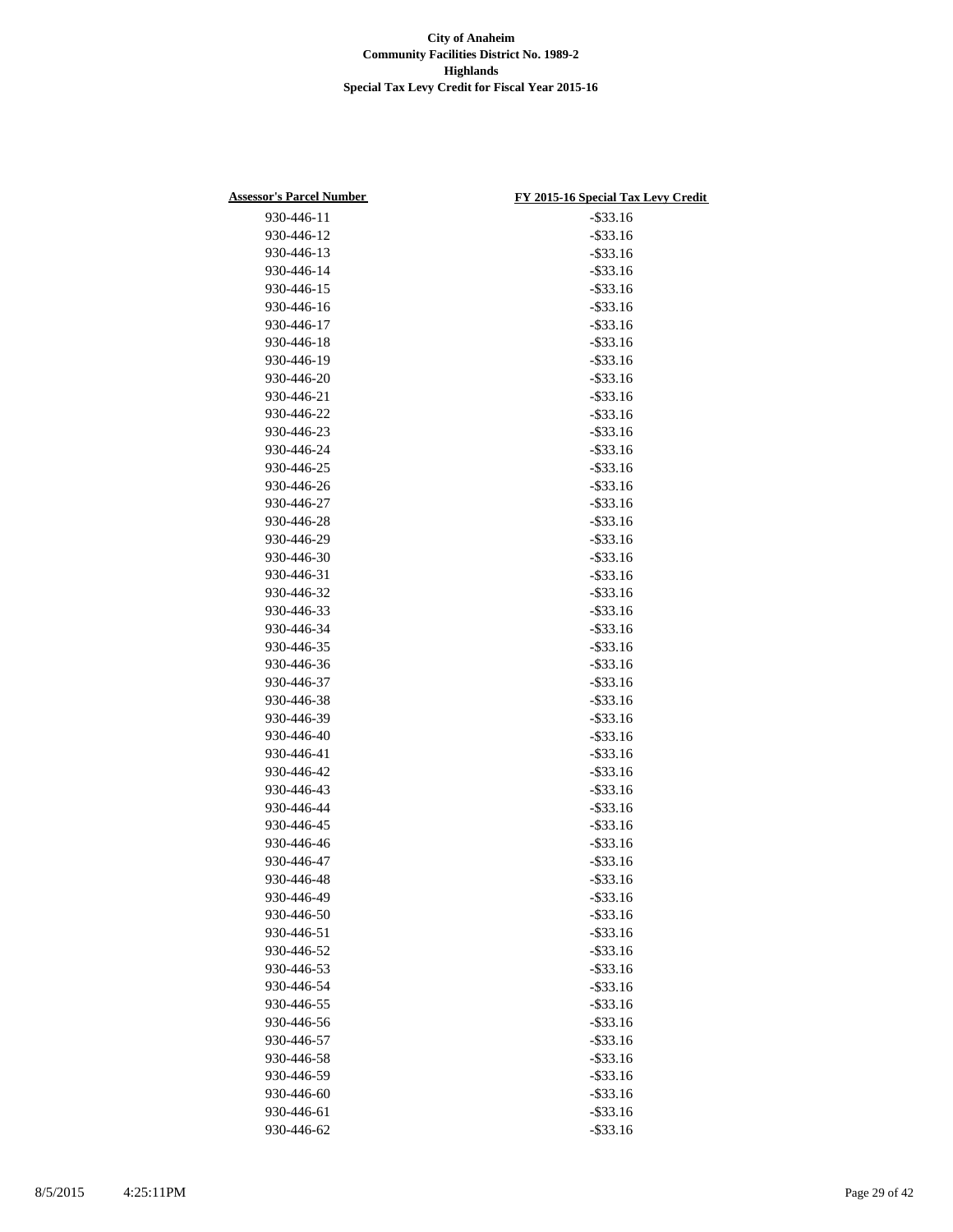| <b>Assessor's Parcel Number</b> | FY 2015-16 Special Tax Levy Credit |
|---------------------------------|------------------------------------|
| 930-446-63                      | $-$ \$33.16                        |
| 930-446-64                      | $-$ \$33.16                        |
| 930-446-65                      | $-$ \$33.16                        |
| 930-446-66                      | $-$ \$33.16                        |
| 930-446-67                      | $-$ \$33.16                        |
| 930-446-68                      | $-$ \$33.16                        |
| 930-446-69                      | $-$ \$33.16                        |
| 930-446-70                      | $-$ \$33.16                        |
| 930-446-71                      | $-$ \$33.16                        |
| 930-446-72                      | $-$ \$33.16                        |
| 930-446-73                      | $-$ \$33.16                        |
| 930-446-74                      | $-$ \$33.16                        |
| 930-446-75                      | $-$ \$33.16                        |
| 930-446-76                      | $-$ \$33.16                        |
| 930-446-77                      | $-$ \$33.16                        |
| 930-446-78                      | $-$ \$33.16                        |
| 930-446-79                      | $-$ \$33.16                        |
| 930-446-80                      | $-$ \$33.16                        |
| 930-446-81                      | $-$ \$33.16                        |
| 930-446-82                      | $-$ \$33.16                        |
| 930-446-83                      | $-$ \$33.16                        |
| 930-446-84                      | $-$ \$33.16                        |
| 930-446-85                      | $-$ \$33.16                        |
| 930-446-86                      | $-$ \$33.16                        |
| 930-446-87                      | $-$ \$33.16                        |
| 930-446-88                      | $-$ \$33.16                        |
| 930-446-89                      | $-$ \$33.16                        |
| 930-446-90                      | $-$ \$33.16                        |
| 930-446-91                      | $-$ \$33.16                        |
| 930-446-92                      | $-$ \$33.16                        |
| 930-446-93                      | $-$ \$33.16                        |
| 930-446-94                      | $-$ \$33.16                        |
| 930-446-95                      | $-$ \$33.16                        |
| 930-446-96                      | $-$ \$33.16                        |
| 930-446-97                      | $-$ \$33.16                        |
| 930-446-98                      | $-$ \$33.16                        |
| 930-446-99                      | $-$ \$33.16                        |
| 930-447-00                      | $-$ \$33.16                        |
| 930-447-01                      | $-$ \$33.16                        |
| 930-447-02                      | $-$ \$33.16                        |
| 930-447-03                      | $-$ \$33.16                        |
| 930-447-04                      | $-$ \$33.16                        |
| 930-447-05                      | $-$ \$33.16                        |
| 930-447-06                      | $-$ \$33.16                        |
| 930-447-07                      | $-$ \$33.16                        |
| 930-447-08                      | $-$ \$33.16                        |
| 930-447-09                      | $-$ \$33.16                        |
| 930-447-10                      | $-$ \$33.16                        |
| 930-447-11                      | $-$ \$33.16                        |
| 930-447-12                      | $-$ \$33.16                        |
| 930-447-13                      | $-$ \$33.16                        |
| 930-447-14                      | $-$ \$33.16                        |
|                                 |                                    |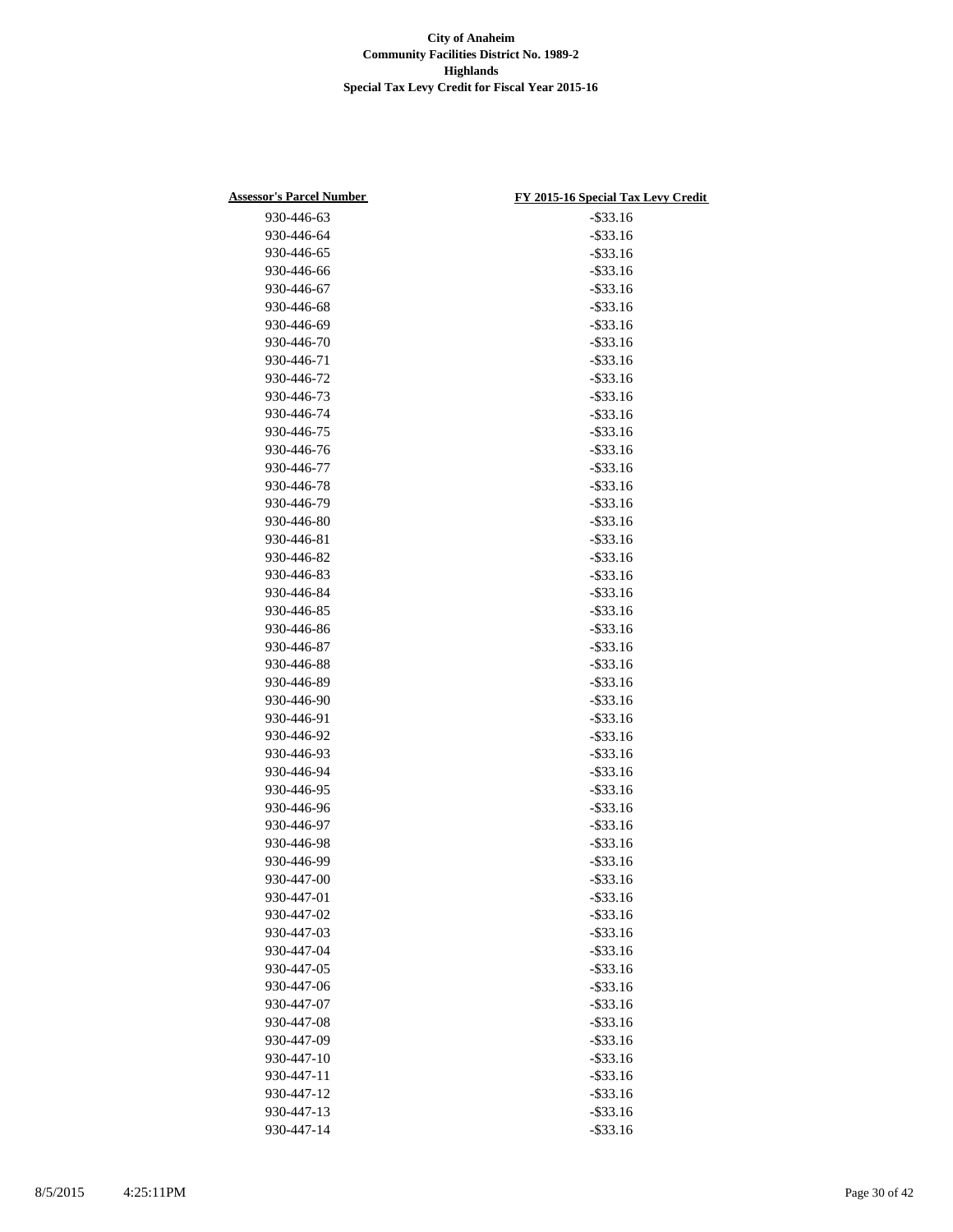| <b>Assessor's Parcel Number</b> | FY 2015-16 Special Tax Levy Credit |
|---------------------------------|------------------------------------|
| 930-447-15                      | $-$ \$33.16                        |
| 930-447-16                      | $-$ \$33.16                        |
| 930-447-17                      | $-$ \$33.16                        |
| 930-447-18                      | $-$ \$33.16                        |
| 930-447-19                      | $-$ \$33.16                        |
| 930-447-20                      | $-$ \$33.16                        |
| 930-447-21                      | $-$ \$33.16                        |
| 930-447-22                      | $-$ \$33.16                        |
| 930-447-23                      | $-$ \$33.16                        |
| 930-447-24                      | $-$ \$33.16                        |
| 930-447-25                      | $-$ \$33.16                        |
| 930-447-26                      | $-$ \$33.16                        |
| 930-447-27                      | $-$ \$33.16                        |
| 930-447-28                      | $-$ \$33.16                        |
| 930-447-29                      | $-$ \$33.16                        |
| 930-447-30                      | $-$ \$33.16                        |
| 930-447-31                      | $-$ \$33.16                        |
| 930-447-32                      | $-$ \$33.16                        |
| 930-447-33                      | $-$ \$33.16                        |
| 930-447-34                      | $-$ \$33.16                        |
| 930-447-35                      | $-$ \$33.16                        |
| 930-447-36                      | $-$ \$33.16                        |
| 930-447-37                      | $-$ \$33.16                        |
| 930-447-38                      | $-$ \$33.16                        |
| 930-447-39                      | $-$ \$33.16                        |
| 930-447-40                      | $-$ \$33.16                        |
| 930-447-41                      | $-$ \$33.16                        |
| 930-447-42                      | $-$ \$33.16                        |
| 930-447-43                      | $-$ \$33.16                        |
| 930-447-44                      | $-$ \$33.16                        |
| 930-447-45                      | $-$ \$33.16                        |
| 930-447-46                      | $-$ \$33.16                        |
| 930-447-47                      | $-$ \$33.16                        |
| 930-447-48                      | $-$ \$33.16                        |
| 930-447-49                      | $-$ \$33.16                        |
| 930-447-50                      | $-$ \$33.16                        |
| 930-447-51                      | $-$ \$33.16                        |
| 930-447-52                      | $-$ \$33.16                        |
| 930-447-53                      | $-$ \$33.16                        |
| 930-447-54                      | $-$ \$33.16                        |
| 930-447-55                      | $-$ \$33.16                        |
| 930-447-56                      | $-$ \$33.16                        |
| 930-447-57                      | $-$ \$33.16                        |
| 930-447-58                      | $-$ \$33.16                        |
| 930-447-59                      | $-$ \$33.16                        |
| 930-447-60                      | $-$ \$33.16                        |
| 930-447-61                      | $-$ \$33.16                        |
| 930-447-62                      | $-$ \$33.16                        |
| 930-447-63                      | $-$ \$33.16                        |
| 930-447-64                      | $-$ \$33.16                        |
| 930-447-65                      | $-$ \$33.16                        |
| 930-447-66                      | $-$ \$33.16                        |
|                                 |                                    |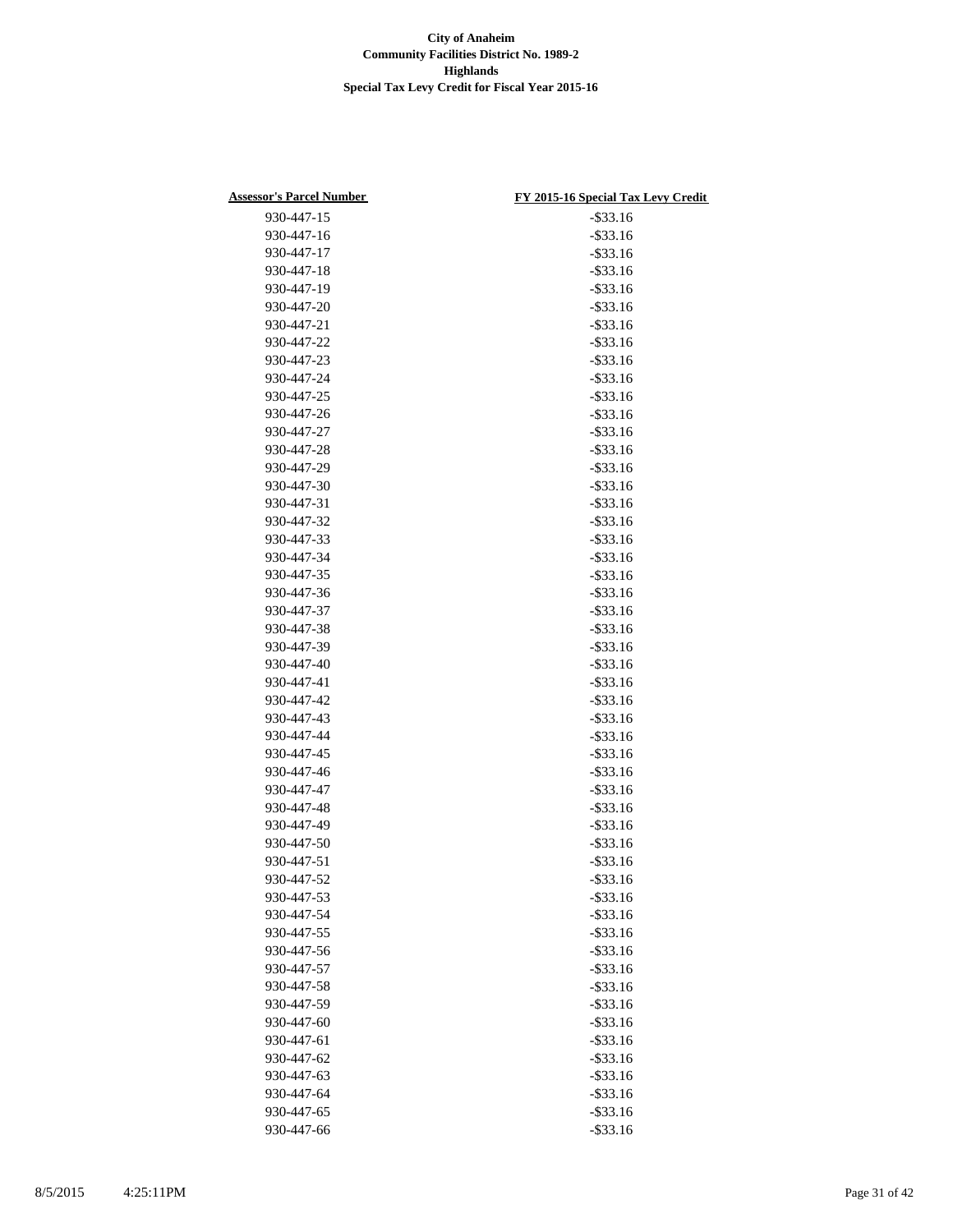| <b>Assessor's Parcel Number</b> | FY 2015-16 Special Tax Levy Credit |
|---------------------------------|------------------------------------|
| 930-447-67                      | $-$ \$33.16                        |
| 930-447-68                      | $-$ \$33.16                        |
| 930-447-69                      | $-$ \$33.16                        |
| 930-447-70                      | $-$ \$33.16                        |
| 930-447-71                      | $-$ \$33.16                        |
| 930-447-72                      | $-$ \$33.16                        |
| 930-447-73                      | $-$ \$33.16                        |
| 930-447-74                      | $-$ \$33.16                        |
| 930-447-75                      | $-$ \$33.16                        |
| 930-447-76                      | $-$ \$33.16                        |
| 930-447-77                      | $-$ \$33.16                        |
| 930-447-78                      | $-$ \$33.16                        |
| 930-447-79                      | $-$ \$33.16                        |
| 930-447-80                      | $-$ \$33.16                        |
| 930-447-81                      | $-$ \$33.16                        |
| 930-447-82                      | $-$ \$33.16                        |
| 930-447-83                      | $-$ \$33.16                        |
| 930-447-84                      | $-$ \$33.16                        |
| 930-447-85                      | $-$ \$33.16                        |
| 930-447-86                      | $-$ \$33.16                        |
| 930-447-87                      | $-$ \$33.16                        |
| 930-447-88                      | $-$ \$33.16                        |
| 930-447-89                      | $-$ \$33.16                        |
| 930-447-90                      | $-$ \$33.16                        |
| 930-447-91                      | $-$ \$33.16                        |
| 930-447-92                      | $-$ \$33.16                        |
| 930-447-93                      | $-$ \$33.16                        |
| 930-447-94                      | $-$ \$33.16                        |
| 930-447-95                      | $-$ \$33.16                        |
| 930-447-96                      | $-$ \$33.16                        |
| 930-447-97                      | $-$ \$33.16                        |
| 930-447-98                      | $-$ \$33.16                        |
| 930-447-99                      | $-$ \$33.16                        |
| 930-448-00                      | $-$ \$33.16                        |
| 930-448-01                      | $-$ \$33.16                        |
| 930-448-02                      | $-$ \$33.16                        |
| 930-448-03                      | $-$ \$33.16                        |
| 930-448-04                      | $-$ \$33.16                        |
| 930-448-05                      | $-$ \$33.16                        |
| 930-448-06                      | $-$ \$33.16                        |
| 930-448-07                      | $-$ \$33.16                        |
| 930-448-08                      | $-$ \$33.16                        |
| 930-448-09                      | $-$ \$33.16                        |
| 930-448-10                      | $-$ \$33.16                        |
| 930-448-11                      | $-$ \$33.16                        |
| 930-448-12                      | $-$ \$33.16                        |
| 930-448-13                      | $-$ \$33.16                        |
| 930-448-14                      | $-$ \$33.16                        |
| 930-448-15                      | $-$ \$33.16                        |
| 930-448-16                      | $-$ \$33.16                        |
| 930-448-17                      | $-$ \$33.16                        |
| 930-448-18                      | $-$ \$33.16                        |
|                                 |                                    |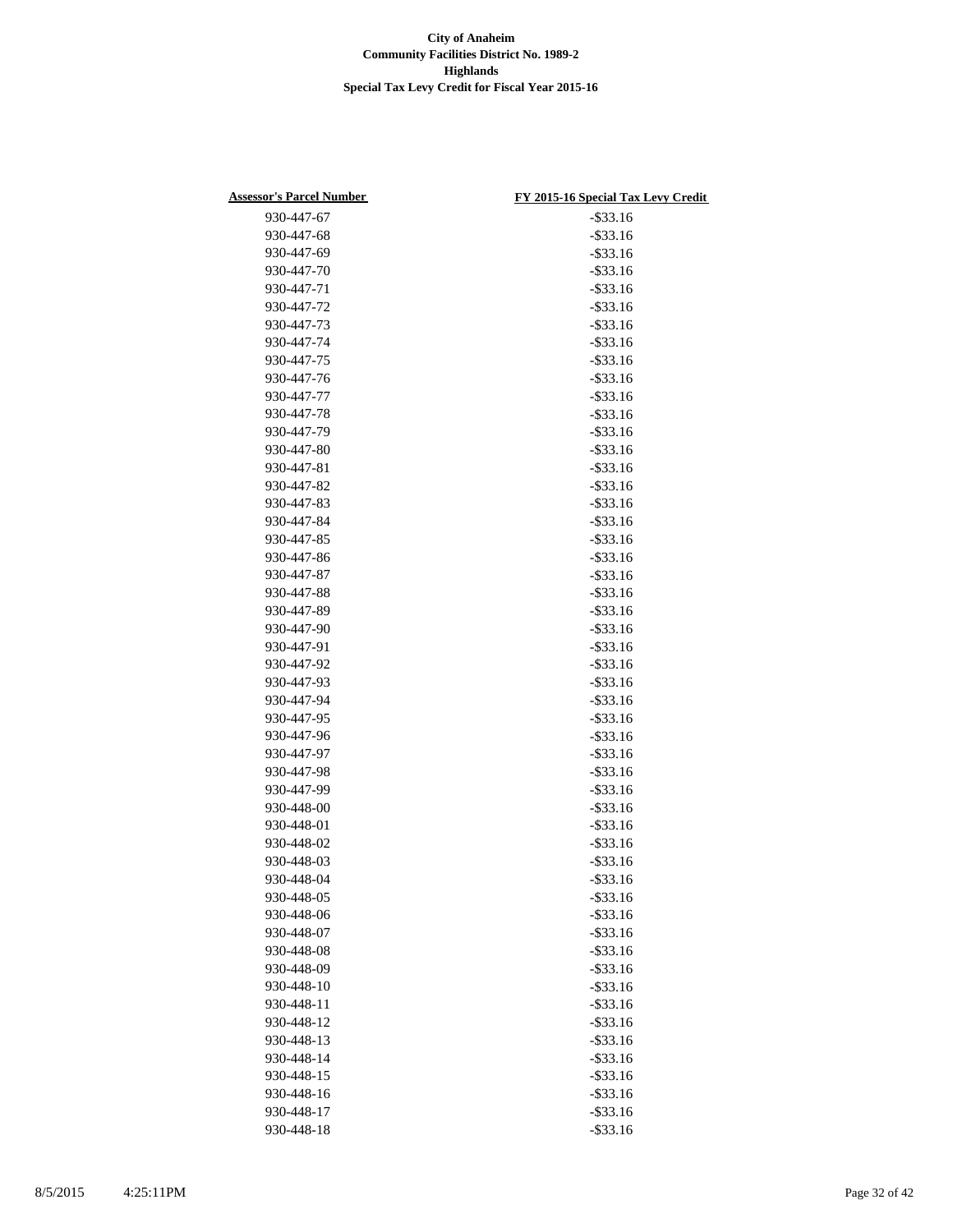| <b>Assessor's Parcel Number</b> | FY 2015-16 Special Tax Levy Credit |
|---------------------------------|------------------------------------|
| 930-448-19                      | $-$ \$33.16                        |
| 930-448-20                      | $-$ \$33.16                        |
| 930-448-21                      | $-$ \$33.16                        |
| 930-448-22                      | $-$ \$33.16                        |
| 930-448-23                      | $-$ \$33.16                        |
| 930-448-24                      | $-$ \$33.16                        |
| 930-448-25                      | $-$ \$33.16                        |
| 930-448-26                      | $-$ \$33.16                        |
| 930-448-27                      | $-$ \$33.16                        |
| 930-448-28                      | $-$ \$33.16                        |
| 930-448-29                      | $-$ \$33.16                        |
| 930-448-30                      | $-$ \$33.16                        |
| 930-448-31                      | $-$ \$33.16                        |
| 930-448-32                      | $-$ \$33.16                        |
| 930-448-33                      | $-$ \$33.16                        |
| 930-448-34                      | $-$ \$33.16                        |
| 930-448-35                      | $-$ \$33.16                        |
| 930-448-36                      | $-$ \$33.16                        |
| 930-448-37                      | $-$ \$33.16                        |
| 930-448-38                      |                                    |
|                                 | $-$ \$33.16                        |
| 930-448-39                      | $-$ \$33.16                        |
| 930-448-40                      | $-$ \$33.16                        |
| 930-448-41                      | $-$ \$33.16                        |
| 930-448-42                      | $-$ \$33.16                        |
| 930-448-43                      | $-$ \$33.16                        |
| 930-448-44                      | $-$ \$33.16                        |
| 930-448-45                      | $-$ \$33.16                        |
| 930-448-46                      | $-$ \$33.16                        |
| 930-448-47                      | $-$ \$33.16                        |
| 930-448-48                      | $-$ \$33.16                        |
| 930-448-49                      | $-$ \$33.16                        |
| 930-448-50                      | $-$ \$33.16                        |
| 930-448-51                      | $-$ \$33.16                        |
| 930-448-52                      | $-$ \$33.16                        |
| 930-448-53                      | $-$ \$33.16                        |
| 930-448-54                      | $-$ \$33.16                        |
| 930-448-55                      | $-$ \$33.16                        |
| 930-448-56                      | $-$ \$33.16                        |
| 930-448-57                      | $-$ \$33.16                        |
| 930-448-58                      | $-$ \$33.16                        |
| 930-448-59                      | $-$ \$33.16                        |
| 930-448-60                      | $-$ \$33.16                        |
| 930-448-61                      | $-$ \$33.16                        |
| 930-448-62                      | $-$ \$33.16                        |
| 930-448-63                      | $-$ \$33.16                        |
| 930-448-64                      | $-$ \$33.16                        |
| 930-448-65                      | $-$ \$33.16                        |
| 930-448-66                      | $-$ \$33.16                        |
| 930-448-67                      | $-$ \$33.16                        |
| 930-448-68                      | $-$ \$33.16                        |
| 930-448-69                      | $-$ \$33.16                        |
| 930-448-70                      | $-$ \$33.16                        |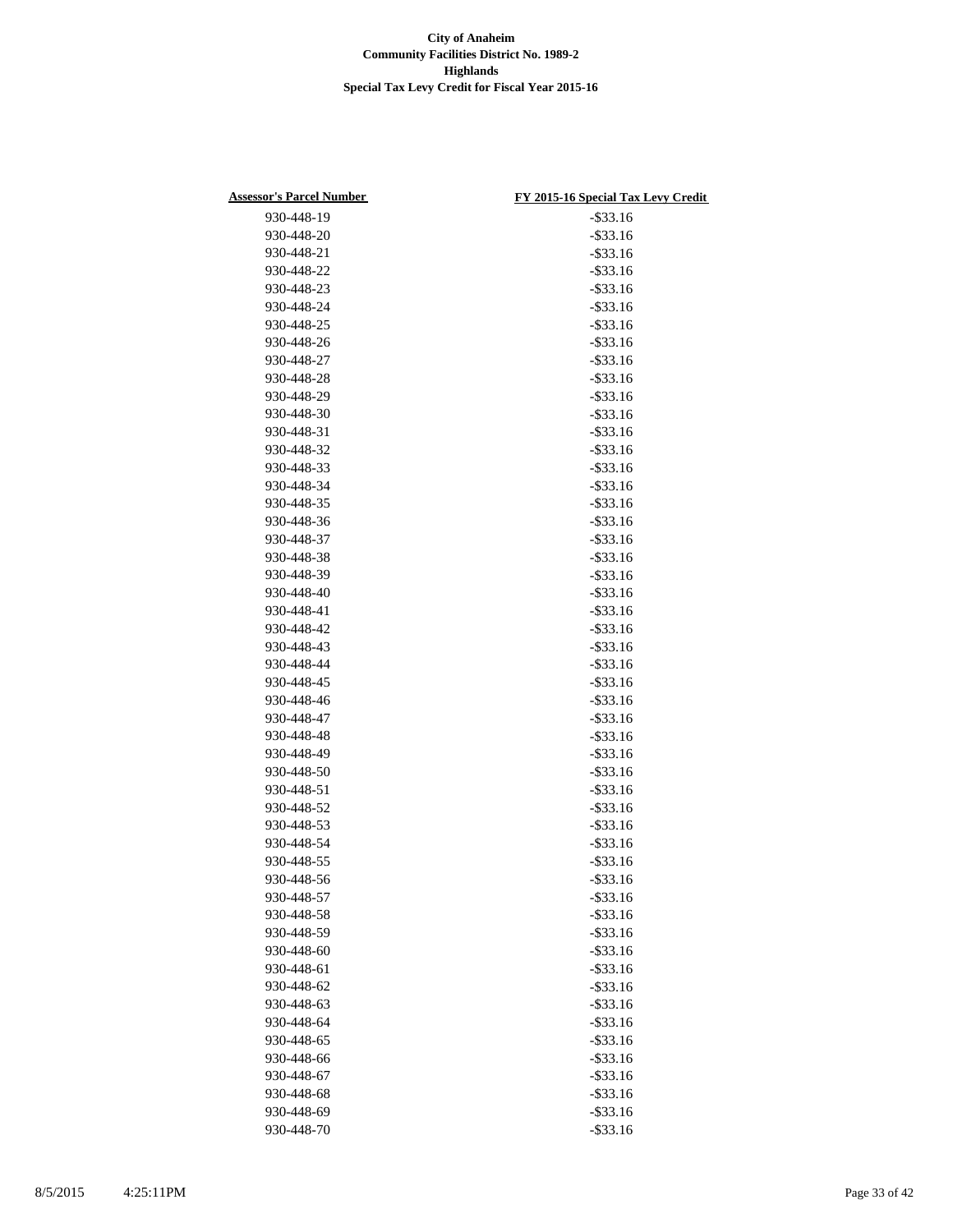| <b>Assessor's Parcel Number</b> | FY 2015-16 Special Tax Levy Credit |
|---------------------------------|------------------------------------|
| 930-448-71                      | $-$ \$33.16                        |
| 930-448-72                      | $-$ \$33.16                        |
| 930-448-73                      | $-$ \$33.16                        |
| 930-448-74                      | $-$ \$33.16                        |
| 930-448-75                      | $-$ \$33.16                        |
| 930-448-76                      | $-$ \$33.16                        |
| 930-448-77                      | $-$ \$33.16                        |
| 930-448-78                      | $-$ \$33.16                        |
| 930-448-79                      | $-$ \$33.16                        |
| 930-448-80                      | $-$ \$33.16                        |
| 930-448-81                      | $-$ \$33.16                        |
| 930-448-82                      | $-$ \$33.16                        |
| 930-448-83                      | $-$ \$33.16                        |
| 930-448-84                      | $-$ \$33.16                        |
| 930-448-85                      | $-$ \$33.16                        |
| 930-448-86                      | $-$ \$33.16                        |
| 930-448-87                      | $-$ \$33.16                        |
| 930-448-88                      | $-$ \$33.16                        |
| 930-448-89                      | $-$ \$33.16                        |
|                                 |                                    |
| 930-448-90                      | $-$ \$33.16                        |
| 930-448-91                      | $-$ \$33.16                        |
| 930-448-92                      | $-$ \$33.16                        |
| 930-448-93                      | $-$ \$33.16                        |
| 930-448-94                      | $-$ \$33.16                        |
| 930-448-95                      | $-$ \$33.16                        |
| 930-448-96                      | $-$ \$33.16                        |
| 930-511-50                      | $-$ \$33.16                        |
| 930-511-51                      | $-$ \$33.16                        |
| 930-511-52                      | $-$ \$33.16                        |
| 930-511-53                      | $-$ \$33.16                        |
| 930-511-54                      | $-$ \$33.16                        |
| 930-511-55                      | $-$ \$33.16                        |
| 930-511-56                      | $-$ \$33.16                        |
| 930-511-57                      | $-$ \$33.16                        |
| 930-511-58                      | $-$ \$33.16                        |
| 930-511-59                      | $-$ \$33.16                        |
| 930-511-60                      | $-$ \$33.16                        |
| 930-511-61                      | $-$ \$33.16                        |
| 930-511-62                      | $-$ \$33.16                        |
| 930-511-63                      | $-$ \$33.16                        |
| 930-511-64                      | $-$ \$33.16                        |
| 930-511-65                      | $-$ \$33.16                        |
| 930-511-66                      | $-$ \$33.16                        |
| 930-511-67                      | $-$ \$33.16                        |
| 930-511-68                      | $-$ \$33.16                        |
| 930-511-69                      | $-$ \$33.16                        |
| 930-511-70                      | $-$ \$33.16                        |
| 930-511-71                      | $-$ \$33.16                        |
| 930-511-72                      | $-$ \$33.16                        |
| 930-511-73                      | $-$ \$33.16                        |
| 930-511-74                      | $-$ \$33.16                        |
| 930-511-75                      | $-$ \$33.16                        |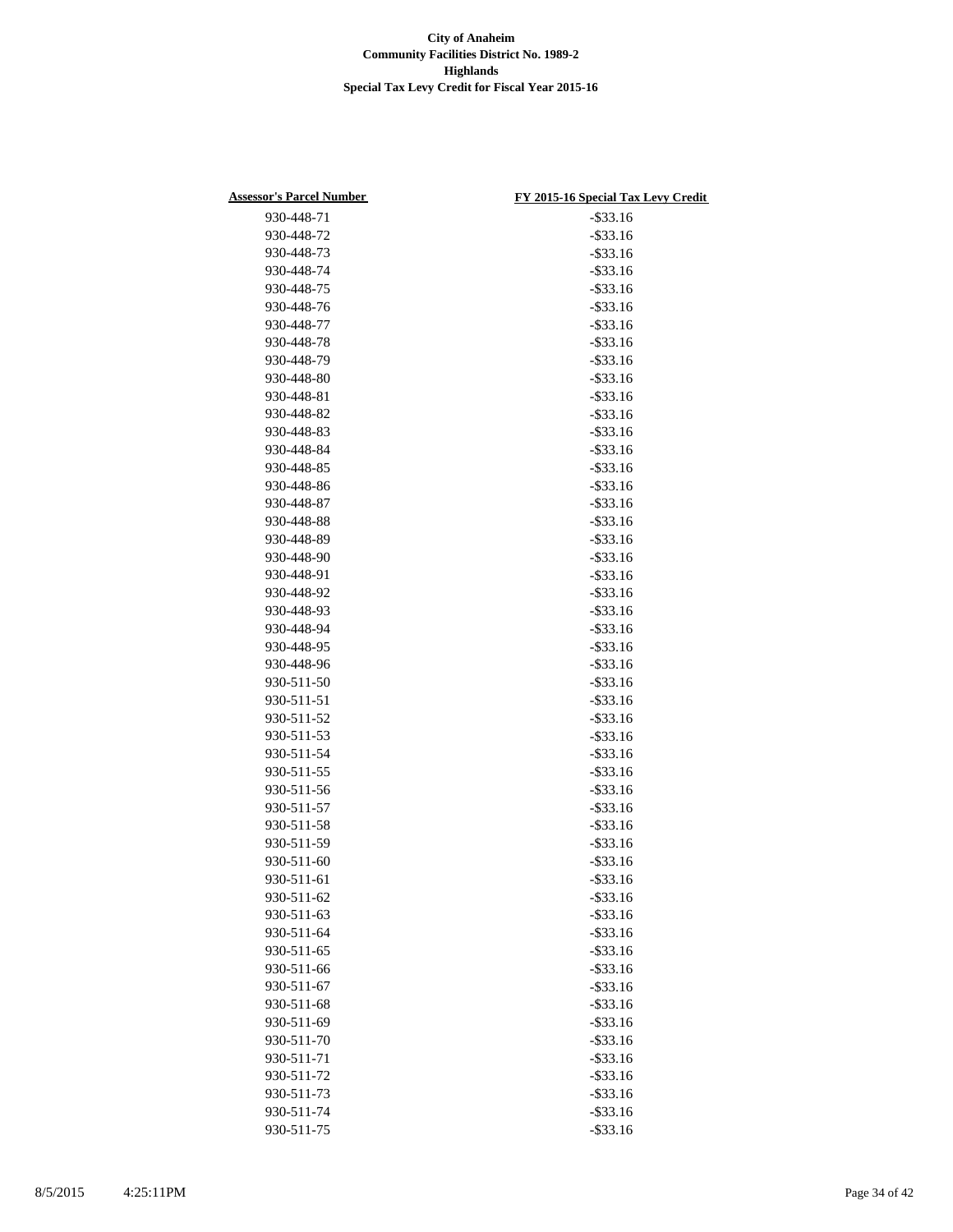| <b>Assessor's Parcel Number</b> | FY 2015-16 Special Tax Levy Credit |
|---------------------------------|------------------------------------|
| 930-511-76                      | $-$ \$33.16                        |
| 930-511-77                      | $-$ \$33.16                        |
| 930-511-78                      | $-$ \$33.16                        |
| 930-511-79                      | $-$ \$33.16                        |
| 930-511-80                      | $-$ \$33.16                        |
| 930-511-81                      | $-$ \$33.16                        |
| 932-490-66                      | $-$ \$33.16                        |
| 932-490-67                      | $-$ \$33.16                        |
| 932-490-68                      | $-$ \$33.16                        |
| 932-490-69                      | $-$ \$33.16                        |
| 932-490-70                      | $-$ \$33.16                        |
| 932-490-71                      | $-$ \$33.16                        |
| 932-490-72                      | $-$ \$33.16                        |
| 932-490-73                      | $-$ \$33.16                        |
| 932-490-74                      | $-$ \$33.16                        |
| 932-490-75                      | $-$ \$33.16                        |
| 932-490-76                      | $-$ \$33.16                        |
| 932-490-77                      | $-$ \$33.16                        |
| 932-490-78                      | $-$ \$33.16                        |
| 932-490-79                      | $-$ \$33.16                        |
| 932-490-80                      | $-$ \$33.16                        |
| 932-490-81                      | $-$ \$33.16                        |
| 932-490-82                      | $-$ \$33.16                        |
| 932-490-83                      | $-$ \$33.16                        |
| 932-490-84                      | $-$ \$33.16                        |
| 932-490-85                      | $-$ \$33.16                        |
| 932-490-86                      | $-$ \$33.16                        |
| 932-490-87                      | $-$ \$33.16                        |
| 932-490-88                      | $-$ \$33.16                        |
| 932-490-89                      | $-$ \$33.16                        |
| 932-490-90                      | $-$ \$33.16                        |
| 932-490-91                      | $-$ \$33.16                        |
| 932-490-92                      | $-$ \$33.16                        |
| 932-490-93                      | $-$ \$33.16                        |
| 932-490-94                      | $-$ \$33.16                        |
| 932-490-95                      | $-$ \$33.16                        |
| 932-490-96                      | $-$ \$33.16                        |
| 932-490-97                      | $-$ \$33.16                        |
| 932-490-98                      | $-$ \$33.16                        |
| 932-490-99                      | $-$ \$33.16                        |
| 932-491-00                      | $-$ \$33.16                        |
| 932-491-01                      | $-$ \$33.16                        |
| 932-491-02                      | $-$ \$33.16                        |
| 932-491-03                      | $-$ \$33.16                        |
| 932-491-04                      | $-$ \$33.16                        |
| 932-491-05                      | $-$ \$33.16                        |
| 932-491-06                      | $-$ \$33.16                        |
| 932-491-07                      | $-$ \$33.16                        |
| 932-491-08                      | $-$ \$33.16                        |
| 932-491-09                      | $-$ \$33.16                        |
| 932-491-10                      | $-$ \$33.16                        |
| 932-491-11                      | $-$ \$33.16                        |
|                                 |                                    |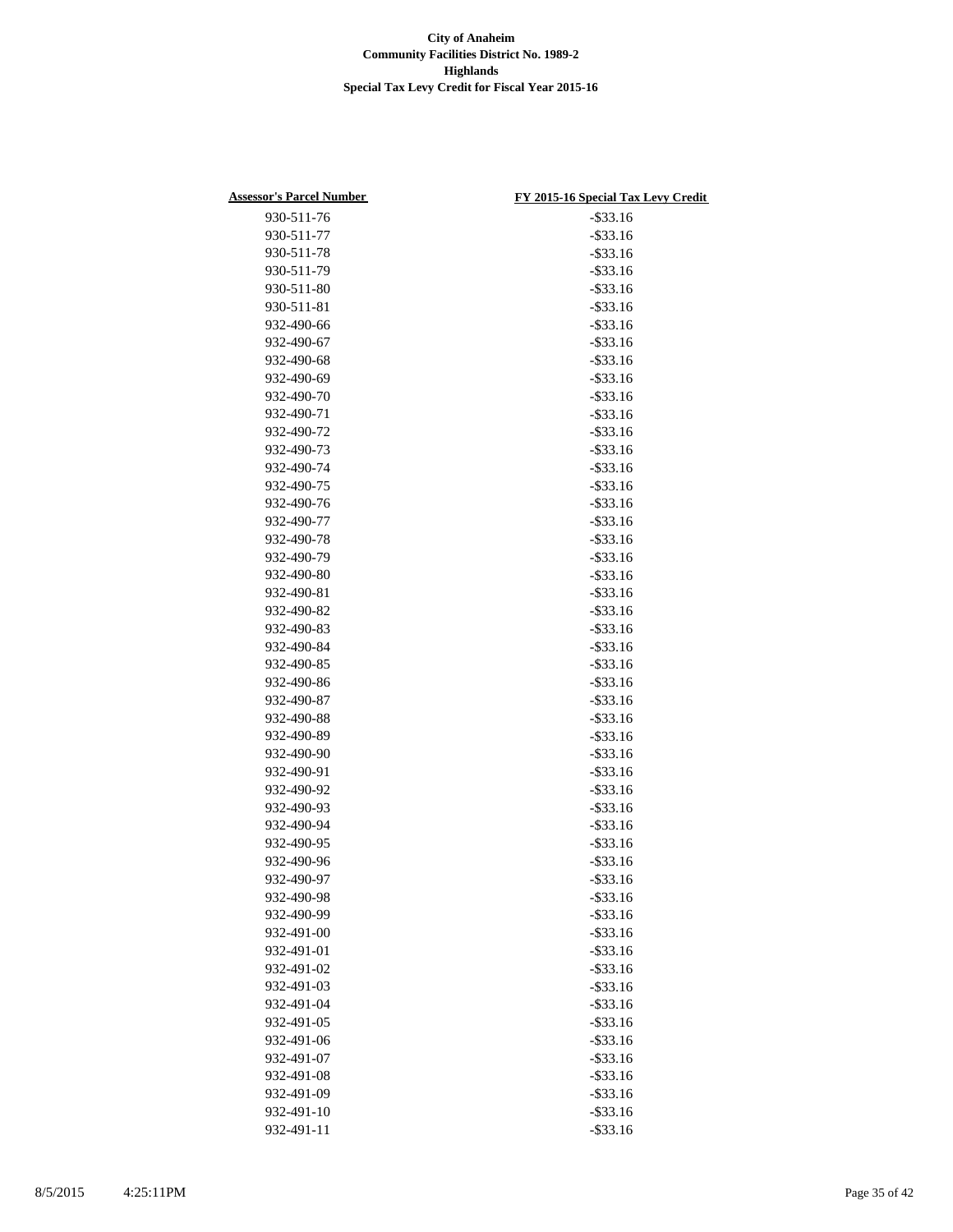| <b>Assessor's Parcel Number</b> | FY 2015-16 Special Tax Levy Credit |
|---------------------------------|------------------------------------|
| 932-491-12                      | $-$ \$33.16                        |
| 932-491-13                      | $-$ \$33.16                        |
| 932-491-14                      | $-$ \$33.16                        |
| 932-491-15                      | $-$ \$33.16                        |
| 932-491-16                      | $-$ \$33.16                        |
| 932-491-17                      | $-$ \$33.16                        |
| 932-491-18                      | $-$ \$33.16                        |
| 932-491-19                      | $-$ \$33.16                        |
| 932-491-20                      | $-$ \$33.16                        |
| 932-491-21                      | $-$ \$33.16                        |
| 932-491-22                      | $-$ \$33.16                        |
| 932-491-23                      | $-$ \$33.16                        |
| 932-491-24                      | $-$ \$33.16                        |
| 932-491-25                      | $-$ \$33.16                        |
| 932-491-26                      | $-$ \$33.16                        |
| 932-491-27                      | $-$ \$33.16                        |
| 932-491-28                      | $-$ \$33.16                        |
| 932-491-29                      | $-$ \$33.16                        |
| 932-491-30                      | $-$ \$33.16                        |
| 932-491-31                      | $-$ \$33.16                        |
| 932-491-32                      | $-$ \$33.16                        |
| 932-491-33                      | $-$ \$33.16                        |
| 932-491-34                      | $-$ \$33.16                        |
| 932-491-35                      | $-$ \$33.16                        |
| 932-491-36                      | $-$ \$33.16                        |
| 932-491-37                      | $-$ \$33.16                        |
| 932-491-38                      | $-$ \$33.16                        |
| 932-491-39                      | $-$ \$33.16                        |
| 932-491-40                      | $-$ \$33.16                        |
| 932-491-41                      | $-$ \$33.16                        |
| 932-491-42                      | $-$ \$33.16                        |
| 932-491-43                      | $-$ \$33.16                        |
| 932-491-44                      | $-$ \$33.16                        |
| 932-491-45                      | $-$ \$33.16                        |
| 932-491-46                      | $-$ \$33.16                        |
| 932-491-47                      | $-$ \$33.16                        |
| 932-491-48                      | $-$ \$33.16                        |
| 932-491-49                      | $-$ \$33.16                        |
| 932-491-50                      | $-$ \$33.16                        |
| 932-491-51                      | $-$ \$33.16                        |
| 932-491-52                      | $-$ \$33.16                        |
| 932-491-53                      | $-$ \$33.16                        |
| 932-491-54                      | $-$ \$33.16                        |
| 932-491-55                      | $-$ \$33.16                        |
| 932-491-56                      | $-$ \$33.16                        |
| 932-491-57                      | $-$ \$33.16                        |
| 932-491-58                      | $-$ \$33.16                        |
| 932-491-59                      | $-$ \$33.16                        |
| 932-491-60                      | $-$ \$33.16                        |
| 932-491-61                      | $-$ \$33.16                        |
| 932-491-62                      | $-$ \$33.16                        |
| 932-491-63                      | $-$ \$33.16                        |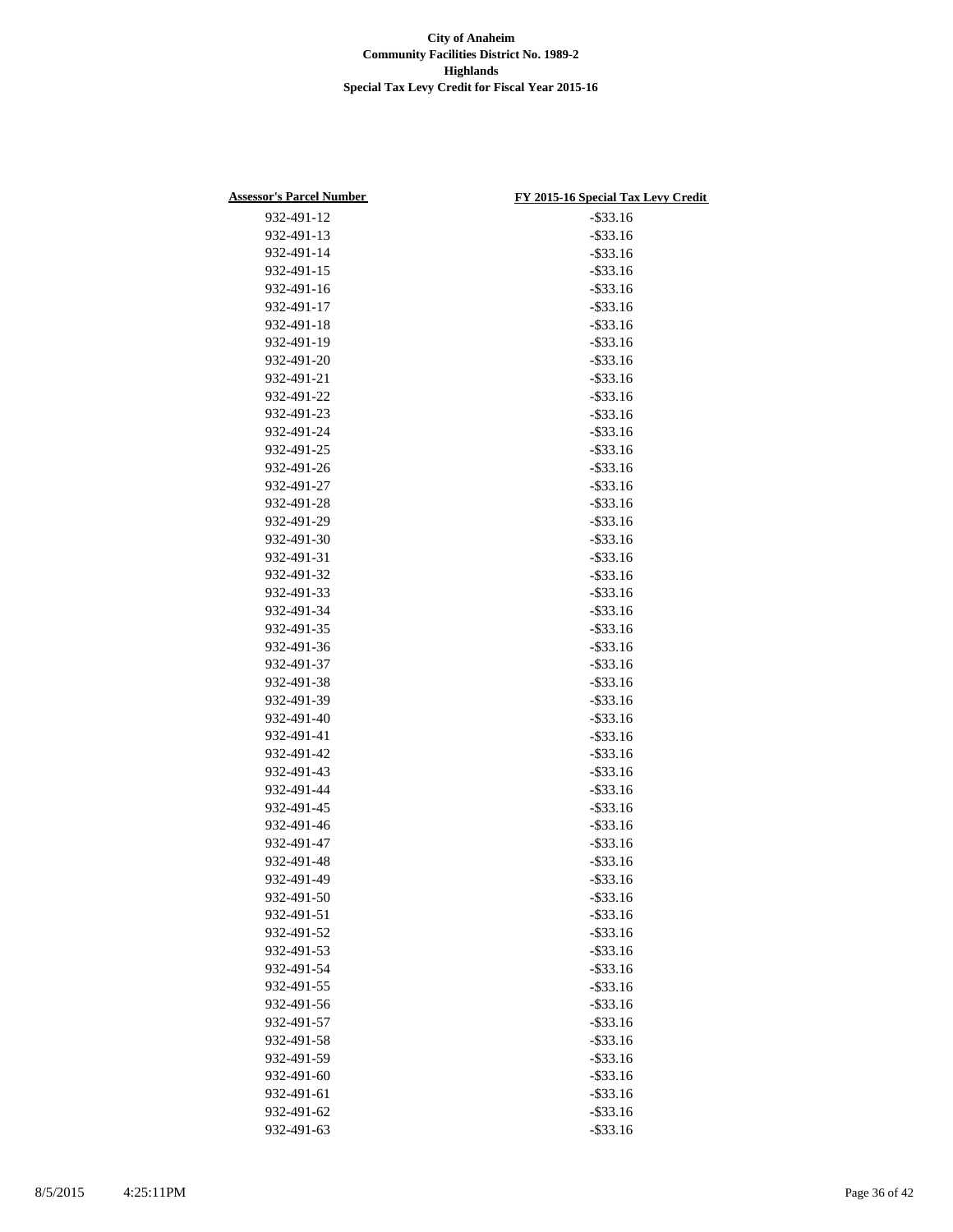| <b>Assessor's Parcel Number</b> | FY 2015-16 Special Tax Levy Credit |
|---------------------------------|------------------------------------|
| 932-491-64                      | $-$ \$33.16                        |
| 932-491-65                      | $-$ \$33.16                        |
| 932-491-66                      | $-$ \$33.16                        |
| 932-491-67                      | $-$ \$33.16                        |
| 932-491-68                      | $-$ \$33.16                        |
| 932-491-69                      | $-$ \$33.16                        |
| 932-491-70                      | $-$ \$33.16                        |
| 932-491-71                      | $-$ \$33.16                        |
| 932-491-72                      | $-$ \$33.16                        |
| 932-491-73                      | $-$ \$33.16                        |
| 932-491-74                      | $-$ \$33.16                        |
| 932-491-75                      | $-$ \$33.16                        |
| 932-491-76                      | $-$ \$33.16                        |
| 932-491-77                      | $-$ \$33.16                        |
| 932-491-78                      | $-$ \$33.16                        |
| 932-491-79                      | $-$ \$33.16                        |
| 932-491-80                      | $-$ \$33.16                        |
| 932-491-81                      | $-$ \$33.16                        |
|                                 | $-$ \$33.16                        |
| 932-491-82                      |                                    |
| 932-491-83                      | $-$ \$33.16                        |
| 932-491-84                      | $-$ \$33.16                        |
| 932-491-85                      | $-$ \$33.16                        |
| 932-491-86                      | $-$ \$33.16                        |
| 932-491-87                      | $-$ \$33.16                        |
| 932-491-88                      | $-$ \$33.16                        |
| 932-491-89                      | $-$ \$33.16                        |
| 932-491-90                      | $-$ \$33.16                        |
| 932-491-91                      | $-$ \$33.16                        |
| 932-491-92                      | $-$ \$33.16                        |
| 932-491-93                      | $-$ \$33.16                        |
| 932-491-94                      | $-$ \$33.16                        |
| 932-491-95                      | $-$ \$33.16                        |
| 932-491-96                      | $-$ \$33.16                        |
| 932-491-97                      | $-$ \$33.16                        |
| 932-491-98                      | $-$ \$33.16                        |
| 932-491-99                      | $-$ \$33.16                        |
| 932-492-00                      | $-$ \$33.16                        |
| 932-492-01                      | $-$ \$33.16                        |
| 932-492-02                      | $-$ \$33.16                        |
| 932-492-03                      | $-$ \$33.16                        |
| 932-492-04                      | $-$ \$33.16                        |
| 932-492-05                      | $-$ \$33.16                        |
| 932-492-06                      | $-$ \$33.16                        |
| 932-492-07                      | $-$ \$33.16                        |
| 932-492-08                      | $-$ \$33.16                        |
| 932-492-09                      | $-$ \$33.16                        |
| 932-492-10                      | $-$ \$33.16                        |
| 932-492-11                      | $-$ \$33.16                        |
| 932-492-12                      | $-$ \$33.16                        |
| 932-492-13                      | $-$ \$33.16                        |
| 932-492-14                      | $-$ \$33.16                        |
| 932-492-15                      | $-$ \$33.16                        |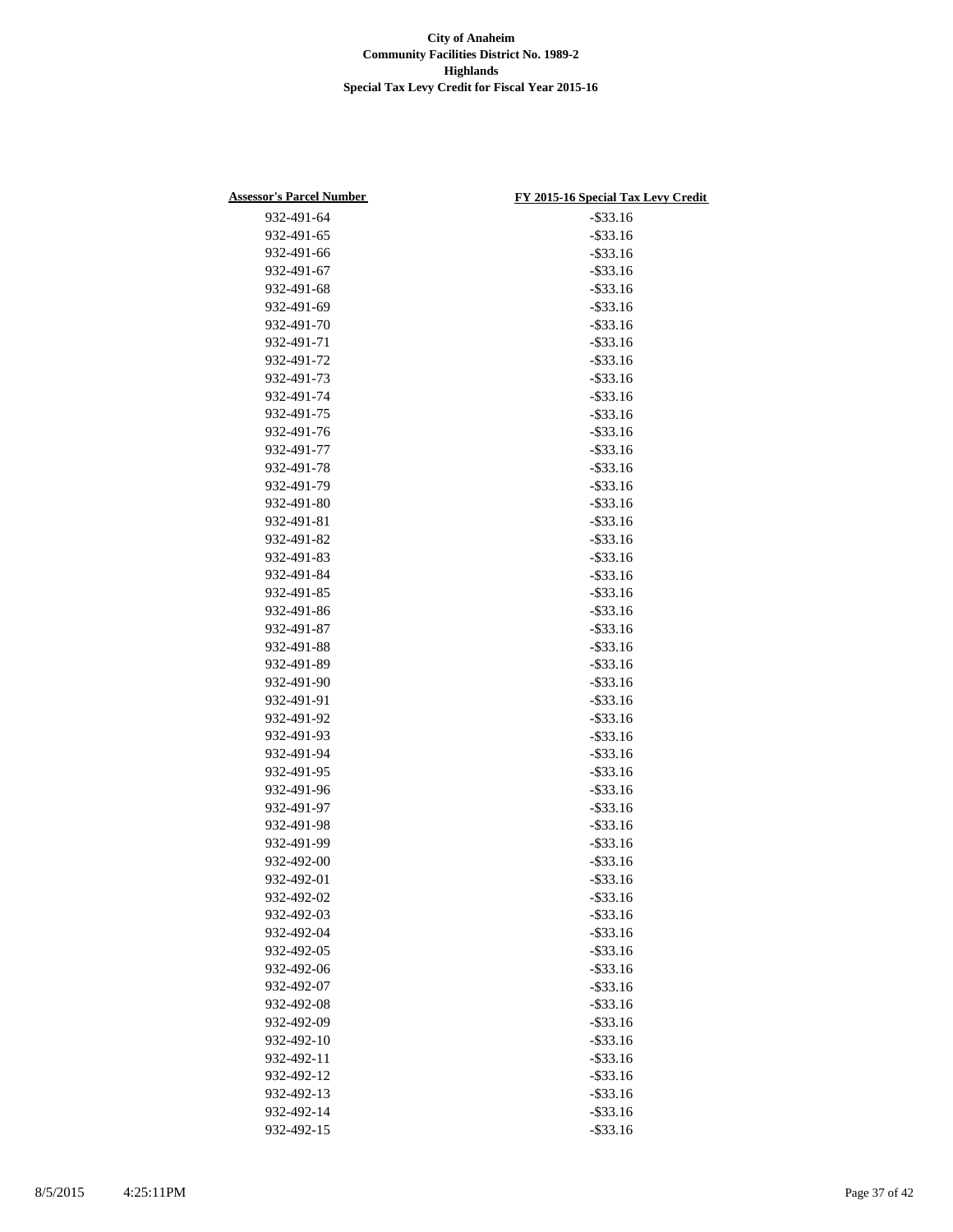| <b>Assessor's Parcel Number</b> | FY 2015-16 Special Tax Levy Credit |
|---------------------------------|------------------------------------|
| 932-492-16                      | $-$ \$33.16                        |
| 932-492-17                      | $-$ \$33.16                        |
| 932-492-18                      | $-$ \$33.16                        |
| 932-492-19                      | $-$ \$33.16                        |
| 932-492-20                      | $-$ \$33.16                        |
| 932-492-21                      | $-$ \$33.16                        |
| 932-492-22                      | $-$ \$33.16                        |
| 932-492-23                      | $-$ \$33.16                        |
| 932-492-24                      | $-$ \$33.16                        |
| 932-492-25                      | $-$ \$33.16                        |
| 932-492-26                      | $-$ \$33.16                        |
| 936-390-52                      | $-$ \$33.16                        |
| 936-390-53                      | $-$ \$33.16                        |
| 936-390-54                      | $-$ \$33.16                        |
| 936-390-55                      | $-$ \$33.16                        |
| 936-390-56                      | $-$ \$33.16                        |
| 936-390-57                      | $-$ \$33.16                        |
| 936-390-58                      | $-$ \$33.16                        |
| 936-390-59                      | $-$ \$33.16                        |
| 936-390-60                      | $-$ \$33.16                        |
| 936-390-61                      | $-$ \$33.16                        |
| 936-390-62                      | $-$ \$33.16                        |
| 936-390-63                      | $-$ \$33.16                        |
| 936-390-64                      | $-$ \$33.16                        |
| 936-390-65                      | $-$ \$33.16                        |
| 936-390-66                      | $-$ \$33.16                        |
| 936-390-67                      | $-$ \$33.16                        |
| 936-390-68                      | $-$ \$33.16                        |
| 936-390-69                      | $-$ \$33.16                        |
| 936-390-70                      | $-$ \$33.16                        |
| 936-390-71                      | $-$ \$33.16                        |
| 936-390-72                      | $-$ \$33.16                        |
| 936-390-73                      | $-$ \$33.16                        |
| 936-390-74                      | $-$ \$33.16                        |
| 936-390-75                      | $-$ \$33.16                        |
| 936-390-76                      | $-$ \$33.16                        |
| 936-390-77                      | $-$ \$33.16                        |
| 936-390-78                      | $-$ \$33.16                        |
| 936-390-79                      | $-$ \$33.16                        |
| 936-390-80                      | $-$ \$33.16                        |
| 936-390-81                      | $-$ \$33.16                        |
| 936-390-82                      | $-$ \$33.16                        |
| 936-390-83                      | $-$ \$33.16                        |
| 936-390-84                      | $-$ \$33.16                        |
| 936-390-85                      | $-$ \$33.16                        |
| 936-390-86                      | $-$ \$33.16                        |
| 936-390-87                      | $-$ \$33.16                        |
| 936-390-88                      | $-$ \$33.16                        |
| 936-390-89                      | $-$ \$33.16                        |
| 936-390-90                      | $-$ \$33.16                        |
|                                 |                                    |
| 936-390-91                      | $-$ \$33.16                        |
| 936-390-92                      | $-$ \$33.16                        |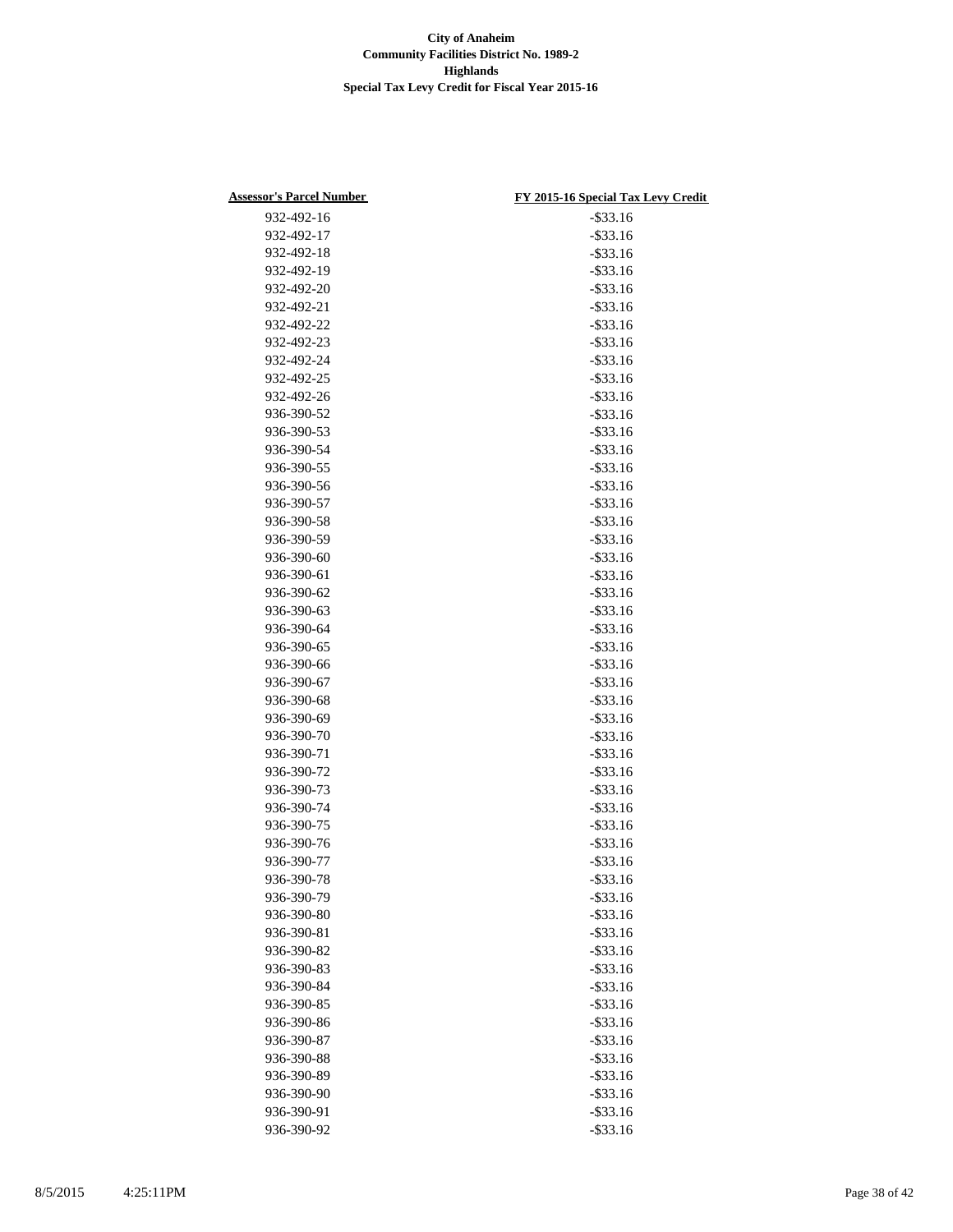| <b>Assessor's Parcel Number</b> | FY 2015-16 Special Tax Levy Credit |
|---------------------------------|------------------------------------|
| 936-390-93                      | $-$ \$33.16                        |
| 936-390-94                      | $-$ \$33.16                        |
| 936-390-95                      | $-$ \$33.16                        |
| 936-390-96                      | $-$ \$33.16                        |
| 936-390-97                      | $-$ \$33.16                        |
| 936-390-98                      | $-$ \$33.16                        |
| 936-390-99                      | $-$ \$33.16                        |
| 936-391-00                      | $-$ \$33.16                        |
| 936-391-01                      | $-$ \$33.16                        |
| 936-391-02                      | $-$ \$33.16                        |
| 936-391-03                      | $-$ \$33.16                        |
| 936-391-04                      | $-$ \$33.16                        |
| 936-391-05                      | $-$ \$33.16                        |
| 936-391-06                      | $-$ \$33.16                        |
| 936-391-07                      | $-$ \$33.16                        |
| 936-391-08                      | $-$ \$33.16                        |
| 936-391-09                      | $-$ \$33.16                        |
| 936-391-10                      | $-$ \$33.16                        |
| 936-391-11                      | $-$ \$33.16                        |
| 936-391-12                      | $-$ \$33.16                        |
| 936-391-13                      | $-$ \$33.16                        |
| 936-391-14                      | $-$ \$33.16                        |
| 936-391-15                      | $-$ \$33.16                        |
| 936-391-16                      | $-$ \$33.16                        |
| 936-391-17                      | $-$ \$33.16                        |
| 936-391-18                      | $-$ \$33.16                        |
| 936-391-19                      | $-$ \$33.16                        |
| 936-391-20                      | $-$ \$33.16                        |
| 936-391-21                      | $-$ \$33.16                        |
| 936-391-22                      | $-$ \$33.16                        |
| 936-391-23                      | $-$ \$33.16                        |
| 936-391-24                      | $-$ \$33.16                        |
| 936-391-25                      | $-$ \$33.16                        |
| 936-391-26                      | $-$ \$33.16                        |
| 936-391-27                      | $-$ \$33.16                        |
| 936-391-28                      | $-$ \$33.16                        |
| 936-391-29                      | $-$ \$33.16                        |
| 936-391-30                      | $-$ \$33.16                        |
| 936-391-31                      | $-$ \$33.16                        |
| 936-391-32                      | $-$ \$33.16                        |
| 936-391-33                      | $-$ \$33.16                        |
| 936-391-34                      | $-$ \$33.16                        |
| 936-391-35                      | $-$ \$33.16                        |
| 936-391-36                      | $-$ \$33.16                        |
| 936-391-37                      | $-$ \$33.16                        |
| 936-391-38                      | $-$ \$33.16                        |
| 936-391-39                      | $-$ \$33.16                        |
| 936-391-40                      | $-$ \$33.16                        |
| 936-391-41                      | $-$ \$33.16                        |
| 936-391-42                      | $-$ \$33.16                        |
| 936-391-43                      | $-$ \$33.16                        |
| 936-391-44                      | $-$ \$33.16                        |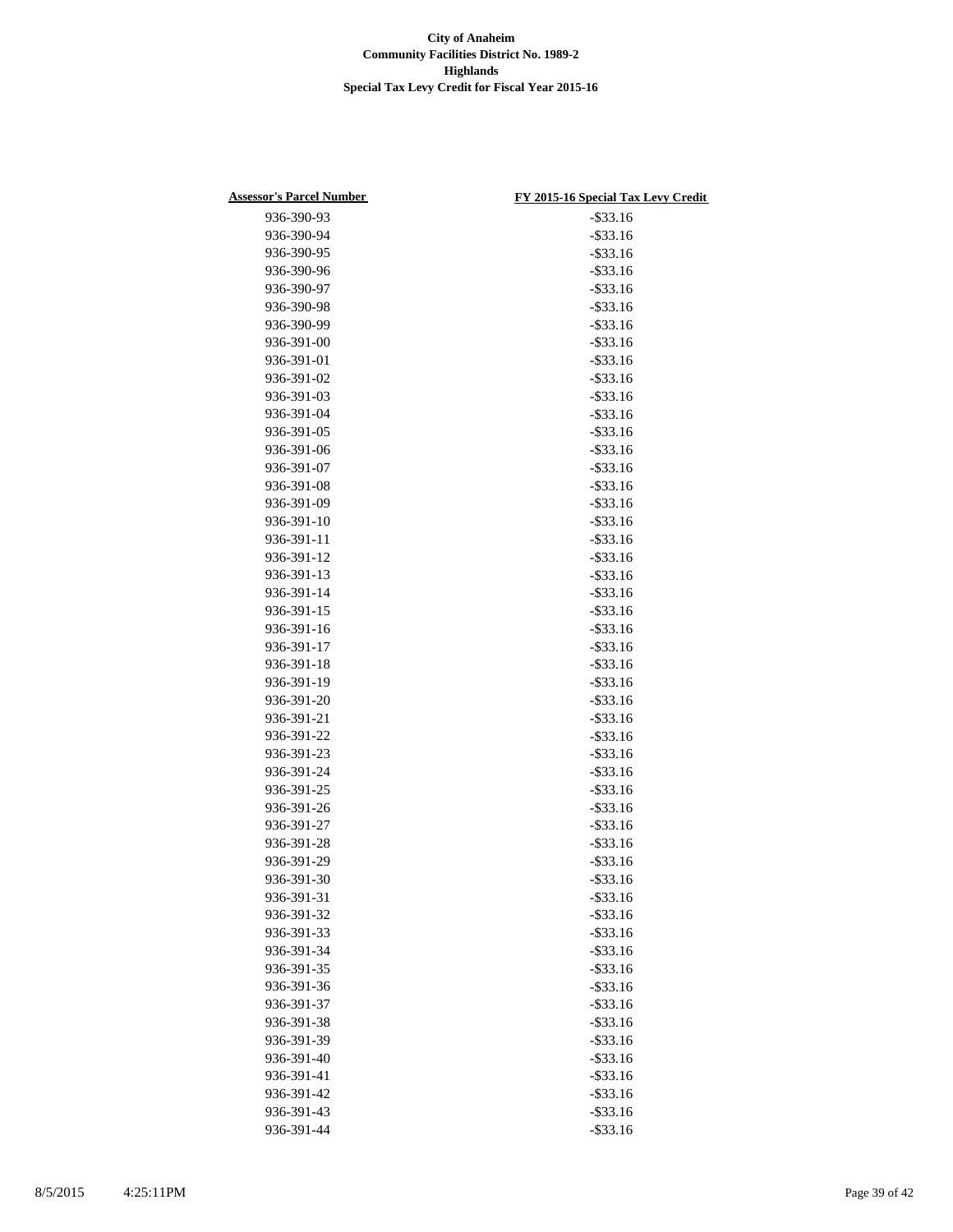| <b>Assessor's Parcel Number</b> | FY 2015-16 Special Tax Levy Credit |
|---------------------------------|------------------------------------|
| 936-391-45                      | $-$ \$33.16                        |
| 936-391-46                      | $-$ \$33.16                        |
| 936-391-47                      | $-$ \$33.16                        |
| 936-391-48                      | $-$ \$33.16                        |
| 936-391-49                      | $-$ \$33.16                        |
| 936-391-50                      | $-$ \$33.16                        |
| 936-391-51                      | $-$ \$33.16                        |
| 936-391-52                      | $-$ \$33.16                        |
| 936-391-53                      | $-$ \$33.16                        |
| 936-391-54                      | $-$ \$33.16                        |
| 936-391-55                      | $-$ \$33.16                        |
| 936-391-56                      | $-$ \$33.16                        |
| 936-391-57                      | $-$ \$33.16                        |
| 936-391-58                      | $-$ \$33.16                        |
| 936-391-59                      | $-$ \$33.16                        |
| 936-391-60                      | $-$ \$33.16                        |
| 936-391-61                      | $-$ \$33.16                        |
| 936-391-62                      | $-$ \$33.16                        |
| 936-391-63                      | $-$ \$33.16                        |
| 936-391-64                      | $-$ \$33.16                        |
|                                 |                                    |
| 936-391-65                      | $-$ \$33.16                        |
| 936-391-66                      | $-$ \$33.16                        |
| 936-391-67                      | $-$ \$33.16                        |
| 936-391-68                      | $-$ \$33.16                        |
| 936-391-69                      | $-$ \$33.16                        |
| 936-391-70                      | $-$ \$33.16                        |
| 936-391-72                      | $-$ \$33.16                        |
| 936-391-73                      | $-$ \$33.16                        |
| 936-391-74                      | $-$ \$33.16                        |
| 936-391-75                      | $-$ \$33.16                        |
| 936-391-76                      | $-$ \$33.16                        |
| 936-391-77                      | $-$ \$33.16                        |
| 936-391-78                      | $-$ \$33.16                        |
| 936-391-79                      | $-$ \$33.16                        |
| 936-391-80                      | $-$ \$33.16                        |
| 936-391-81                      | $-$ \$33.16                        |
| 936-391-82                      | $-$ \$33.16                        |
| 936-391-83                      | $-$ \$33.16                        |
| 936-391-84                      | $-$ \$33.16                        |
| 936-391-85                      | $-$ \$33.16                        |
| 936-391-86                      | $-$ \$33.16                        |
| 936-391-87                      | $-$ \$33.16                        |
| 936-391-88                      | $-$ \$33.16                        |
| 936-391-89                      | $-$ \$33.16                        |
| 936-391-90                      | $-$ \$33.16                        |
| 936-391-91                      | $-$ \$33.16                        |
| 936-391-92                      | $-$ \$33.16                        |
| 936-391-93                      | $-$ \$33.16                        |
| 936-391-94                      | $-$ \$33.16                        |
| 936-391-95                      | $-$ \$33.16                        |
| 936-391-96                      | $-$ \$33.16                        |
| 936-391-97                      | $-$ \$33.16                        |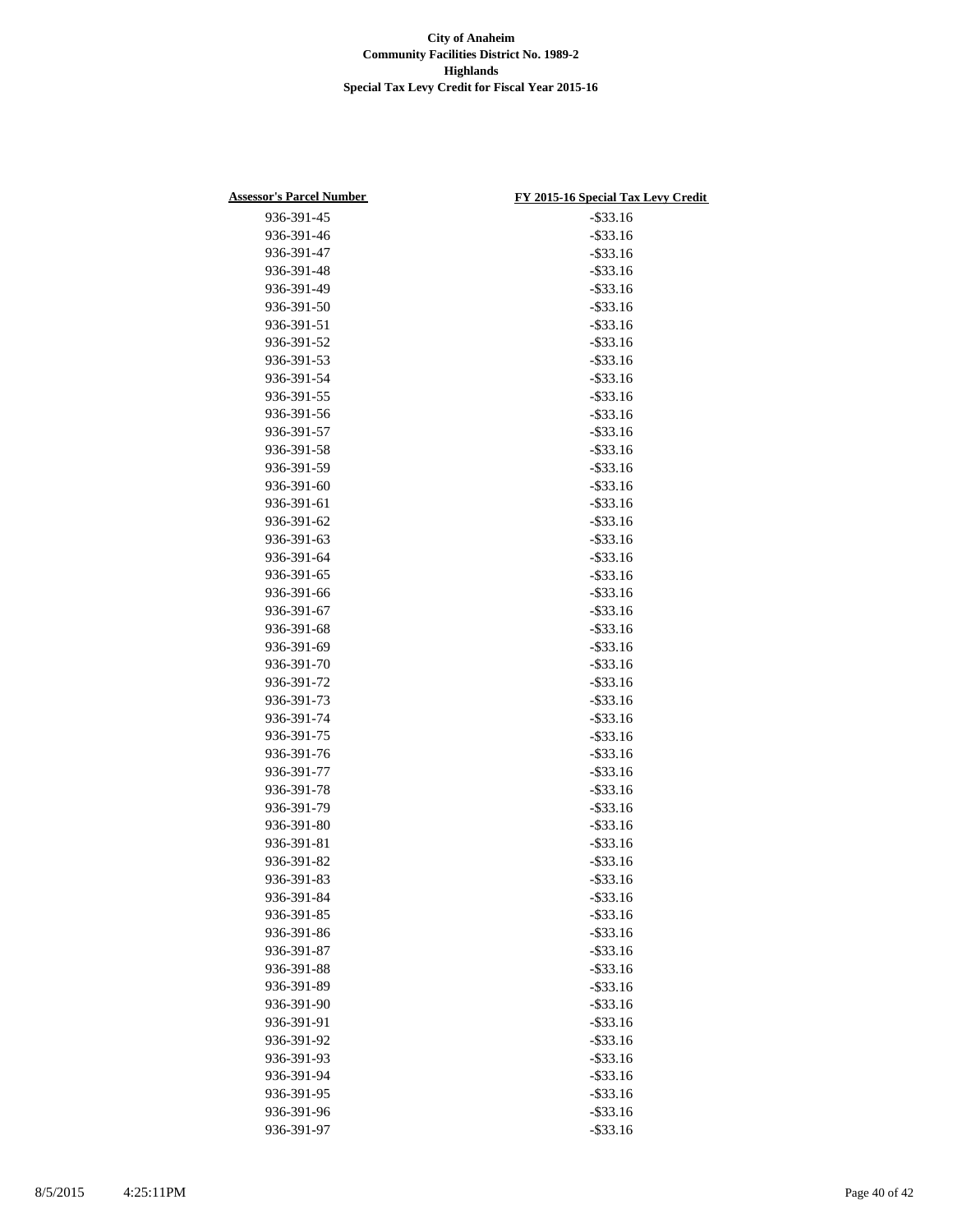| <b>Assessor's Parcel Number</b> | FY 2015-16 Special Tax Levy Credit |
|---------------------------------|------------------------------------|
| 936-391-98                      | $-$ \$33.16                        |
| 936-391-99                      | $-$ \$33.16                        |
| 936-392-00                      | $-$ \$33.16                        |
| 936-392-01                      | $-$ \$33.16                        |
| 936-392-02                      | $-$ \$33.16                        |
| 936-392-03                      | $-$ \$33.16                        |
| 936-392-04                      | $-$ \$33.16                        |
| 936-392-05                      | $-$ \$33.16                        |
| 936-392-06                      | $-$ \$33.16                        |
| 936-392-07                      | $-$ \$33.16                        |
| 936-392-08                      | $-$ \$33.16                        |
| 936-392-09                      | $-$ \$33.16                        |
| 936-392-10                      | $-$ \$33.16                        |
| 936-392-11                      | $-$ \$33.16                        |
| 936-392-12                      | $-$ \$33.16                        |
| 936-392-13                      | $-$ \$33.16                        |
| 936-392-14                      | $-$ \$33.16                        |
| 936-392-15                      | $-$ \$33.16                        |
| 936-392-16                      | $-$ \$33.16                        |
| 936-392-17                      | $-$ \$33.16                        |
| 936-392-18                      | $-$ \$33.16                        |
| 936-392-19                      | $-$ \$33.16                        |
| 936-392-20                      | $-$ \$33.16                        |
| 936-392-21                      | $-$ \$33.16                        |
| 936-392-22                      | $-$ \$33.16                        |
| 936-392-23                      | $-$ \$33.16                        |
| 936-392-24                      | $-$ \$33.16                        |
| 936-392-25                      | $-$ \$33.16                        |
| 936-392-26                      | $-$ \$33.16                        |
| 936-392-27                      | $-$ \$33.16                        |
| 936-392-28                      | $-$ \$33.16                        |
| 936-392-29                      | $-$ \$33.16                        |
| 936-392-30                      | $-$ \$33.16                        |
| 936-392-31                      | $-$ \$33.16                        |
| 936-392-32                      | $-$ \$33.16                        |
| 936-392-33                      | $-$ \$33.16                        |
| 936-392-34                      | $-$ \$33.16                        |
| 936-392-35                      | $-$ \$33.16                        |
| 936-392-36                      | $-$ \$33.16                        |
| 936-392-37                      | $-$ \$33.16                        |
| 936-392-38                      | $-$ \$33.16                        |
| 936-392-39                      | $-$ \$33.16                        |
| 936-392-40                      | $-$ \$33.16                        |
| 936-392-41                      | $-$ \$33.16                        |
| 936-392-42                      | $-$ \$33.16                        |
| 936-392-43                      | $-$ \$33.16                        |
| 936-392-44                      | $-$ \$33.16                        |
| 936-392-45                      | $-$ \$33.16                        |
| 936-392-46                      | $-$ \$33.16                        |
| 936-392-47                      | $-$ \$33.16                        |
| 936-392-48                      | $-$ \$33.16                        |
| 936-392-49                      | $-$ \$33.16                        |